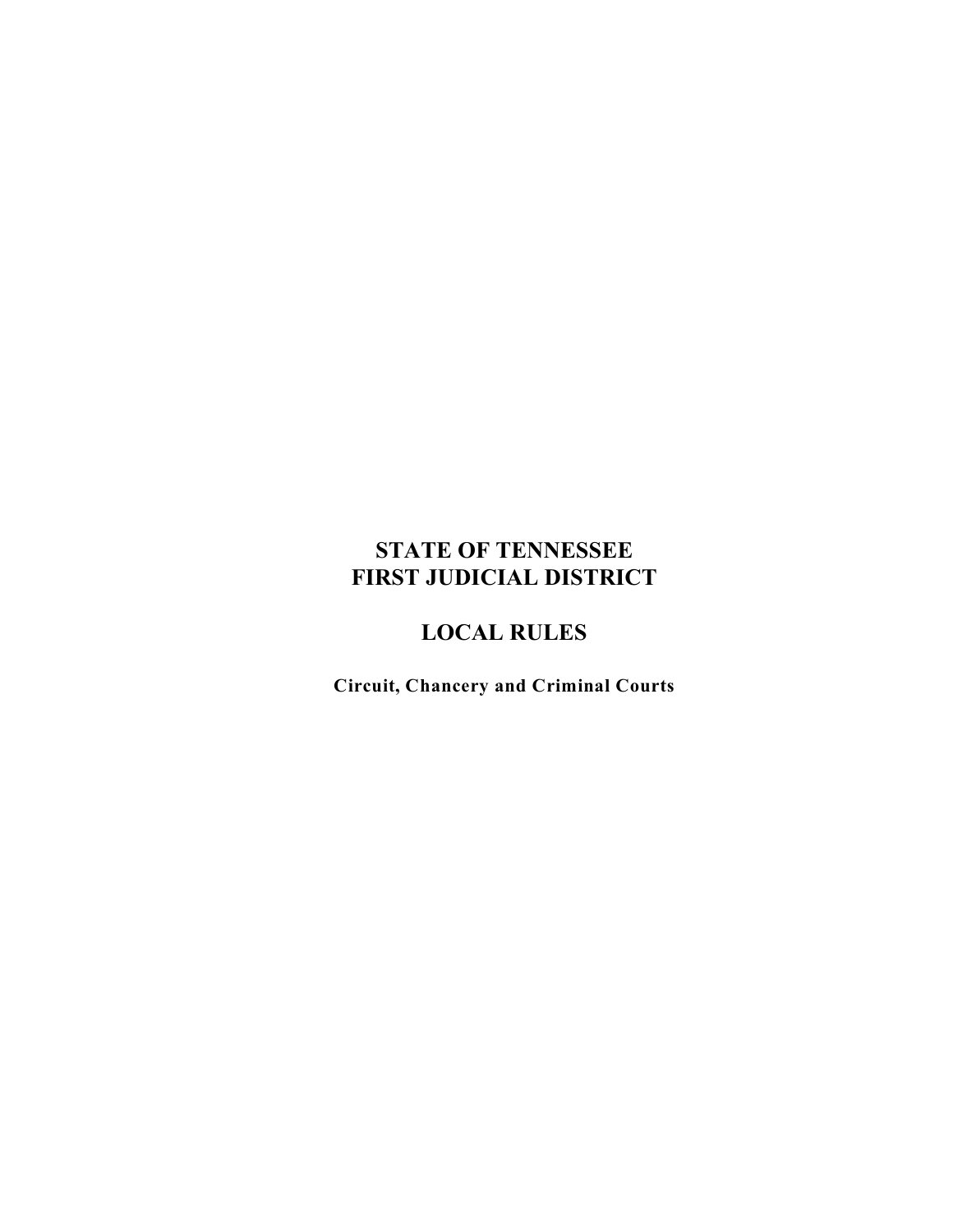### **TABLE OF CONTENTS**

#### **RULE 1. RULES OF COURT AND CONDUCT**

- **1.01 Application**
- **1.02 Construction**
- **1.03 Conduct, Representation and Admission** 
	- **A. Space Within the Bar**
	- **B. Familiarity with Participants**
	- **C. Approaching the Bench**
	- **D. Objections**
	- **E. Addressing Witnesses or Jurors**
	- **F. Notice of Appearance**
	- **G. Withdrawal of Counsel**
	- **H. Attire**
	- **I. Forbidden Conduct**
	- **J. Admission to Practice**
		- **1. Resident Attorneys**
		- **2. Non-Resident Attorneys**
	- **K. Attorneys' Fees**
	- **L. Signing of Pleadings, Motions and Proposed Orders**

### **RULE 2. TIMES AND PLACES FOR MEETING OF COURT \_**

- **2.01 Commencement Time**
- **2.02 Calendar**
- **2.03 Civil Court**
	- **A. Schedule**
		- **1. Carter County**
		- **2. Johnson County**
		- **3. Unicoi County**
		- **4. Washington County**
	- **B. Miscellaneous Days**
		- **1. Carter County**
		- **2. Johnson County**
		- **3. Unicoi County**
		- **4. Washington County**
- **2.04 Criminal Court**
	- **A. Grand Juries**
	- **B. Schedule**
		- **1. Carter County**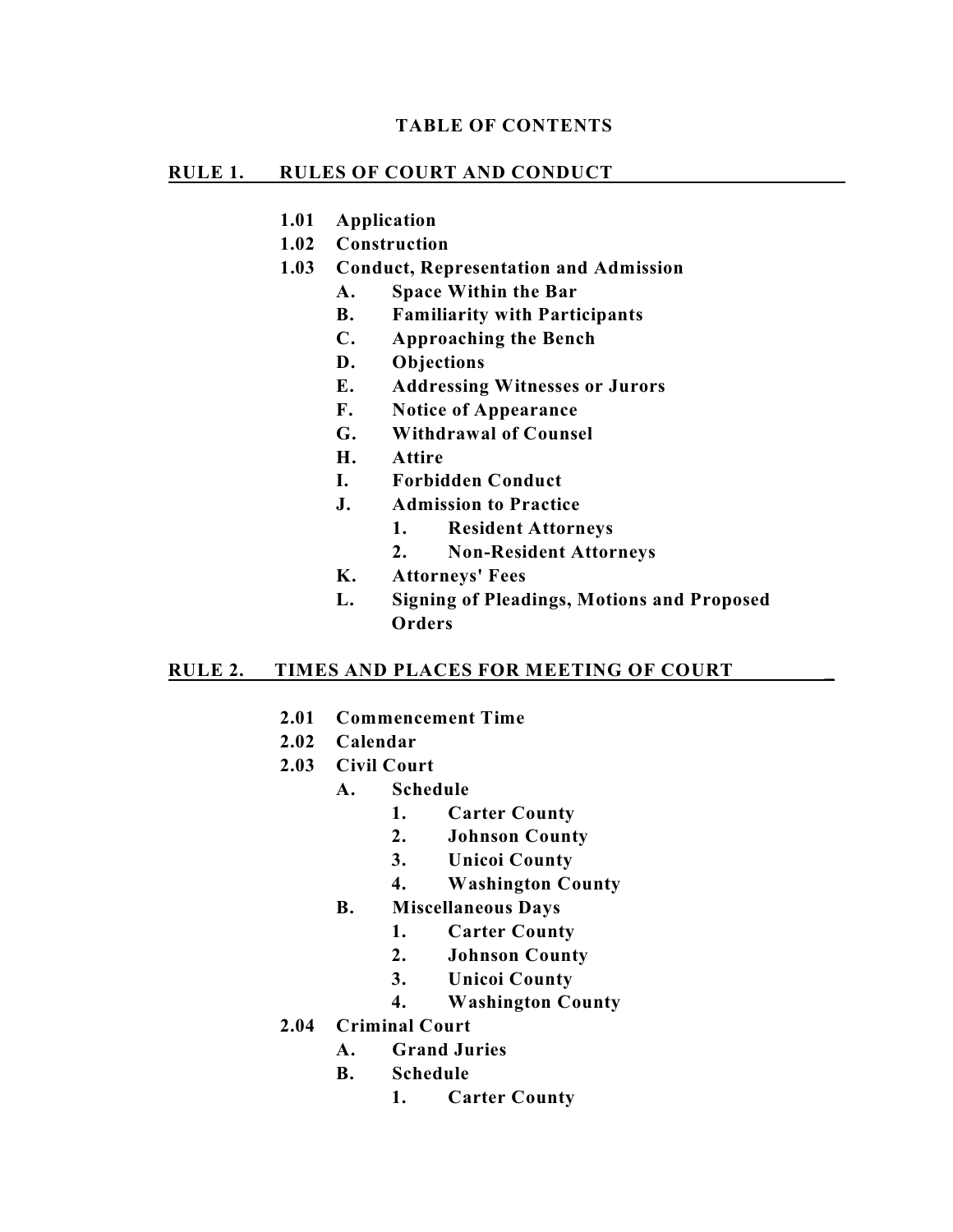- **2. Johnson County**
- **3. Unicoi County**
- **4. Washington County**
- **C. Miscellaneous Days**
	- **1. Schedule**
	- **2. Special Matters**
	- **3. Motions Generally**

# **RULE 3. SUBPOENAS, CRIMINAL PROCESS, ARRAIGNMENT AND SCHEDULING**

- **3.01 Subpoenas for Trial**
- **3.02 Criminal Process**
- **3.03 Criminal Arraignment and Scheduling**

# **RULE 4. SETTING CASES FOR TRIAL, CONTINUANCES, DISPOSITION OF SETTLEMENTS AND PLEA BARGAINING AGREEMENTS**

- **4.01 Setting cases for trial.**
	- **A. Civil Cases**
		- **1. Jury Cases**
		- **2. Non-jury cases**
		- **3. Special Settings**
		- **4. Appropriate Judge**
		- **5. Length of Trial**
		- **6. Out-of-County Trials**
	- **B. Criminal Cases**
- **4.02 Objecting to Setting of Cases**
- **4.03 Continuances**
	- **A. Court Ordered Required**
	- **B. Good Cause Required**
	- **C. Costs Assessed**
	- **D. Trial Conflicts**
- **4.04 Disposition of Cases**
	- **A. Purging Inactive Cases**
	- **B. Pre-trial Deadlines**
	- **C. Plea Deadlines**
- **4.05 Settlements in Civil Cases**
- **4.06 Bankruptcy**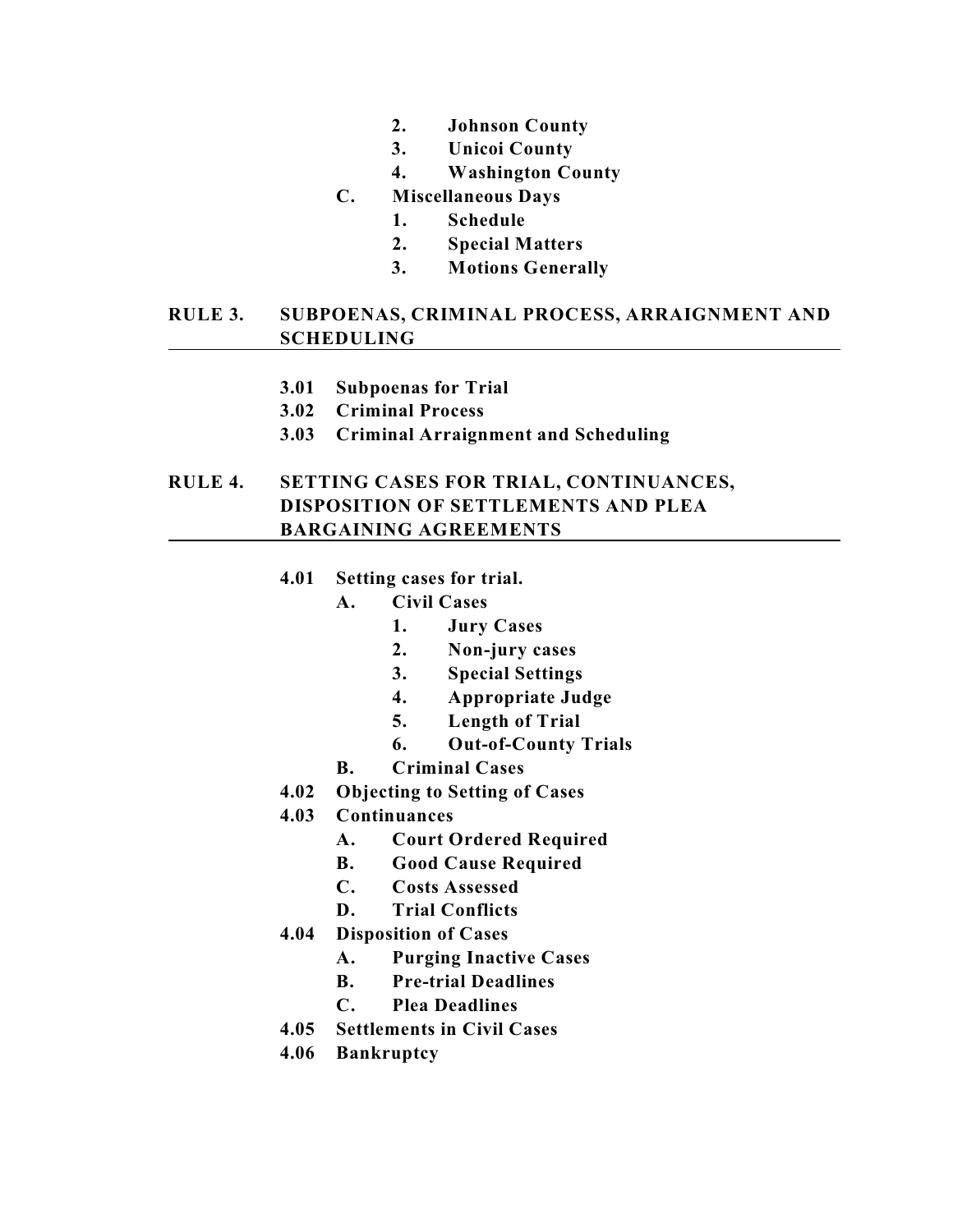# **5.01 Civil Motions**

### **A. Hearings**

- **1. Dispositive Motions**
- **2. Summary Judgment**
- **3. In Limine**
- **4. Special Settings**
- **B. Opposition to Motions**
- **C. Recusal of Judge**
- **D. Orders from Motion Hearings**
- **E. Non-Suit where Motion for Summary Judgment Pending**
- **F. Motions to Alter or Amend an Order or a Judgment**
- **5.02 Criminal Cases**
	- **A. Motions**
	- **B. Setting Cases for Motion Hearing**
	- **C. Motion Filing Deadline**
	- **D. Failure to Appear at Motion Hearing**

### **RULE 6. ORDERS AND JUDGMENTS \_\_**

# **6.01 Civil Cases**

- **A. Preparation and Submission Unless the Court Directs Otherwise**
- **B. Content**
- **C. Approval**
- **D. Entry**
- **E. Parties' Signatures on Orders**
- **F. Settlement Orders**
- **G. Reservation of Judgment**
- **H. Appointments**
- **I. Accountings**
- **6.02 Criminal Cases**
	- **A. Conviction**
	- **B. Preparation**
	- **C. Approval**
	- **D. Order for Transcript**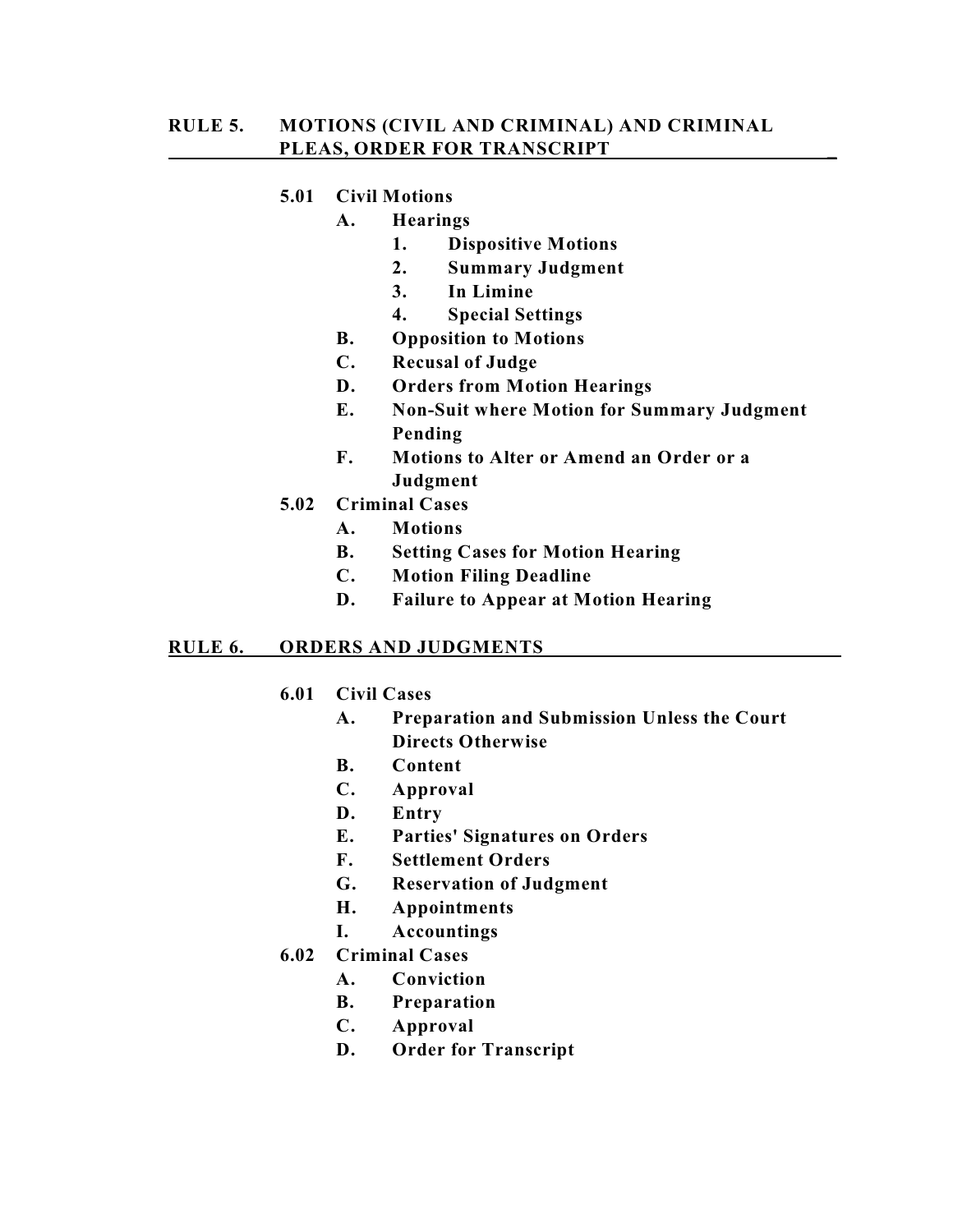#### **RULE 7. COURT RECORDS --**

### **7.01 Access to Court Records and Documents**

#### **RULE 8. PRETRIAL AND POST-TRIAL PROCEDURES ---**

#### **8.01 Civil Courts**

- **A. Pretrial Conferences**
- **B. Expert Witnesses**
- **C. Witness and Exhibit Lists**
- **D. General Sessions Appeal in Circuit Court**
- **E. Depositions**
- **F. Exhibits**
- **G. Voluntary Dismissals**
- **H. Recusal**
- **I. Responses to Written Discovery**
- **J. Special Verdicts, Jury Interrogatories and**

**Requested Instructions**

- **K. Accountings and Construction Suits**
- **L. Post-Trial**
- **M. Mediation and Arbitration**
- **8.02 Criminal Court**
	- **A. Pretrial Conferences**
	- **B. Clothing for Incarcerated Defendants**
- **8.03 Jurors**

#### **RULE 9. DOMESTIC RELATIONS CASES**

- **9.01 Contested Domestic Matters**
	- **A. Pay Stub Federal Tax Return**
	- **B. Division of Assets/Debts Alimony**
	- **C. Filing Date**
	- **D. Setting for Trial**
	- **E. Expert Witnesses**
- **9.02 Children in Court**
- **9.03 Uncontested Domestic Matters**
- **9.04 Child Support**
- **9.05 Child Support Payments**
- **9.06 Temporary Restraining Orders**
- **9.07 Guardian ad litem**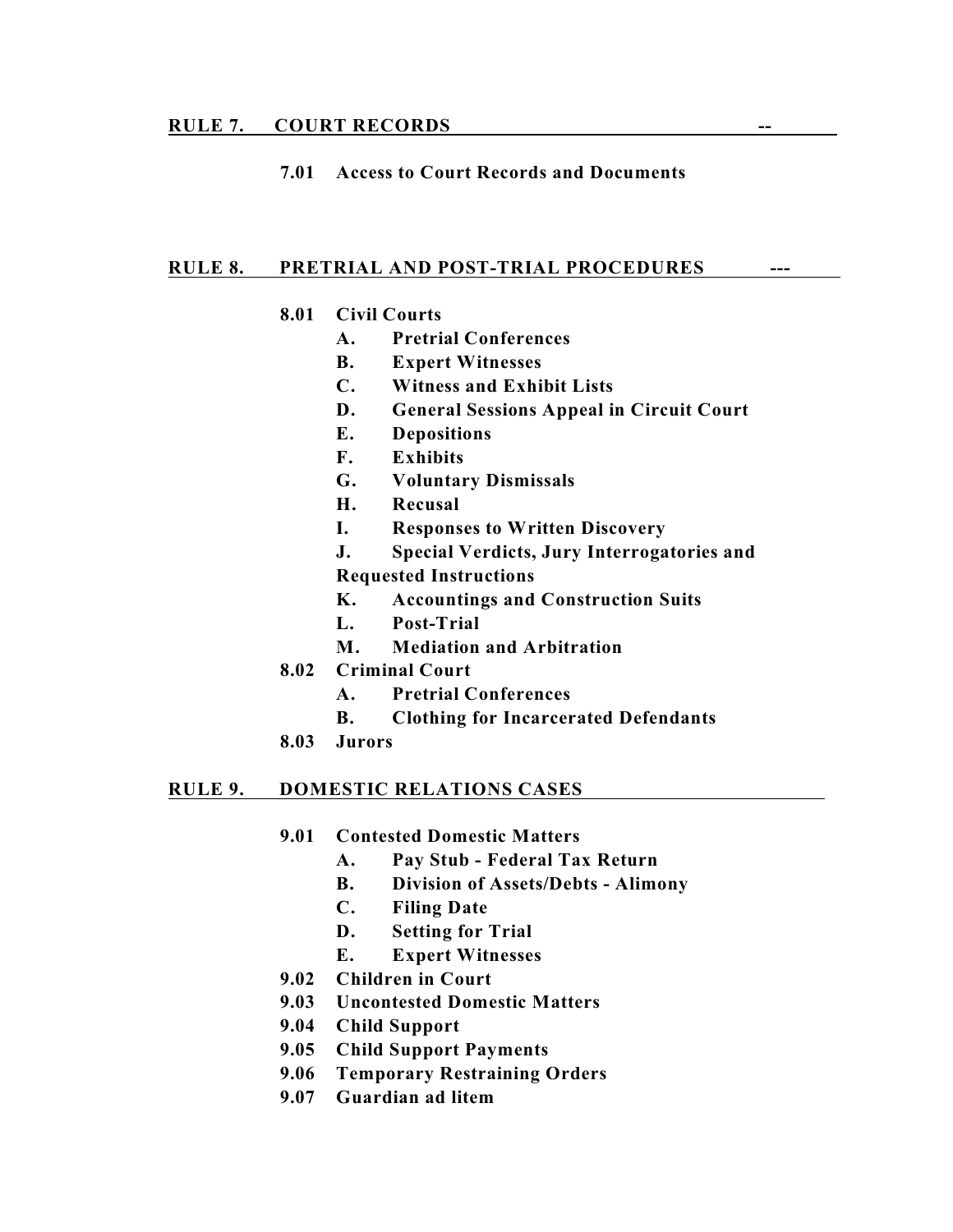- **9.08 Confidential Reports**
- **9.09 Personal Jurisdiction**
- **9.10 Agreed Custody Change**
- **9.11 Orders Referring to Marital Dissolution Agreements**
- **9.12 Orders Involving Custody or Support of Minor**
- **9.13 Reconciliation**
- **9.14 Adoption**
	- **A. Consent**
	- **B. Children's Presence**
- **9.15 Parenting Plan**
	- **A. General Provisions**
	- **B. General Order**
	- **C. Duties of Clerks**
		- **1. Attachment of Parenting Plan Package to Summons**
		- **2. Package Contents**
		- **3. Temporary/Proposed/Permanent Parenting Plan Form**
		- **4. Check List**
		- **5. Order to Mediate**
		- **6. Standard Forms**
	- **D. Duties of Attorneys**
	- **E. Duties of Providers**
	- **F. Mediators**
		- **1. Appointment**
		- **2. Mediation Fees and Agreement to Mediate**
		- **3. Invoicing Procedures**
	- **G. Setting Contested Cases**

# **RULE 10. USE OF BROADCAST AND ELECTRONIC MEDIA \_\_**

# **RULE 11. GUIDELINES FOR PROFESSIONAL COURTESY AND CONDUCT**

### **Appendices**

- **A. Scheduling Order**
- **B. Rule 9 Statement of Income and Expenses**
- **C. Rule 9 Statement of All Property**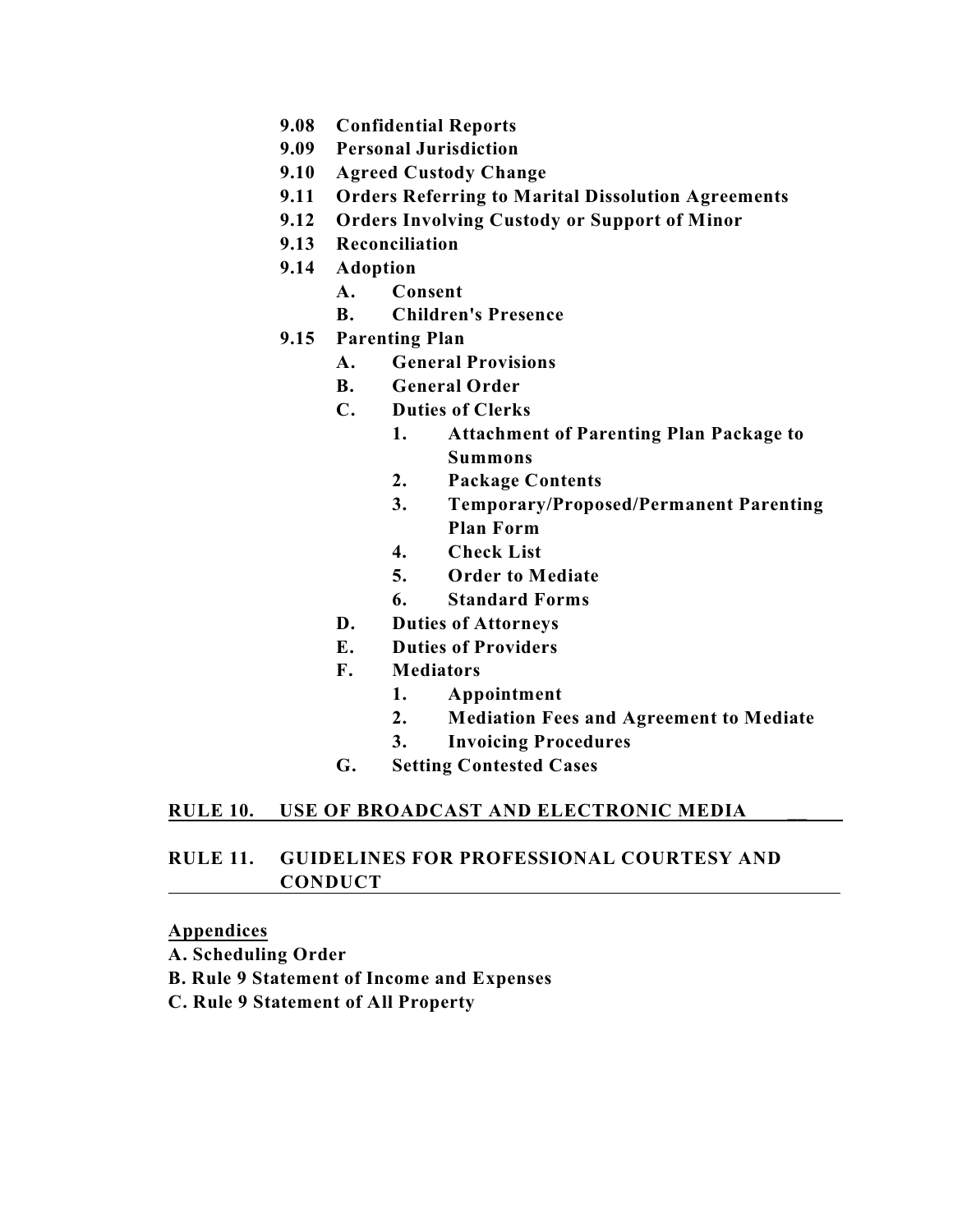# **RULE 1. RULES OF COURT AND CONDUCT**

**1.01. APPLICATION.** These local rules replace all previous local rules and shall become effective September 1, 2007. These rules govern practice in the Chancery, Circuit and Criminal Courts of the First Judicial District and apply to all persons/entities who appear before the court, regardless of capacity (i.e., attorneys, parties, witnesses, etc.). The Tennessee Rules of Civil Procedure and the Tennessee Rules of Criminal Procedure shall control in the event of any conflict between them and the Local Rules. Any reference to "judge" shall include "chancellor".

**1.02. CONSTRUCTION.** These rules shall be construed to secure a just and speedy determination of all matters. A judge may suspend any of these rules whenever justice requires.

### **1.03. CONDUCT, REPRESENTATION AND ADMISSION.**

**A. Space Within the Bar.** The space within the bar of the courtroom is reserved for parties engaged in the case on trial, attorneys and court officials. Spectators and prospective jurors and witnesses shall be seated outside the bar in the general seating area. The presence of infants in the courtroom is discouraged.

**B. Familiarity with Participants.** During trial, attorneys shall not exhibit familiarity with witnesses, jurors, or opposing counsel. The use of first names, except with child witnesses, shall be avoided. No juror shall be addressed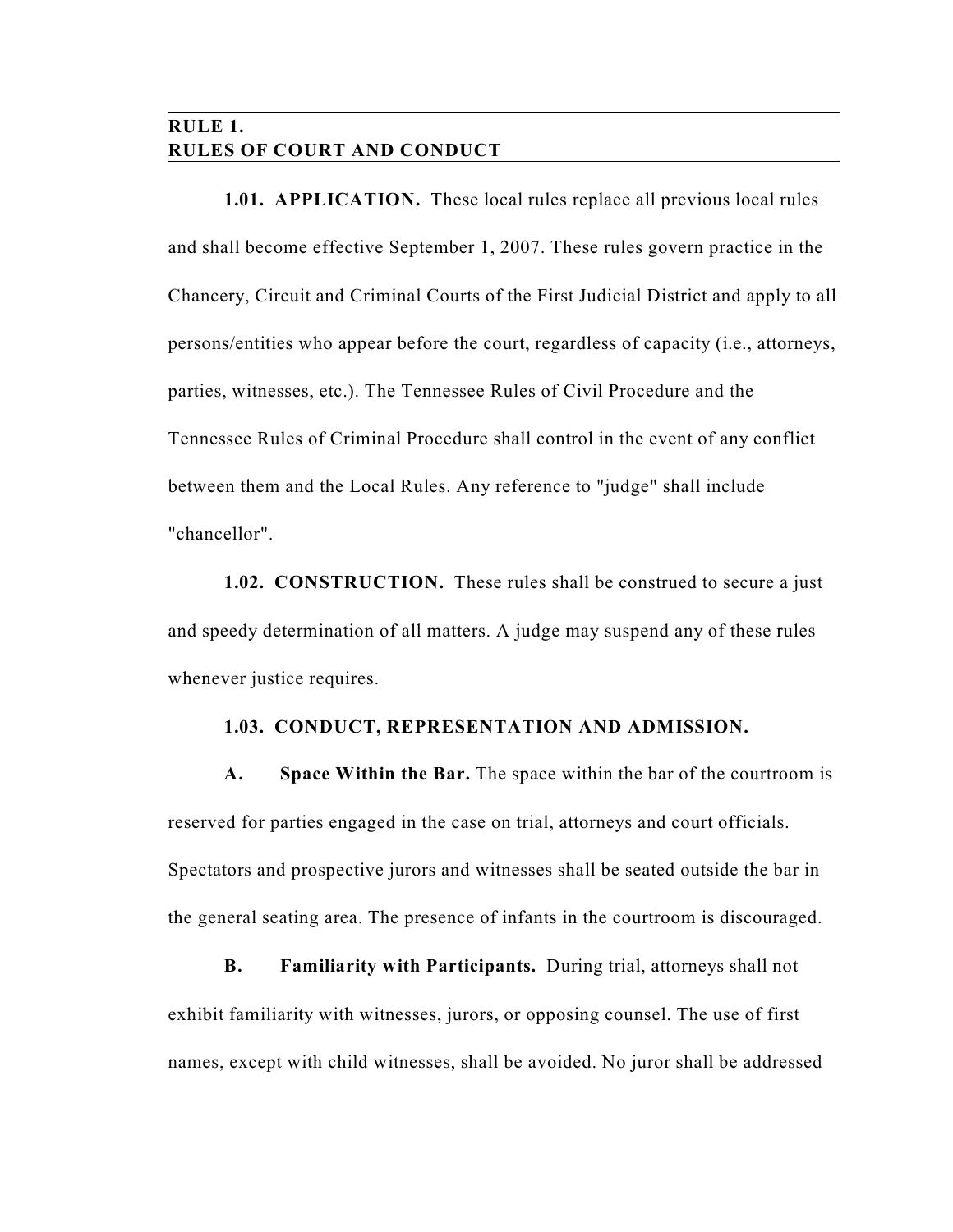individually by name during opening statements or closing arguments. No attorney, party, witness, or other interested person shall engage in any conversation with any member of the jury panel during the trial of a case without express consent of the court.

**C. Approaching the Bench.** Attorneys shall not approach the bench without court approval. Attorneys shall not lean on the bench nor appear to engage the court in conversation in a confidential manner.

**D.** Objections. Attorneys shall not interrupt the court or opposing counsel until the statement being made is fully completed, except when absolutely necessary to protect a client's rights on record, and should respectfully await the completion of the statement or opinion before pointing out objectionable matter. When objection is made to a question asked by an attorney, the attorney should refrain from asking the witness another question until the court has had an opportunity to rule upon the objection. The objecting attorney shall state the legal grounds without argument or discussion except by leave of court.

**E. Addressing Witnesses or Jurors.** Attorneys and *pro se* parties shall stand while examining witnesses or otherwise addressing the court or jury; however, exception may be made in the court's discretion. When attorneys are examining witnesses or addressing the jury, they shall not approach the witness or jury without the court's permission.

**F. Notice of Appearance.** Only an attorney who has entered an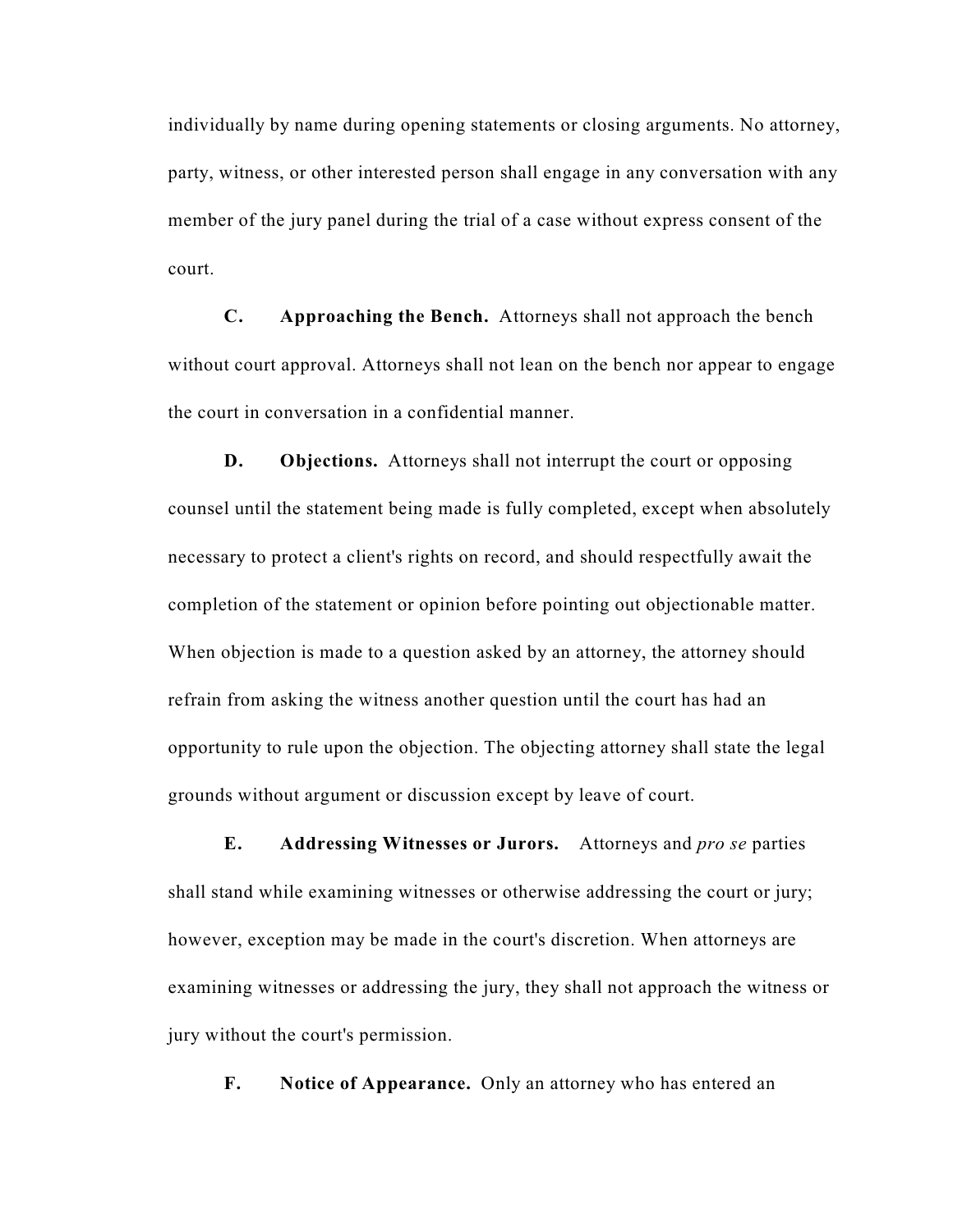appearance in a case will be counsel of record. Entry of appearance may be by filing a pleading on behalf of a party, filing a formal notice of appearance, appearance at an arraignment or plea bargain deadline, or written notice filed with the clerk.

**G. Withdrawal of Counsel.** No attorney shall be allowed to withdraw except by order of the court upon motion and after notice to the client and opposing parties. The order shall specify the reason for withdrawal and, if the matter is on the active docket, provide the date by which the party shall notify the court of new counsel of record or be considered *pro se*. Withdrawal of counsel shall be made so as not to delay trial. All motions to withdraw shall state the trial date, or that no trial date has been set and shall comply with the applicable provisions of the Code of Professional Responsibility.

**H. Attire.** All male attorneys are required to wear jackets and ties. Female attorneys are required to wear appropriate clothing during the presentation of a case.

Witnesses and spectators must wear appropriate clothing. Shorts, swim suits, leotards, low cut or open shirts or blouses, bare feet, or other inappropriate attire are not permitted in the courtroom.

**I. Forbidden Conduct.** There shall be no tobacco products in the courtroom or at the taking of a deposition. There shall be no food, beverages, or gum in the courtroom; however, water is permitted at counsel table. Other than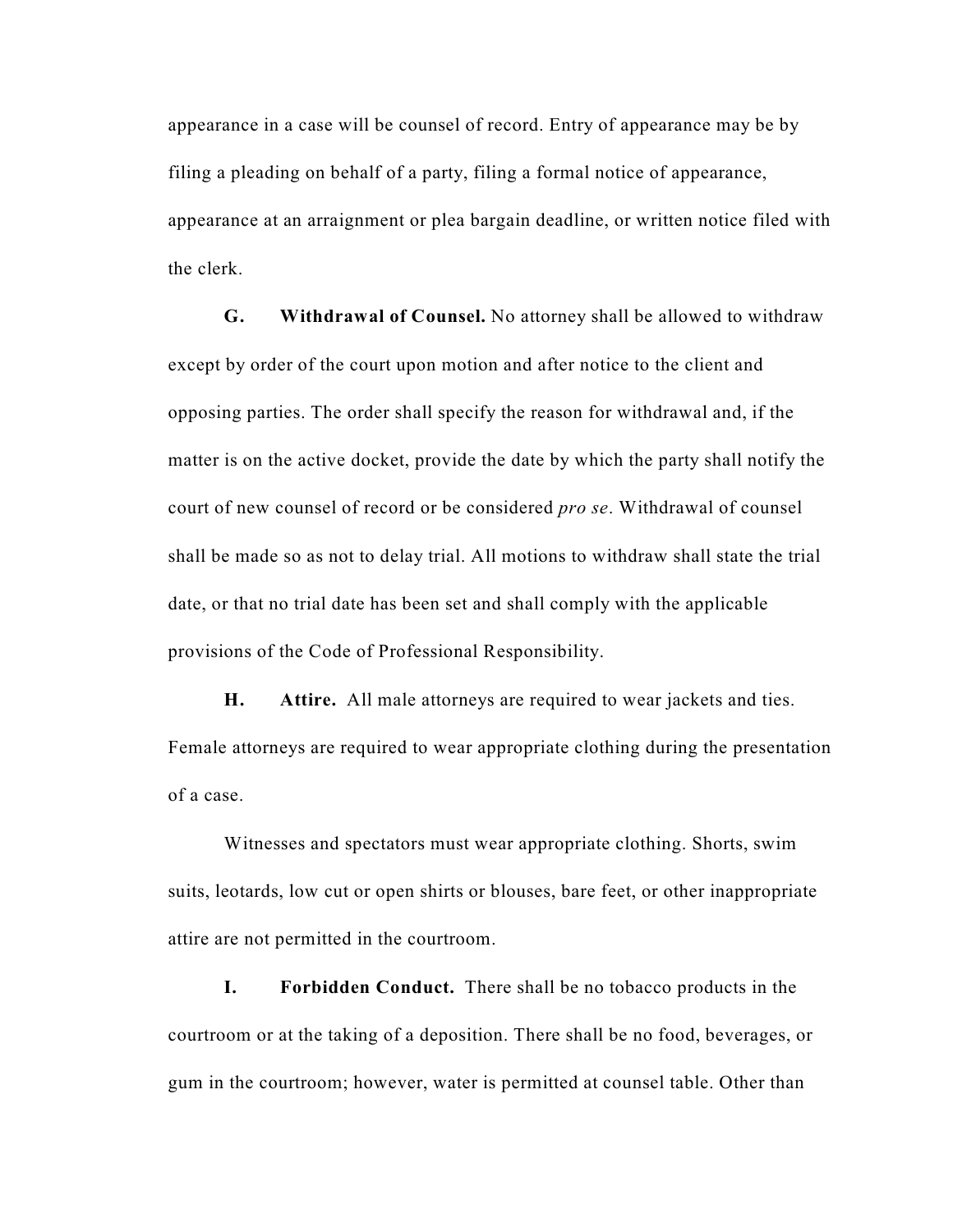books and papers related to the suit at trial, books or newspapers shall not be read in the courtroom.

#### **J. Admission to Practice.**

**1. Resident Attorneys.** All attorneys who have been licensed to practice law in the State of Tennessee and who possess a current registration card issued by the Board of Professional Responsibility shall be automatically eligible to practice law in the courts of this district. Attorneys appearing in a case shall place their B.P.R. number below their signature on any pleading or motion filed with the court. Upon making an initial appearance, an attorney will be formally introduced to the court and their qualifications vouched for by a member of the bar of this court.

**2. Non-Resident Attorneys.** Attorneys residing out of the State of Tennessee and wishing to appear before a court of this district shall comply with Sup. Ct. Rules 19 and 20 before making any appearance and, upon compliance, may appear as the court directs.

**K. Attorneys' Fees.** Whenever an attorney in a civil matter requests that the court set an attorney fee, the attorney shall file a statement of services rendered in compliance with Sup. Ct. Rule 8, RPC 1.5. An attorney appearing at arraignment in a criminal case is presumed to have made satisfactory arrangements for the payment of fees and may not appear solely for arraignment or the reduction of bond and later withdraw from representation for non-payment of fees.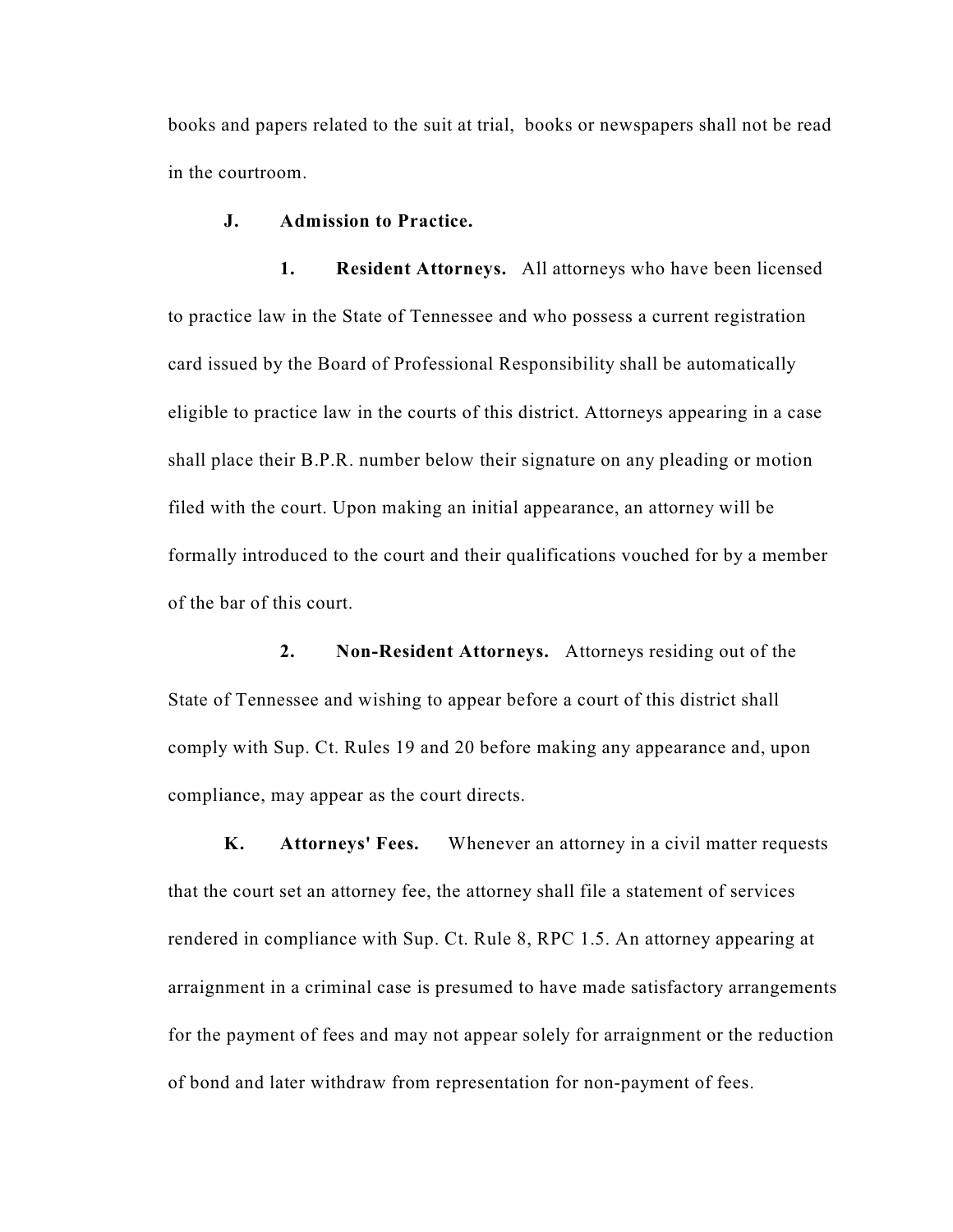#### **L. Signing of Pleadings, Motions and Proposed Orders.** All

pleadings, motions and proposed orders which are signed by an attorney, in addition to the attorney's B.P.R. number, shall include the attorney's mailing address, telephone and fax numbers, and email address, and identify the person(s) whom they represent.

# **RULE 2. TIMES AND PLACES FOR MEETING OF COURT**

**2.01. COMMENCEMENT TIME.** Both civil and criminal court will open promptly at 9:00 a.m. unless otherwise ordered by the court. Criminal court will open at 8:30 a.m. on jury trial days for certain motion hearings as provided in Rule 2.03(C)2.

**2.02. CALENDAR.** A schedule indicating where the respective judges will be and when the respective courts are in session will be published every four (4) months. Copies will be available in each office of the circuit court clerk and clerk and master. The schedule will also indicate 1) contested domestic days; 2) civil and criminal miscellaneous days; 3) state child support days; 4) docket soundings; and 5) grand jury and reporting days in criminal court. It is incumbent upon attorneys practicing in this district to inform themselves of the schedule.

**2.03. CIVIL COURT.** Civil court shall consist of both chancery court and circuit or law court cases, and actions may be filed in such courts as provided by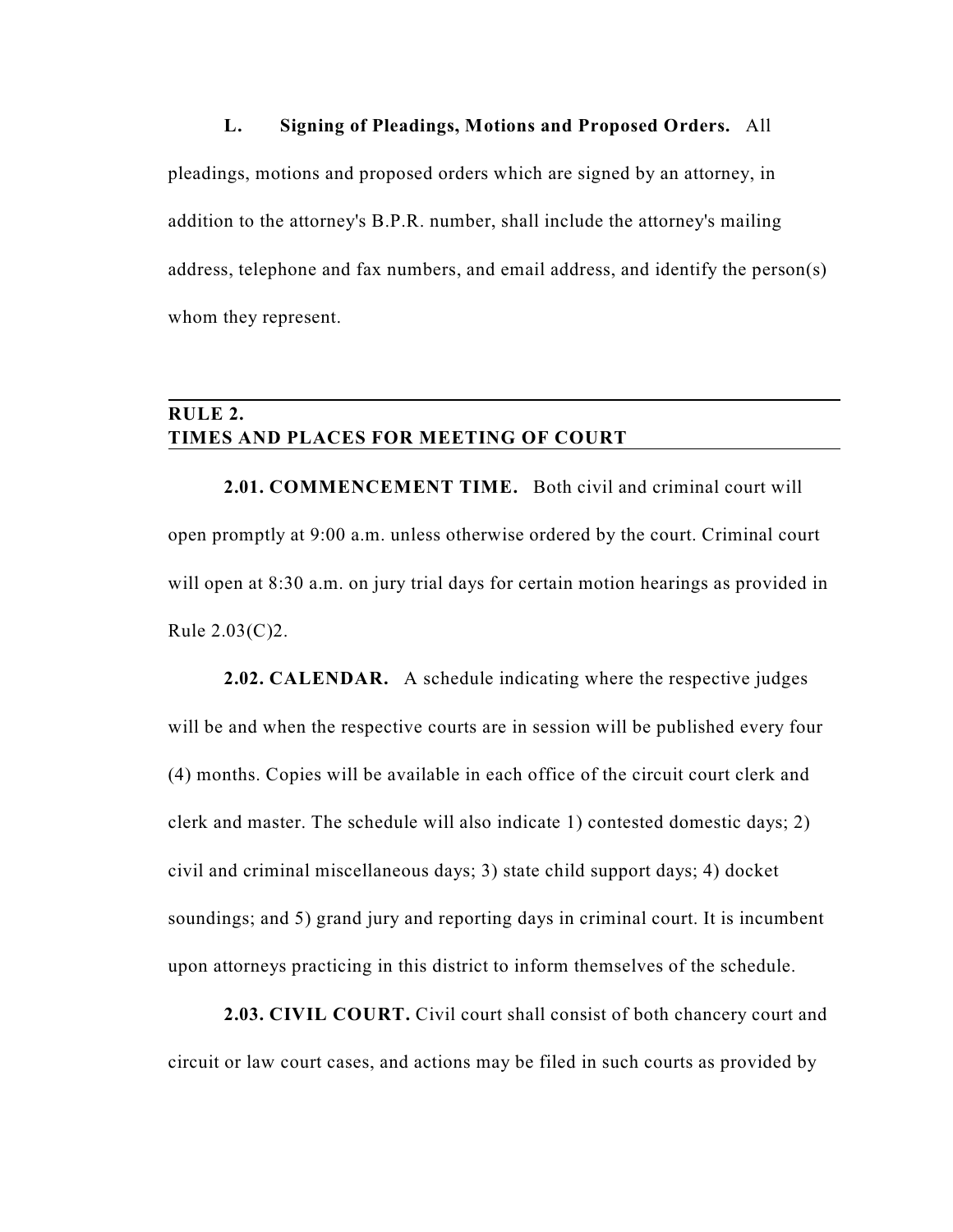law. Four-month docket schedules for said courts will be maintained in the offices of the clerk & master and the circuit court clerk in each county of this district. Chancery court shall meet at such times and at such places as determined by the chancellor and as reflected on the four-month chancery court docket schedule. The judges holding court in the circuit or law courts in a particular county will set jury cases for trial at docket soundings conducted in each county once every four months as set forth on the four-month docket schedules. Nonjury cases for circuit and law courts will be preset by the clerks.

**A. Schedule.** As nearly as practicable, circuit and law court will be as follows:

**1. Carter County.** Beginning the first Monday in March, July and November of each year and terminating at the end of April, August and December respectively.

**2. Johnson County.** Beginning the first Monday in January, May and September of each year and continuing for a period of two consecutive weeks, with any special or additional case settings as needed in February, June and October, respectively, as determined by the judge then holding court.

**3. Unicoi County.** Beginning the third Monday in January, May and September of each year and continuing for three consecutive weeks, with any special or additional case settings as needed in February, June and October, respectively, as determined by the judge then holding court.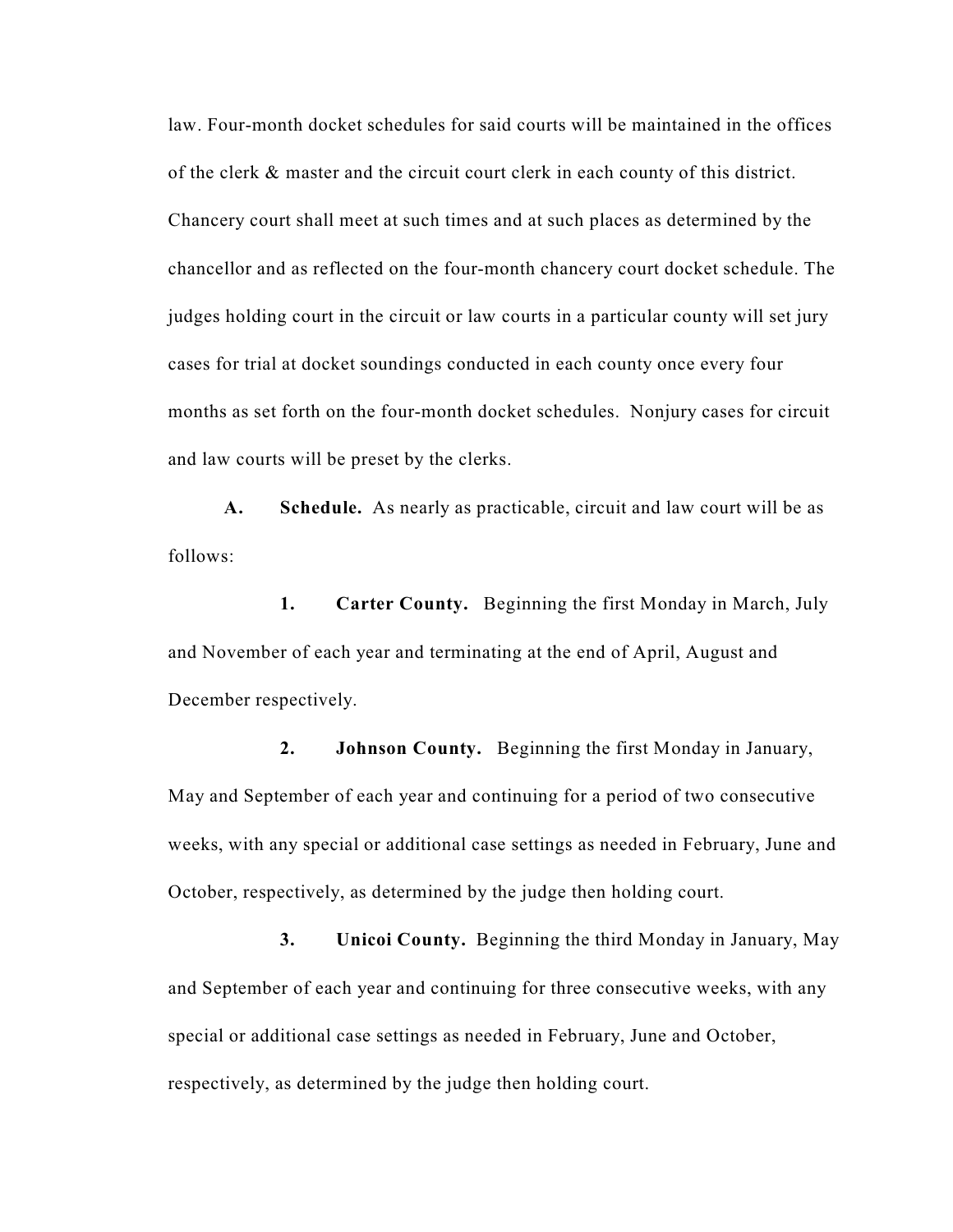**4. Washington County.** *Johnson City* - Court will be in continuous session. Note: the civil court in Johnson City is "The Law Court at Johnson City, Tennessee". *Jonesborough* - Beginning the second Monday in February and October, and the third Monday in June, and continuing for two weeks, or longer if needed.

**B. Miscellaneous Days.** Miscellaneous days are for the purpose of expediting trials. The morning sessions will consist of uncontested matters and miscellaneous non-domestic motions. No matter will be calendared which will take more than fifteen (15) minutes to each party, but no more than thirty (30) minutes total, nor any other type action calendared without the prior approval of the sitting judge. The clerk and master in each county of the district will prepare a calendar of chancery court cases to be heard by the chancellor on miscellaneous days, and the circuit court clerk will likewise prepare a calendar of circuit court cases to be heard by the appropriate circuit court judge.

Cases must be placed on the calendar by noon of the working day preceding the miscellaneous day. Cases will be heard in the order calendared. No case from any other court will be heard without prior approval of the sitting judge, and the attorney shall furnish the file for such case to the court.

Miscellaneous days for circuit and law courts will be scheduled as closely as practicable as follows:

**1. Carter County**. The second and fourth Mondays of each month.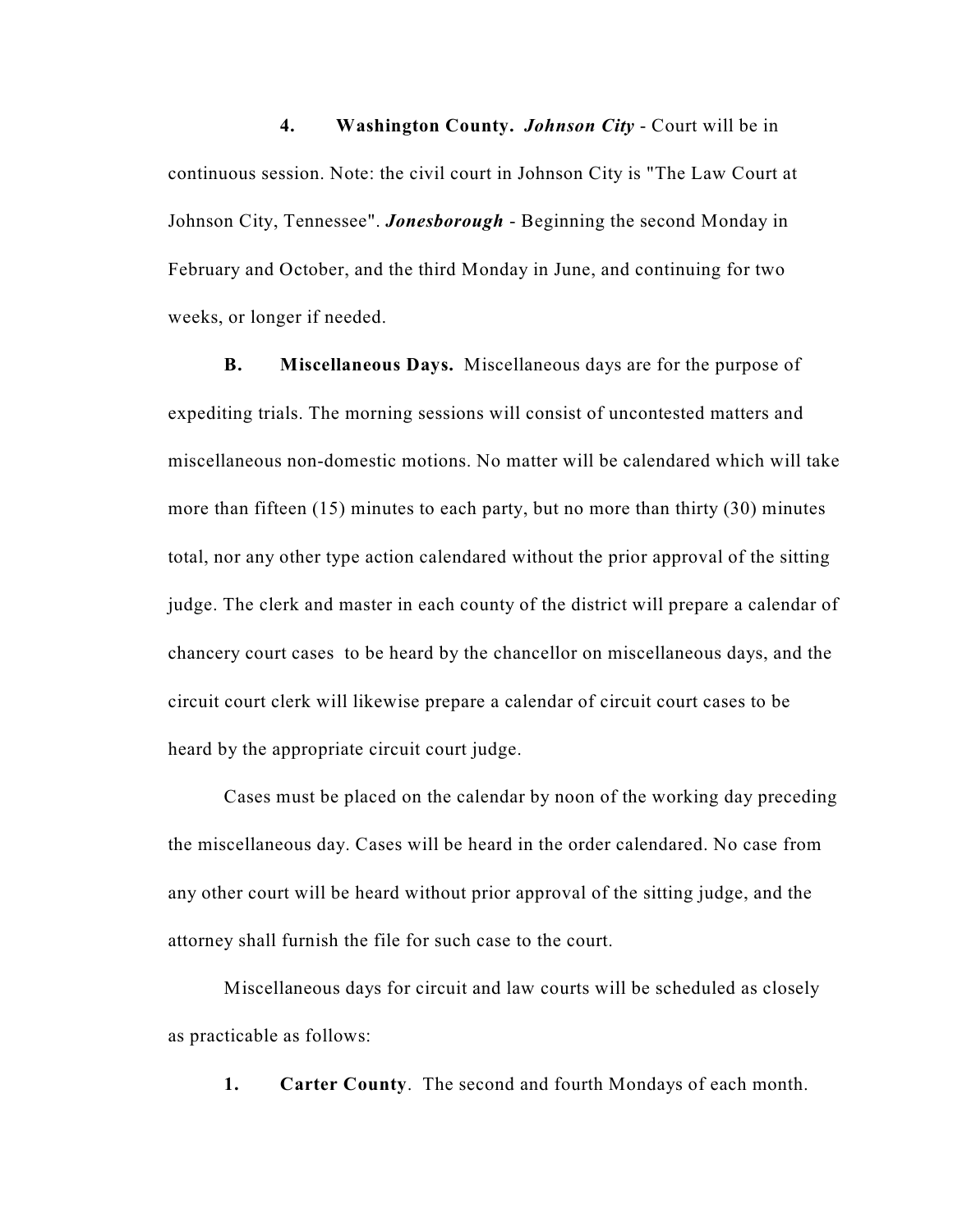**2. Johnson County.** The first Monday of each month.

**3. Unicoi County.** The third Monday of each month except for June when it will be specially set.

**4. Washington County.** *Johnson City* - The first and third Mondays of each month. *Jonesborough* - The second Tuesday of each month.

#### **2.04. CRIMINAL COURT.**

**A. Grand Juries.** Grand juries will be empaneled twice a year in each county of the district. The judge holding court for jury orientation on the first date of the year that a new jury reports in each county, and the first new jury reporting on or after May 1st of each year will empanel a new grand jury in each county.

**B. Schedule.** As nearly as practicable, criminal court will be as follows:

**1. Carter County.** Beginning the first Monday in January, March (two weeks), May, the second Monday in July (two weeks), the first Monday in September and November (two weeks), and at such other times as determined by the judges holding criminal court.

**2. Johnson County.** Beginning the third Monday in January, May and September, and at such other times as determined by the judges holding criminal court.

**3. Unicoi County.** Beginning the second Monday in February, the third Monday in June and the second Monday in October of each year and at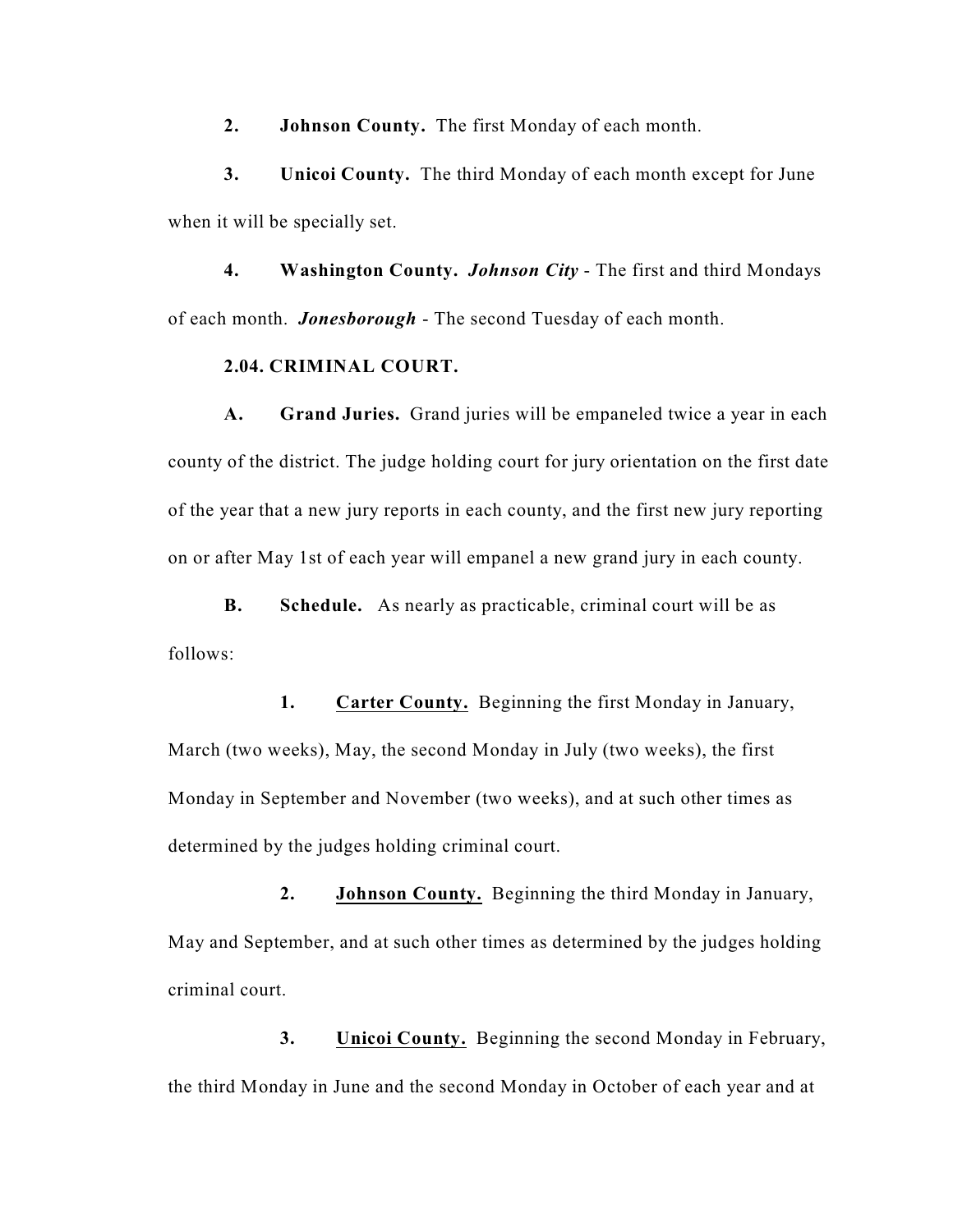such other times as determined by the judges holding criminal court.

**4. Washington County.** Criminal court is in continuous session in Jonesborough except when civil court is in session (two weeks beginning the second Monday in February and October, and the third Monday in June).

**C. Miscellaneous Days.** Miscellaneous days will be held in the following manner:

**1. Schedule.** Miscellaneous days will be held on Friday of each week when criminal court is in session in a particular county of the district and on such other days set by the judges holding Criminal Court.

**2. Special Matters.** The criminal court judges will hear short motions or urgent matters at 8:30 a.m. in any county before a regularly scheduled jury trial begins at 9:00 a.m. The judge and a court reporter will be available without prior notice at 8:30 a.m. on days jury trials are held in Carter and Washington counties. In Johnson and Unicoi Counties, counsel must request an 8:30 a. m. setting by contacting the judges' secretaries. All pretrial motions should be disposed of on the regular miscellaneous day and any late motions or problems regarding a jury trial will be heard at 8:30 a.m. before jury selection begins at 9:00 a.m. on the day of the trial or such matters are waived.

**3. Motions Generally.** At arraignment, the judge will set a day for pretrial motions to be heard. The clerk of the criminal court will set all other motions on the first miscellaneous day following the filing until there are thirty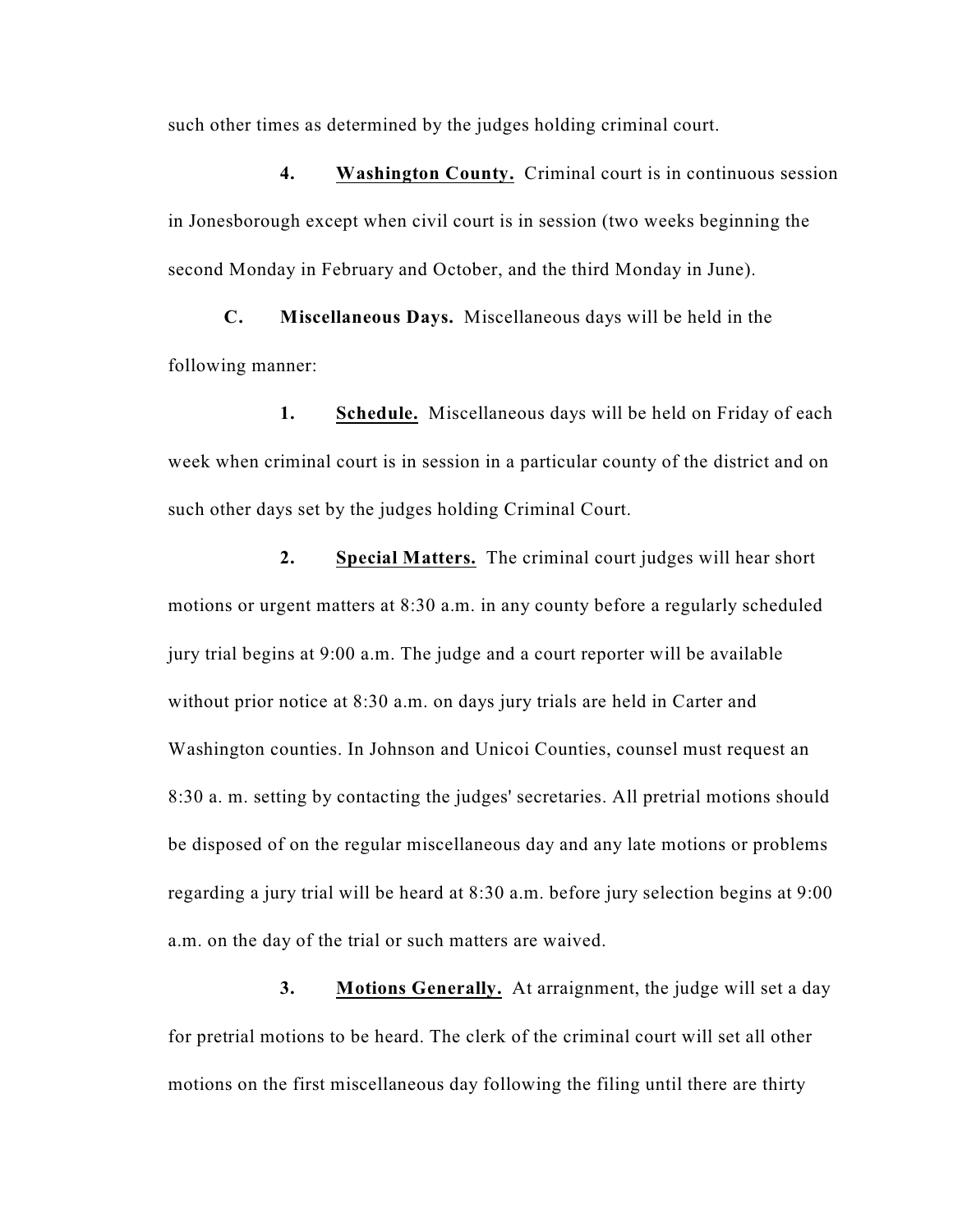(30) cases set on such miscellaneous day, after which motions will be set on the next regularly scheduled miscellaneous day. Counsel must obtain approval from a judge before setting any motion which will take more than one-half hour for hearing. The clerk of the criminal court in each county will keep a calendar for that county.

# **RULE 3. CIVIL SUBPOENAS, CRIMINAL PROCESS, ARRAIGNMENT AND SCHEDULING**

**3.01. SUBPOENAS FOR DEPOSITIONS OR TRIAL.** Subpoenas should be issued in advance of depositions or trial date as follows: a) in-county witnesses - five (5) days; b) out-of-county witnesses - ten  $(10)$  days; and c) out-of-district witnesses - fifteen (15) days. (See Rule 4.03.B.) When an attorney issues a subpoena previously signed by the clerk, but otherwise blank, the attorney shall file the completed clerk's copy within twenty-four (24) hours of service.

### **3.02. CRIMINAL PROCESS.** All persons who are bound over to await

grand jury action will be instructed to report to the criminal court on reporting day. A reporting day shall be set for a date certain within two (2) weeks following the meeting of the grand jury by the appropriate criminal court judge. All appearance bonds will be made returnable to the same day.

**3.03. CRIMINAL ARRAIGNMENT AND SCHEDULING.** After an indictment has been returned, the court will hold a formal arraignment at the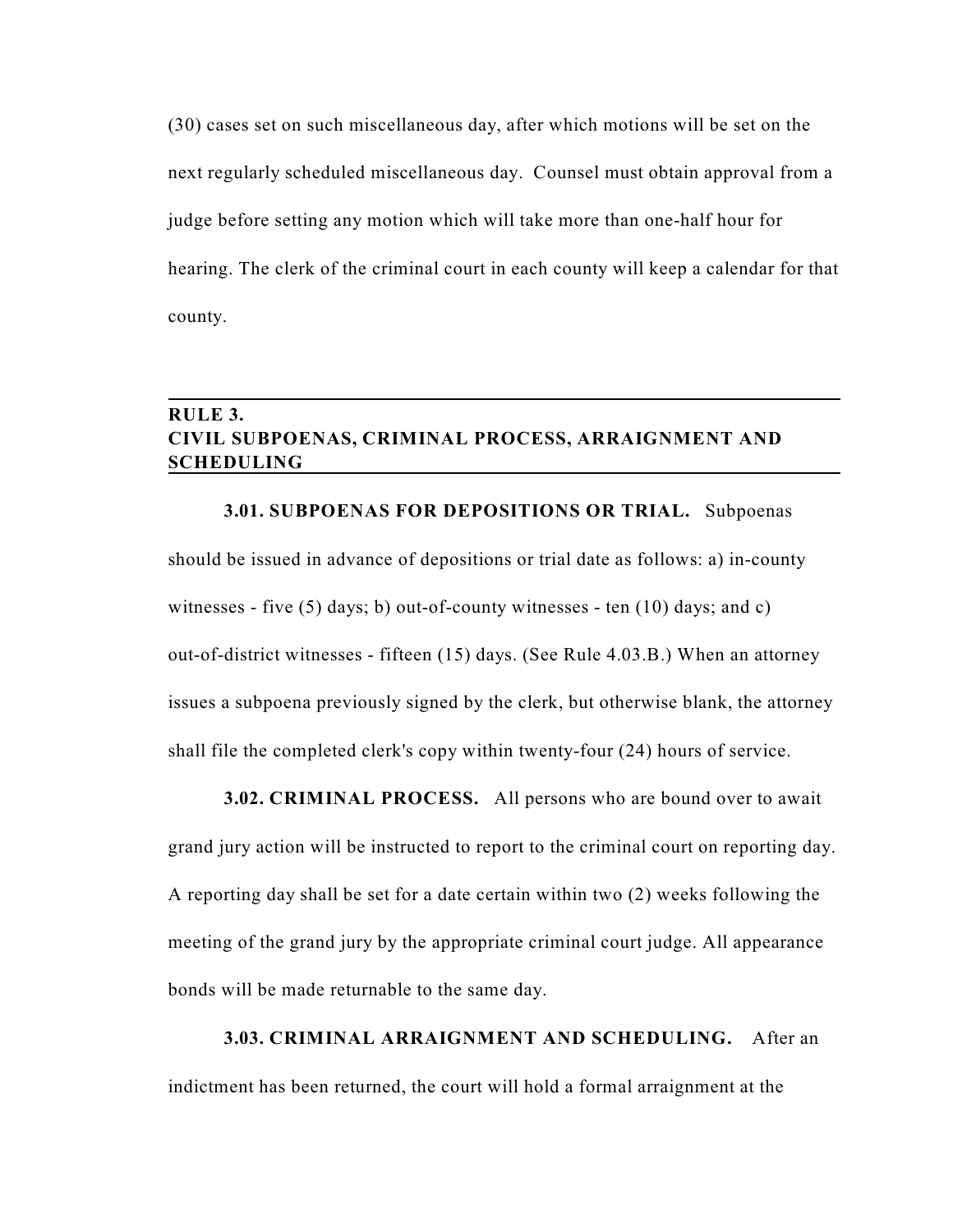reporting day or such later miscellaneous day to allow a defendant to retain counsel or allow appointed counsel to appear. Every defendant shall appear personally with counsel at arraignment unless such defendant has filed a written waiver of appearance pursuant to T.R.Cr.P. 43(c). For those defendants who plead not guilty in felony cases at the arraignment, the court will schedule either a trial date or a plea deadline as well as a date for motions to be heard. The plea deadline for misdemeanors which are bound over from general sessions court shall be the date of arraignment, and if there is not a guilty plea at arraignment, the case will be set for motions and trial. Both the defendant and counsel will appear on motions, plea deadlines, and other court dates set, without further notification. If a plea deadline is set, it is the affirmative duty of each attorney to communicate with the other attorney for the purpose of reaching a negotiated resolution of the case. The district attorney or assistant shall communicate an appropriate plea offer to defense counsel, or to the staff at defense counsel's office, at least seven (7) days before the date for plea deadline. Defense counsel shall then communicate such offer to the accused as soon as is reasonably possible.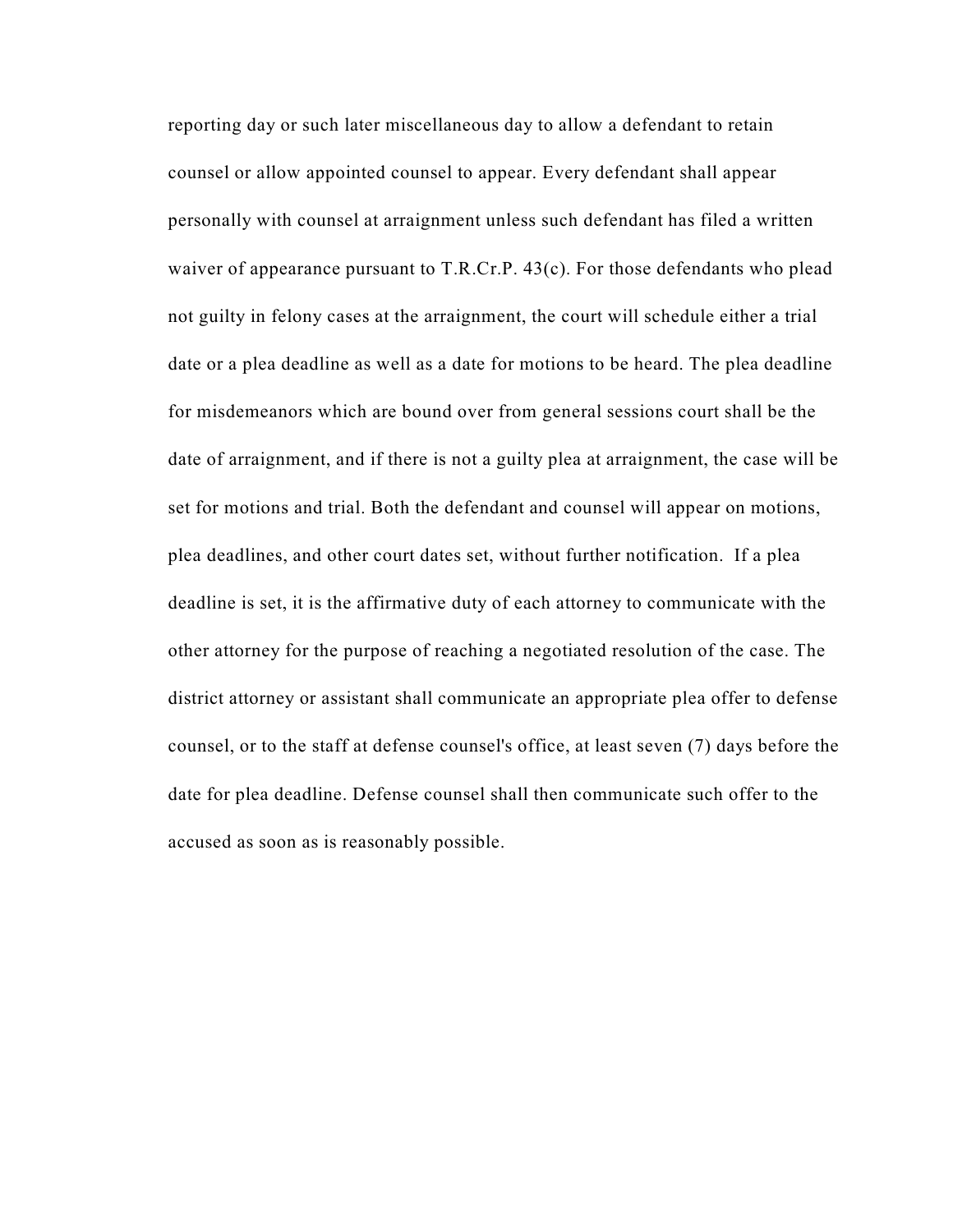# **RULE 4. SETTING CASES FOR TRIAL, CONTINUANCES, DISPOSITION OF SETTLEMENTS, AND PLEA BARGAINING AGREEMENTS**

#### **4.01. SETTING CASES FOR TRIAL.**

**A. Civil Cases.**

**1. Jury Cases.** The clerk shall send all counsel of record and *pro se* parties notice of the docket sounding or trial and keep a copy of the notice in the court file. Jury cases may be preset by the trial judge. Preset cases should be ready for trial and will require exceptional circumstances for a continuance. At the docket sounding, cases may be set for trial or otherwise disposed of regardless of the non-appearance of counsel or the parties. A party requesting a jury shall place "JURY DEMAND" immediately below the civil action number on the cover page of the pleading or motion in which such request is made.

**2. Non-jury Cases.** The clerk shall prepare a calendar of nonjury cases which will be made available at the respective clerks' offices as soon as practicable before each docket sounding. The clerk shall mail a notice of the trial date to all *pro se* parties and attorneys who have not picked up a copy of the preset calendar and retain a copy of the notice in the court file. It is then the responsibility of counsel and *pro se* parties to appear for trial on the date set.

**3. Special Settings.** Special trial settings may be requested of a judge. However, only a judge can grant a special setting. Attorneys are encouraged to contact individual judges to schedule brief matters in chambers.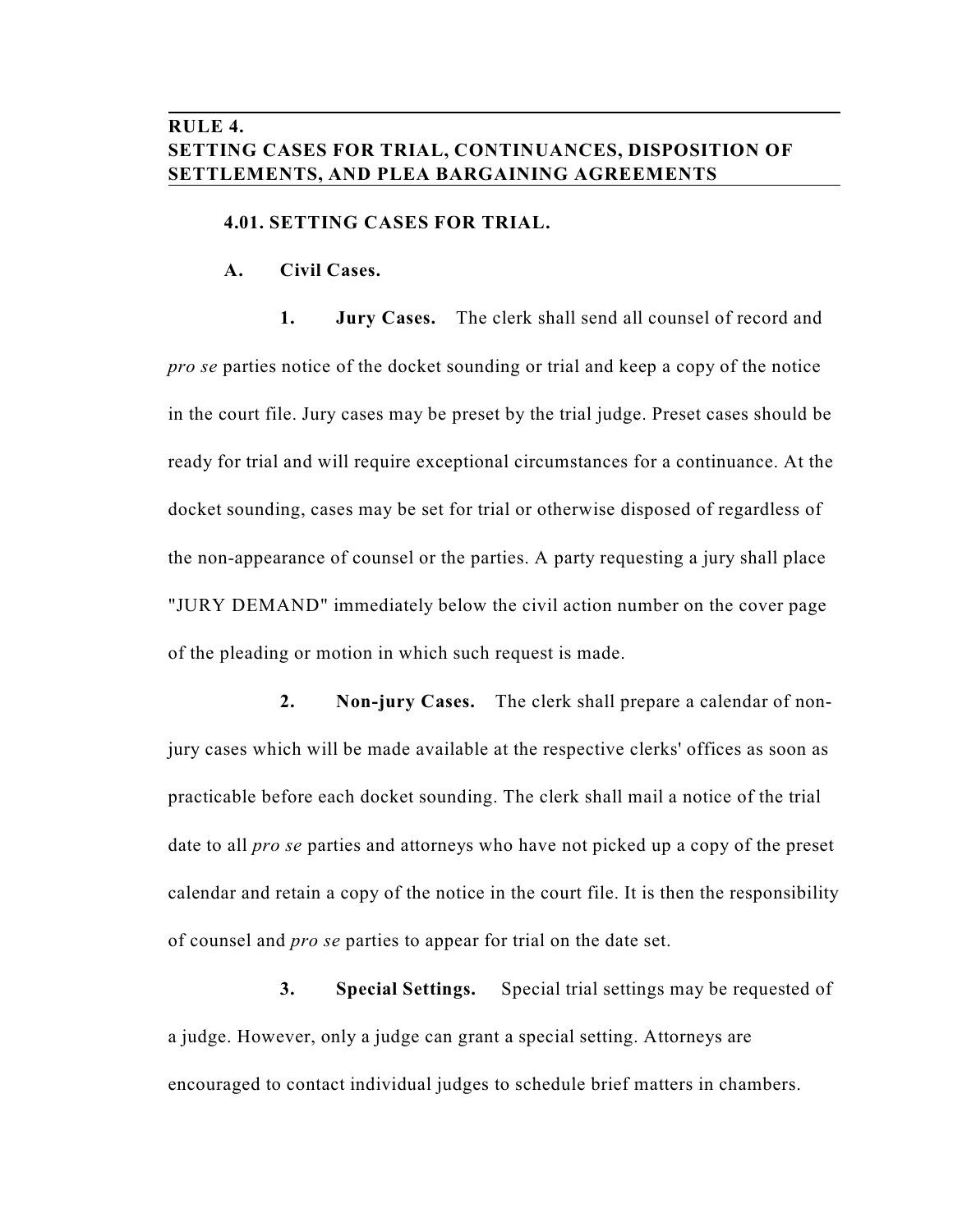**4. Appropriate Judge.** Once a case is set before a judge, matters dealing with that case must be brought before that judge. When a case has not been set before a particular judge, matters regarding that case shall be brought to the attention of the judge currently holding court where the case is filed.

**5. Length of Trial.** The attorneys shall advise the clerk's office or the judge, as soon as practicable, if the case set for trial is reasonably anticipated to require more than one day for trial.

**6. Out-of-County Trials.** If a judge agrees to hear a case outside the county or courthouse where filed, the attorney shall be responsible for getting the court file to the judge at least twenty-four (24) hours prior to trial.

**B. Criminal Cases.** Criminal cases will be set for trial at the arraignment or plea deadline.

**4.02. OBJECTING TO SETTING OF CASES.** When a party objects to setting a case for trial because of incomplete trial preparation, the judge may establish a deadline for completion of trial preparation.

#### **4.03. CONTINUANCES.**

**A. Court Order Required.** Cases set for trial may be continued only by court order. A contested motion for a continuance shall be brought before the judge designated to hear the case as soon as practicable before the trial date. All orders granting continuances in civil cases shall contain the scheduled trial date, the judge before whom the case is set, the name of the party requesting the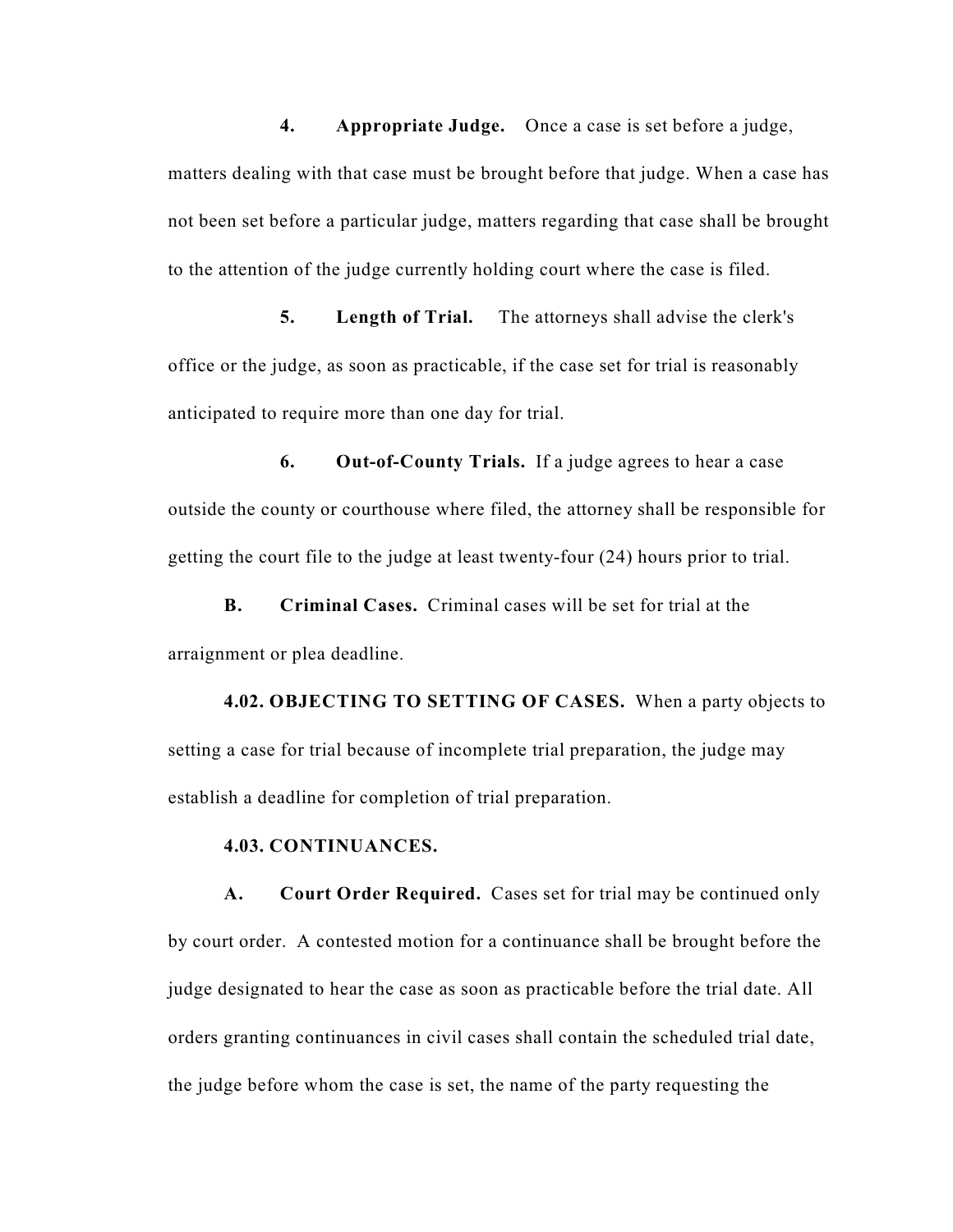continuance, the reason for the continuance and the number of previous continuances granted in the case.

**B. Good Cause Required.** Cases set for trial will be continued only for good cause, which shall not include absence of witnesses unless subpoenaed in accordance with Rule 3.01.

**C. Costs Assessed.** Upon granting a continuance, the court may award attorney fees, expenses, including compensation to witnesses for trial, lost income, and jury expenses, which may be taxed as court costs. The court may impose other sanctions in its discretion.

**D. Trial Conflicts.** In the event attorneys are notified of a trial setting on a date when they have a conflict caused by another court's previous trial setting, such attorney shall immediately notify the judge and other parties and prepare the order of continuance.

### **4.04. DISPOSITION OF CASES.**

**A. Purging Inactive Cases.** It is the obligation of the judges and attorneys of the district to dispose of all cases in a timely, efficient, and just manner. To that end, judges shall require that all cases be set for trial within twelve (12) months of the filing date, if practicable, unless the court, by order, has directed a shorter or longer period for specific cases. To control the docket, the court may issue orders to prosecute, orders to show cause, and when appropriate, orders of dismissal. Such orders shall be mailed by the clerk to attorneys of record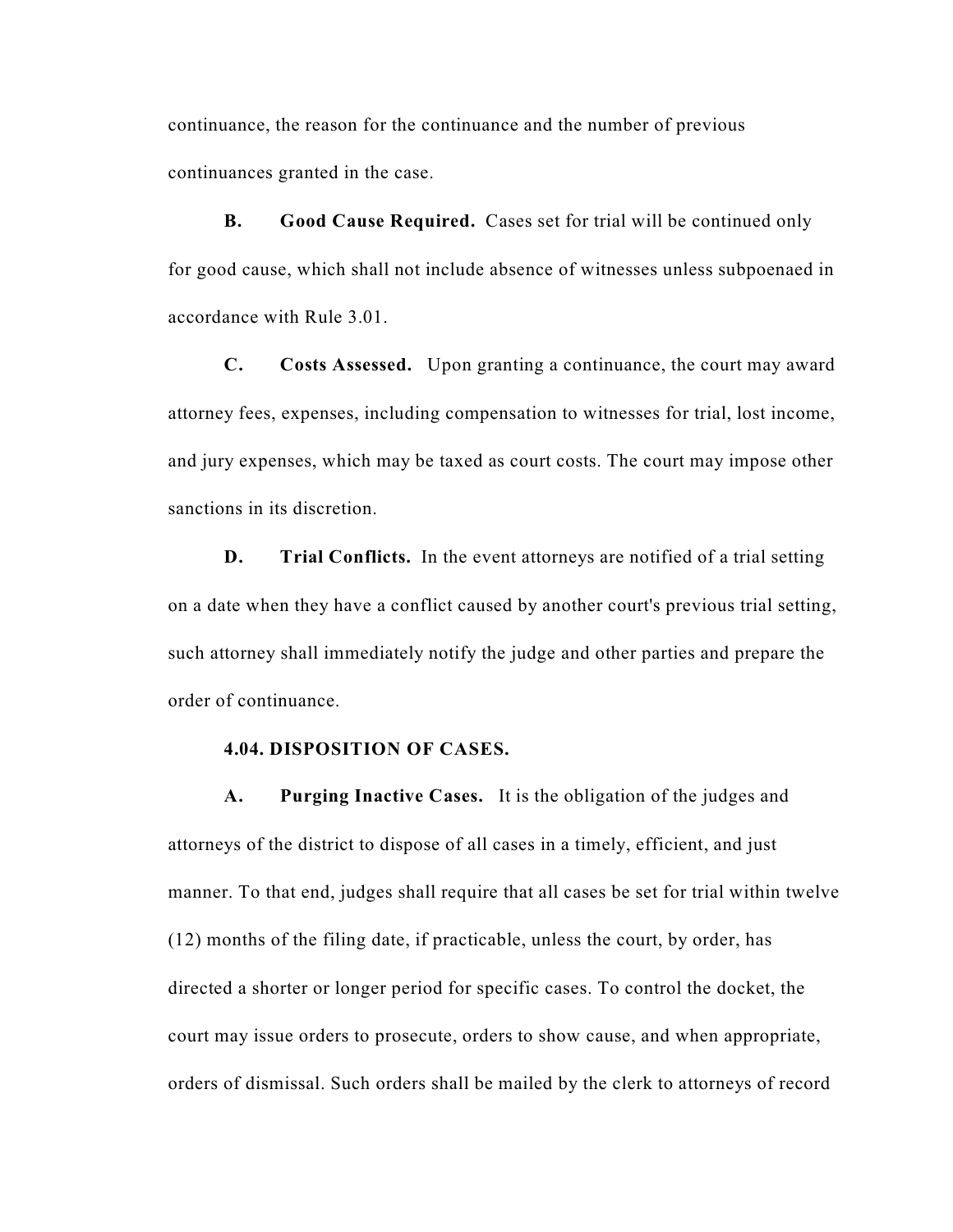and pro se parties, if their whereabouts can be reasonably ascertained.

**B. Pretrial Deadlines.** The court may set discovery and other pretrial deadlines to expedite the final disposition of cases.

**C. Plea Deadlines.** At arraignment in felony cases, the court will set a plea deadline date if a defendant wishes to negotiate with the State regarding a disposition of the case. That date shall be the deadline for acceptance of a negotiated disposition. At the plea deadline date, if the case has not been disposed of, the court will set the case for trial. Upon the docketing of a case for trial, no negotiated plea agreement will be accepted by the court, unless for good cause shown.

**4.05. SETTLEMENTS IN CIVIL CASES.** Attorneys shall notify the clerk and judge as soon as practicable upon settling a case. If such notification is later than 3:00 p.m. the day preceding the trial, the court may award compensation to witnesses and assess it and the costs of the jury to a party or parties, if appropriate under the circumstances. All orders of settlement must state the trial date and the judge before whom the case was set, if applicable.

**4.06. BANKRUPTCY.** When a party to a lawsuit has filed for bankruptcy protection in the United States Bankruptcy Court, the attorney representing that party in the civil suit (or if none, the attorney in the case) shall advise the court as to the status of the bankruptcy proceeding not less than every six (6) months and shall also provide the court clerk with a copy of the notice from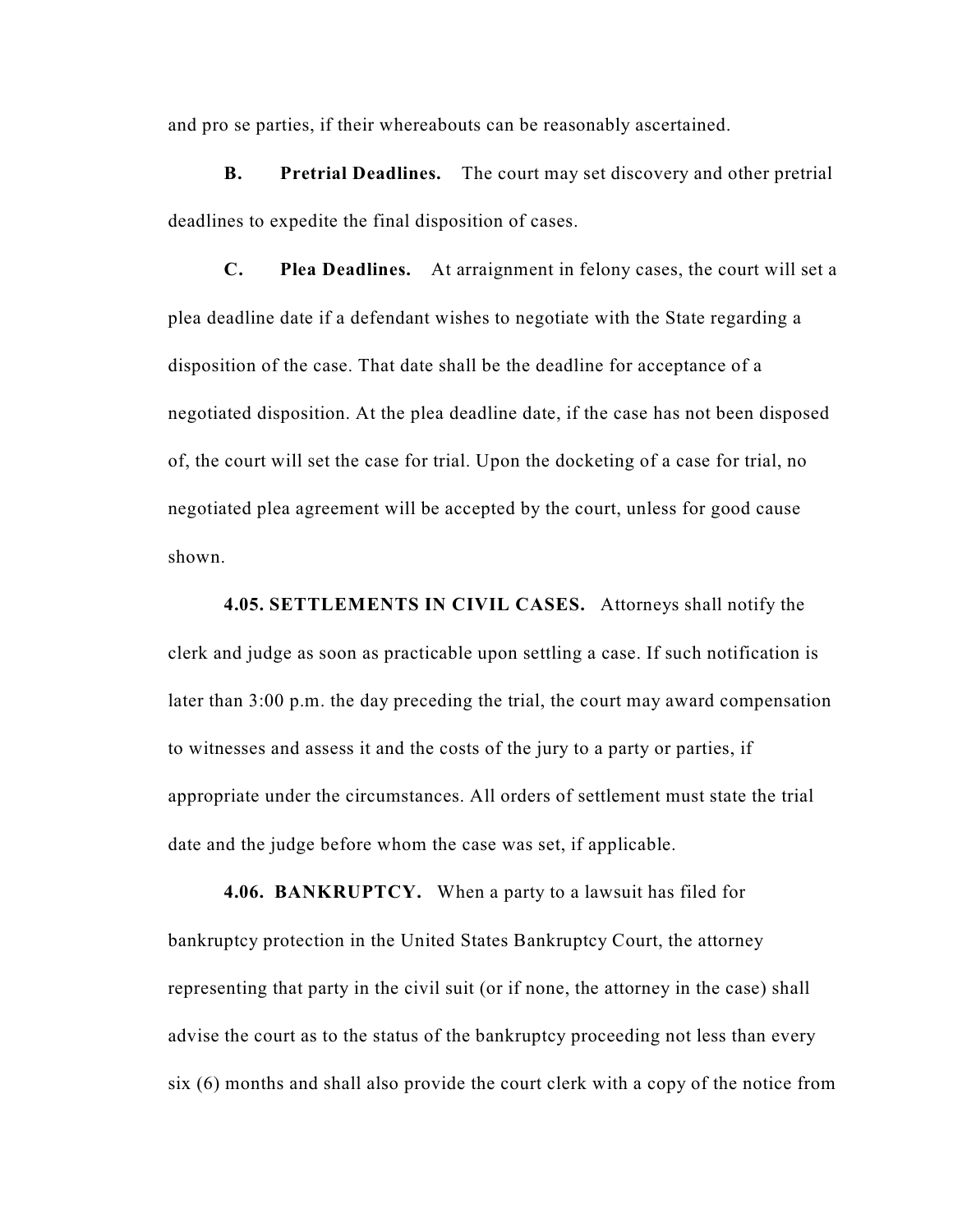the bankruptcy court showing the bankruptcy case number of the debtor, as well as a copy of the discharge of the debtor within thirty (30) days of discharge being granted.

# **RULE 5. MOTIONS (CIVIL AND CRIMINAL) AND CRIMINAL PLEAS, ORDER FOR TRANSCRIPT**

### **5.01. CIVIL MOTIONS.**

### **A. Hearings.**

**1. Dispositive Motions.** All motions potentially dispositive of any issue in a case shall be scheduled for hearing by the attorney filing the motion at the next miscellaneous day after filing, or as soon thereafter as is practicable. Failure to obtain a hearing in a timely manner may be construed by the court as an abandonment of the motion and the court may refuse to consider same. The party filing such a motion shall set out in the motion whether a date for trial has been set and before whom the trial is set.

2. Summary Judgment. Motions for summary judgment shall be filed and served at least sixty (60) days before trial.

**3. In Limine.** Motions in limine shall be filed no less than three (3) business days before trial and set for hearing before the trial.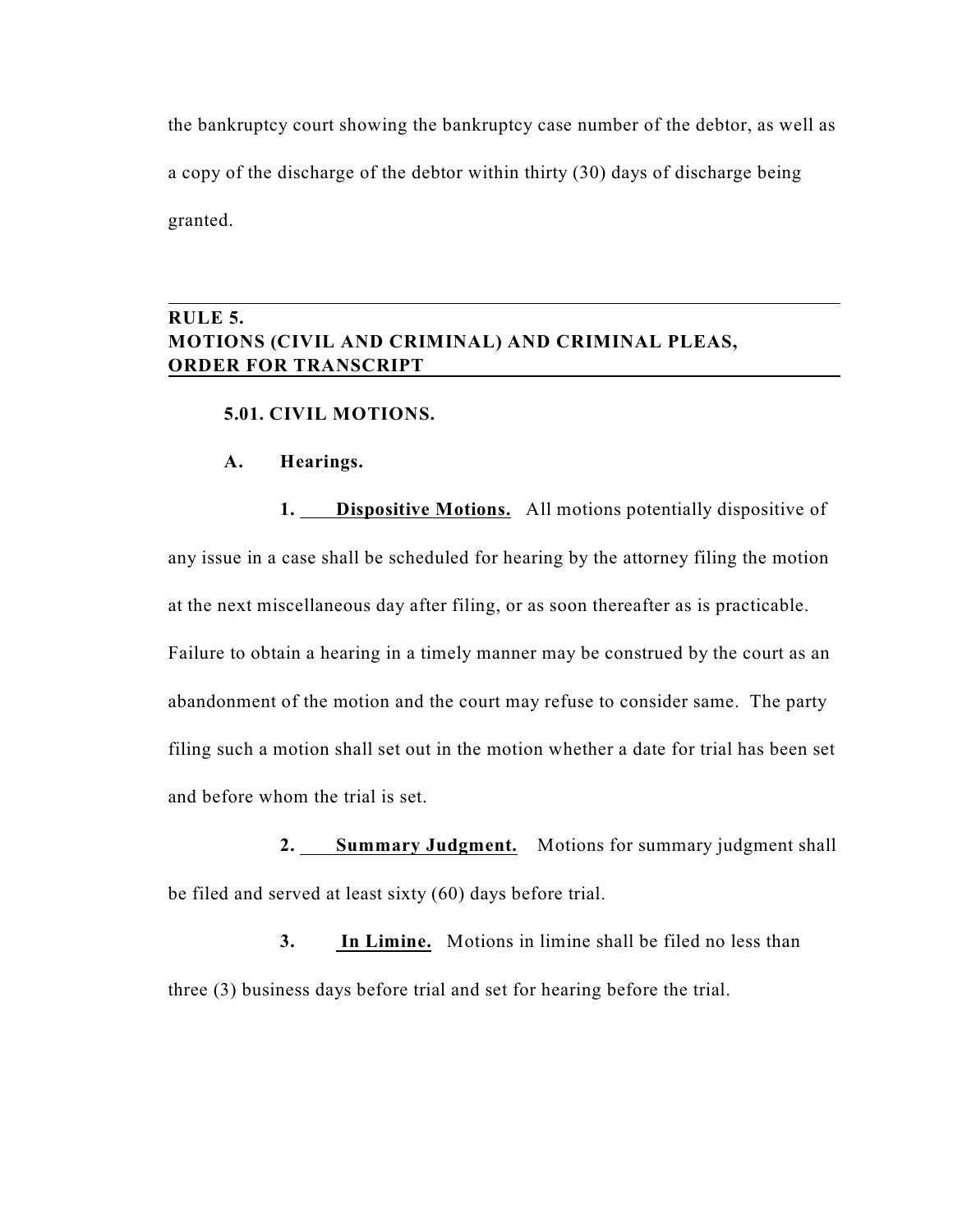**4. Special Settings.** Special settings for motions which cannot be heard on a regularly scheduled miscellaneous day may be arranged with the appropriate judge.

**B. Opposition to Motions.** If a motion is opposed, a response to the motion must be filed. The response shall be made in writing and shall state with particularity the grounds for the opposition. If no opposition to the motion is filed, the motion will be considered unopposed. Responses to motions, including any opposing affidavits, depositions or briefs or any matter being presented in opposition to the motion, must be filed and furnished to opposing counsel at least two (2) business days in advance of the hearing, except for responses to motions for summary judgment which are governed by T.R.Civ.P. 56.

**C. Recusal of Judge.** Motions for recusal of a judge shall be made so as not to delay trial.

**D. Orders from Motion Hearings.** The prevailing party or designated attorney shall, in compliance with Rule 6, prepare and submit an order reflecting the decision in every motion hearing.

**E. Non-suit where Motion for Summary Judgment Pending.** In cases where a motion for summary judgment is pending, notice of a request to take a voluntary non-suit must be served on opposing counsel at least five (5) business days prior to the proposed hearing date.

**F. Motions to alter or amend an order or a judgment.** In any motion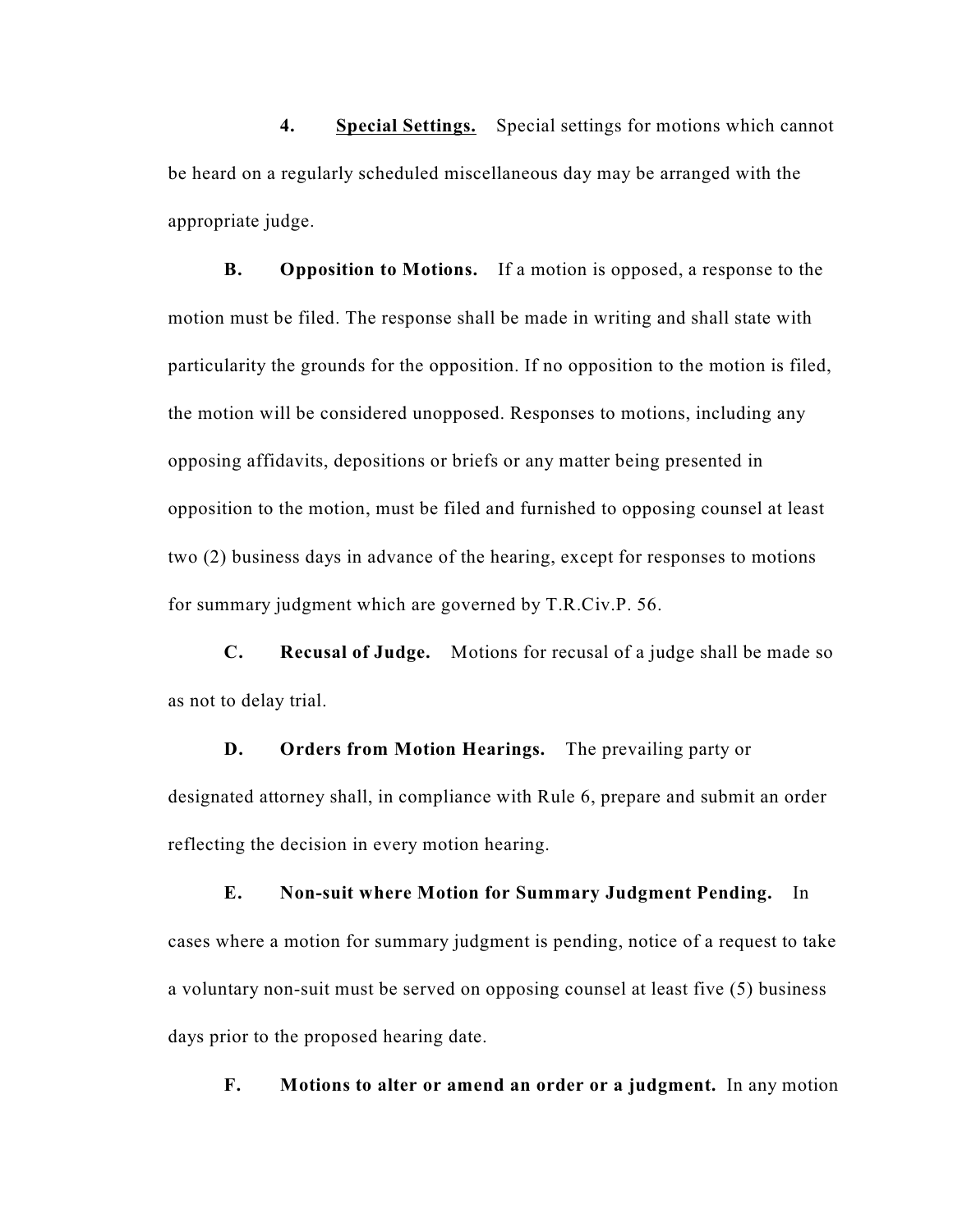to alter or amend an order or a judgment, a notice of the hearing date shall accompany the motion.

### **5.02. CRIMINAL CASES.**

**A. Motions.** Any attorney or other person filing any motion must immediately mail to or otherwise provide opposing counsel and the judge's office with a copy of such motion and certify to the same on the original motion which is filed with the clerk.

**B. Setting Cases for Motion Hearing.** The judge, upon arraignment, will set a day for pretrial motions to be heard. Every matter which can be disposed of before trial must be presented on such miscellaneous day.

**C. Motion Filing Deadline.** All preliminary motions, including motions to dismiss and motions to suppress evidence as required by T.R.Cr.P. Rule 12, must be filed in writing at least seven (7) days before the date set for motion hearings, unless an extension is allowed by the court for good cause. Violation of this rule will authorize the court to enter a summary dismissal of any untimely motion.

**D. Failure to Appear at a Motion Hearing.** If the attorney or party filing the motion does not appear at a scheduled hearing on a motion or any other matter scheduled to be heard on the miscellaneous docket, the court may strike, overrule, or otherwise dispose of the motion.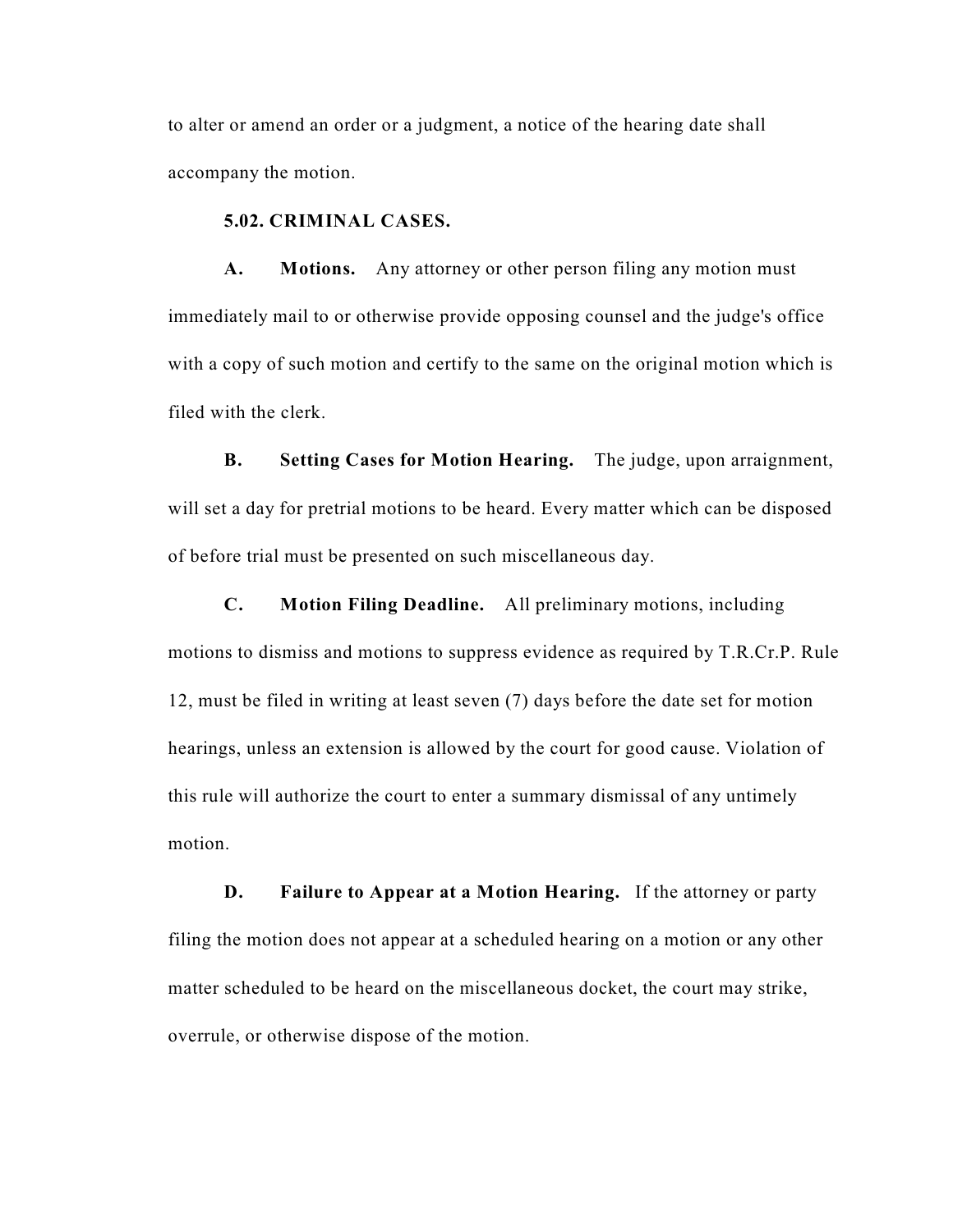# **RULE 6. ORDERS AND JUDGMENTS**

### **6.01. CIVIL CASES.**

#### **A. Preparation and Submission Unless the Court Directs**

**Otherwise.** The attorneys for prevailing parties shall prepare orders which reflect the judge's rulings or the jury's verdict unless the judge otherwise directs. All orders shall be submitted to the judge for signature within thirty (30) days of the court's decision or jury verdict. Failure to comply with this provision may result in issuance of show cause orders.

**B. Content.** All orders shall comply with T.R.Civ.P. 58 and shall state in the first sentence the date of the Court's action. All orders shall state whether the case is set for trial and, if so, the date of the trial and before whom set. All orders of substitution of counsel shall not delay or prejudice the trial of the case. All final orders and judgments shall provide for the taxing of court costs. The last known address and telephone number of the party to whom costs are assessed shall be stated in the order. When the court orders a non-party (i.e., social agency, etc.) to make a report to the court, the order shall advise the non-party to include in their report the name of the court and the civil action number.

**C. Approval.** The attorney drafting the order shall serve it upon opposing counsel for approval within ten (10) business days of the court's decision or jury verdict. Opposing counsel shall either 1) approve the order and submit it to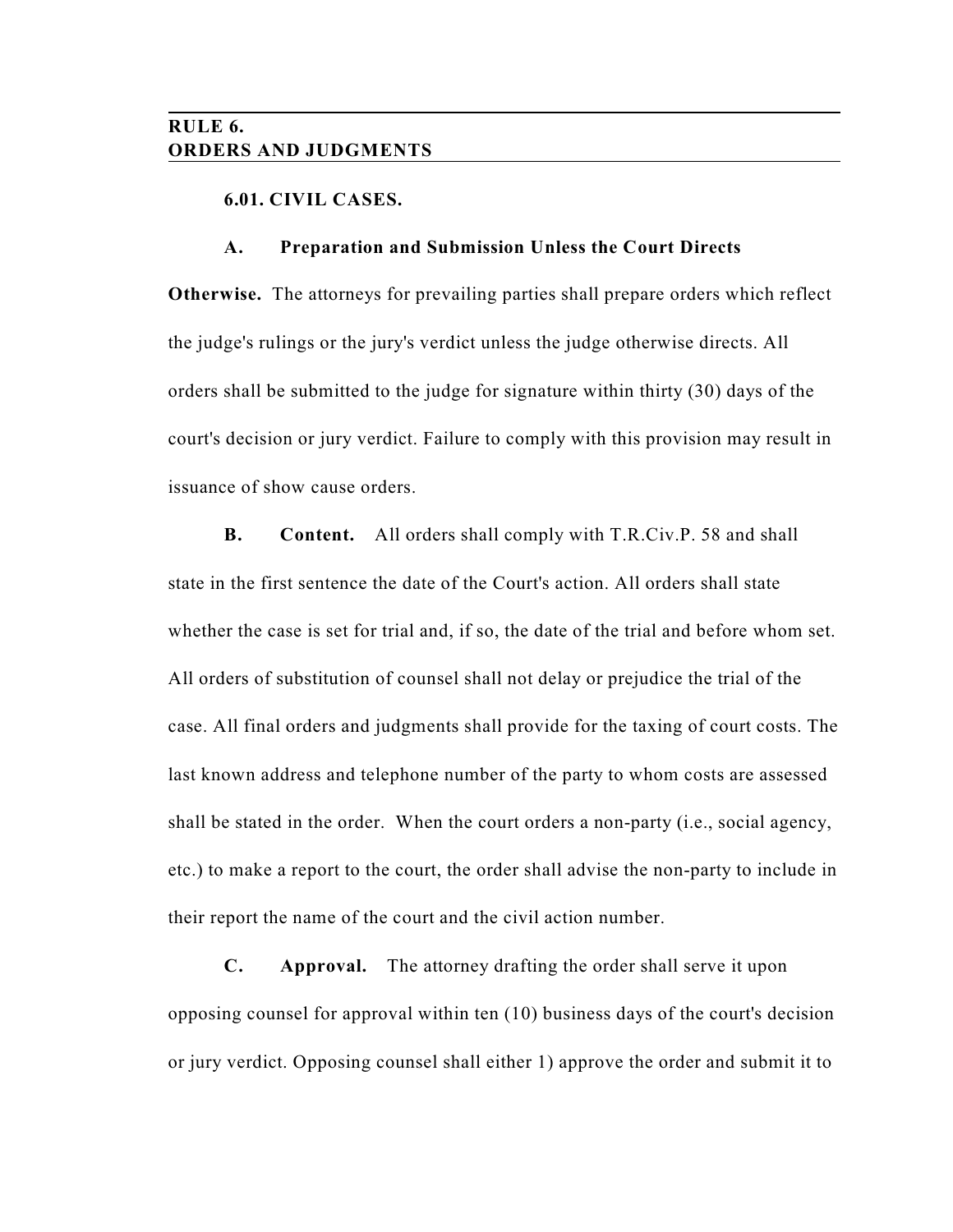the judge for signature within ten (10) business days of the receipt thereof, or 2) submit an alternate order and the original order to opposing counsel and the judge within ten (10) days of service of the original order, along with a separate document specifically stating the differences in the orders. Failure to submit an alternate order may result in the judge signing the first order received.

**D. Entry.** An order is not "entered" until Rule 58 is satisfied. The judge may sign a submitted order or may draft the court's own order. The clerk shall forward a copy of the entered order to counsel or *pro se* parties if directed by the court.

**E. Parties' Signatures on Orders.** Counsel or *pro se* parties may be required by the court to secure the signatures of parties on orders before submitting them for approval.

**F. Settlement Orders.** Any proposed settlement order (i.e., workers' compensation, minors' settlements, etc.) as well as petitions for withdrawal of minors' funds, which are denied by the court shall not be presented for settlement before another judge, unless that judge is advised in writing of the previous denial.

**G. Reservation of Judgment.** All orders which reserve some matter for final disposition shall state with particularity what is being reserved.

**H. Appointments.** The attorney preparing the order appointing guardian ad litem, special master, receiver, etc., shall have the obligation to ensure that the appointed individual is served with a copy of the order. Any attorney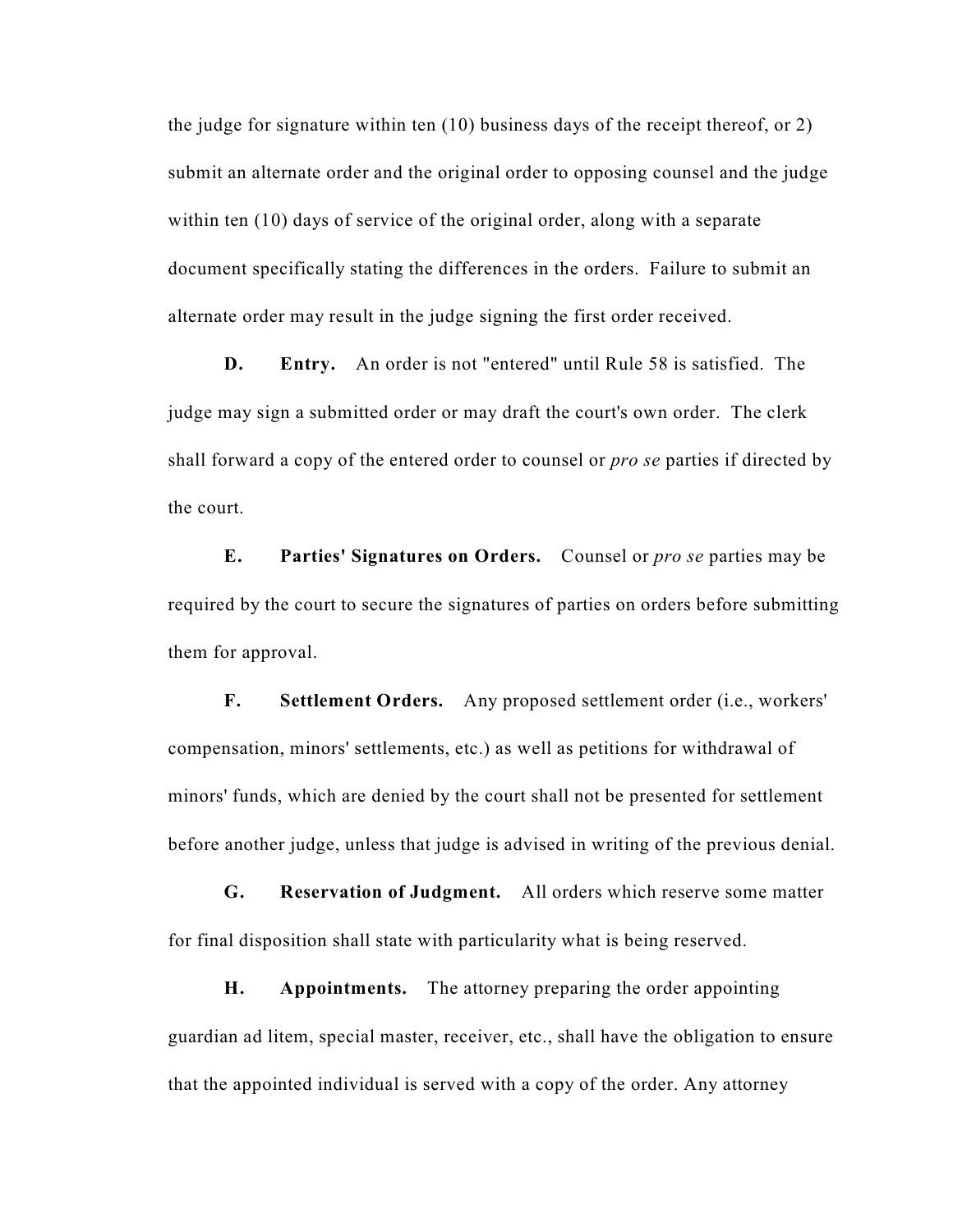requesting the appointment of such person shall ascertain in advance if the proposed individual will accept the appointment.

**I.** Accountings. Prior to submission to the judge, all orders of accountings shall be certified or approved as to accuracy by the clerk as follows, or in substantially the same wording:

> "I certify that the attached accounting is in every manner proper and accurate."

| Name:  |  |
|--------|--|
| Title: |  |
| Date:  |  |

## **6.02. CRIMINAL CASES.**

**A. Conviction.** All judgments of conviction shall be prepared and signed by the district attorney as required by statute.

**B. Preparation.** The party who has filed or made a pretrial motion shall prepare an order reflecting the court's ruling as soon as possible after the hearing on such motion. Such orders shall be submitted to the trial judge before trial or the matter is waived.

**C. Approval.** Approval of orders shall be as in civil cases (Rule 6.01.C.). No attorney shall present any order to the judge without signing it and obtaining the signature of opposing counsel or following the approval process. Probation orders and other routine orders prepared by a probation agency shall not require approval of counsel, but the probation officer shall furnish a copy of any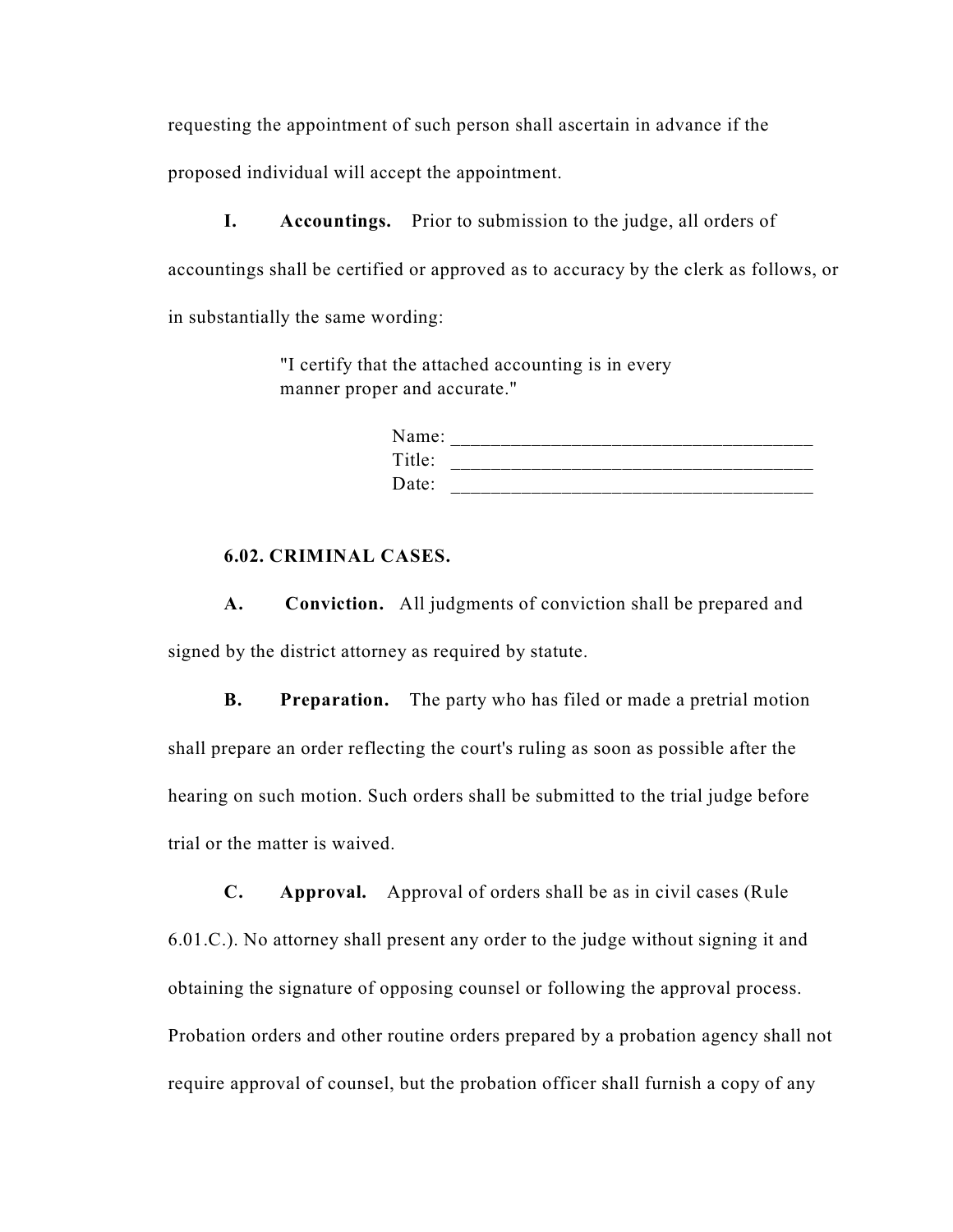such order to the probationer, and the order shall be signed by appropriate probation officer.

**D. Order for Transcript.** Upon filing notice of appeal, it shall be the duty of the attorney for an indigent appellant to present an order for the transcript to be prepared by the official court reporter which specifies the portions of the trial and other proceedings required. Defense counsel shall provide a copy of such order to the appropriate court reporter or reporters. Non-indigent defendants will contract with a court reporter who may charge the customary local rate. Arrangements must be made with the court reporter before applying for an extension of time.

# **RULE 7. COURT RECORDS**

### **7.01. ACCESS TO COURT RECORDS AND DOCUMENTS.** No

person except the judge, clerk or their agents shall be allowed access to the filing cabinets, vaults, or other repositories where court records are kept. All papers, documents, and records pertaining to any and all court records shall at all times be kept under strict control and custody of the clerks of the respective courts. If it is necessary for any person other than the foregoing to examine any record, the clerk will obtain that record for such person. Only attorneys or other court approved personnel may remove a record from the office upon signing a document specifying responsibility for the record. The person assuming responsibility shall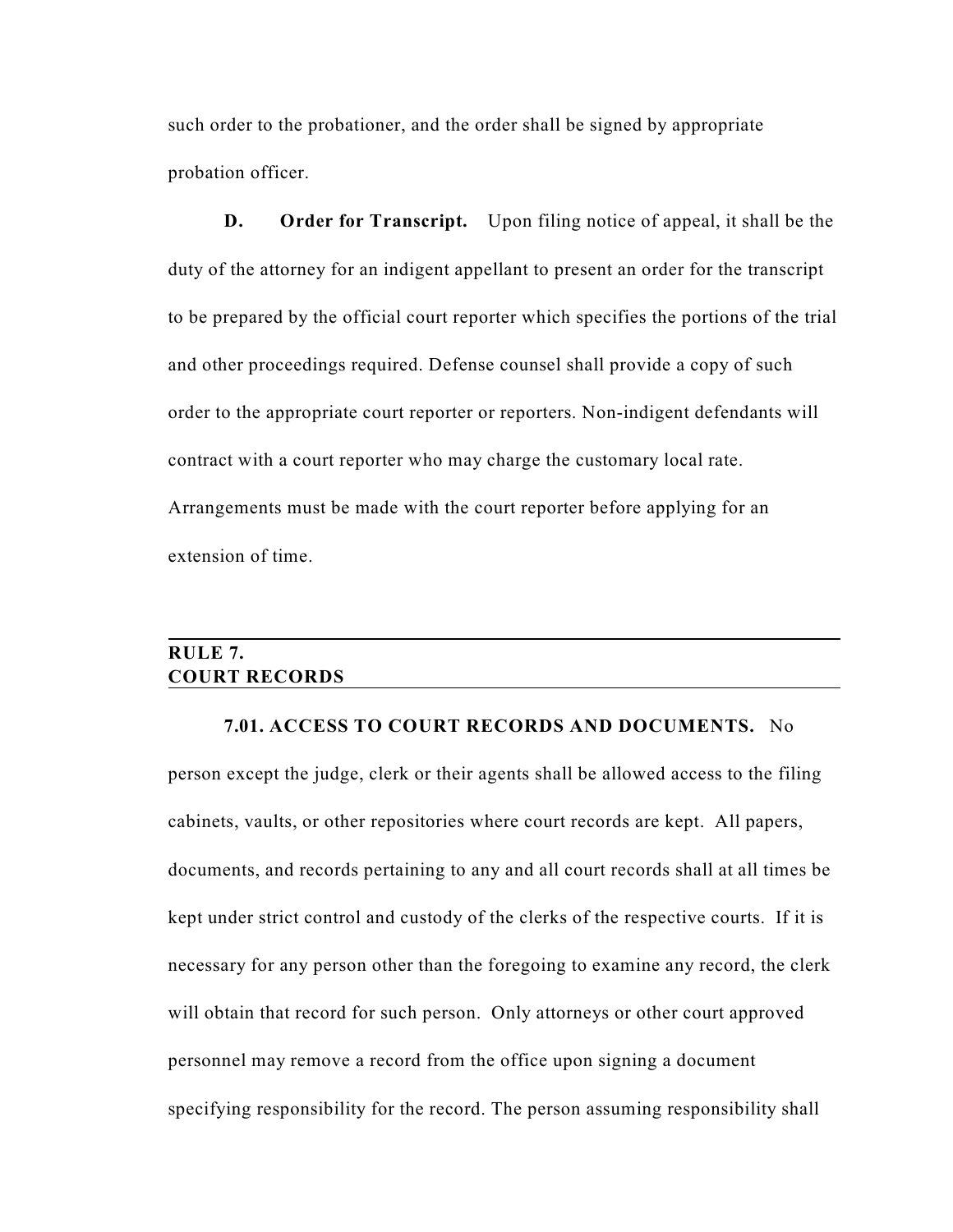remain responsible until the record is returned to the clerk's office. Whether any record may be removed from the office of the clerk of any court will rest in the sole discretion of the clerk having custody or a judge of this district.

# **RULE 8. PRETRIAL AND POST-TRIAL PROCEDURES**

### **8.01. CIVIL COURTS.**

**A. Pretrial Conferences.** Pretrial conferences will be held pursuant to T.R.Civ.P. 16 in appropriate cases. Such conferences may be held upon application of any party or by court order. An order reflecting the action taken at the pretrial conference shall be prepared by counsel. A suggested guide for such order is appended hereto as Exhibit A.

**B. Expert Witnesses.** Any party who plans to call an expert witness to testify shall submit the witnesses' name, address, field of expertise, and brief summary of qualifications and opinions to the court and other counsel no later than five (5) business days before the deposition or other personal appearance of the witness. Failure to comply with this requirement may result in disqualification of the witness. No party shall call more than two (2) experts on any issue without permission of the court.

**C. Witness, Exhibit List and Trial Briefs.** At least five (5) business days prior to the trial of a civil case, counsel shall exchange a list of names of witnesses and exhibits to be used in their case-in-chief, and allow viewing of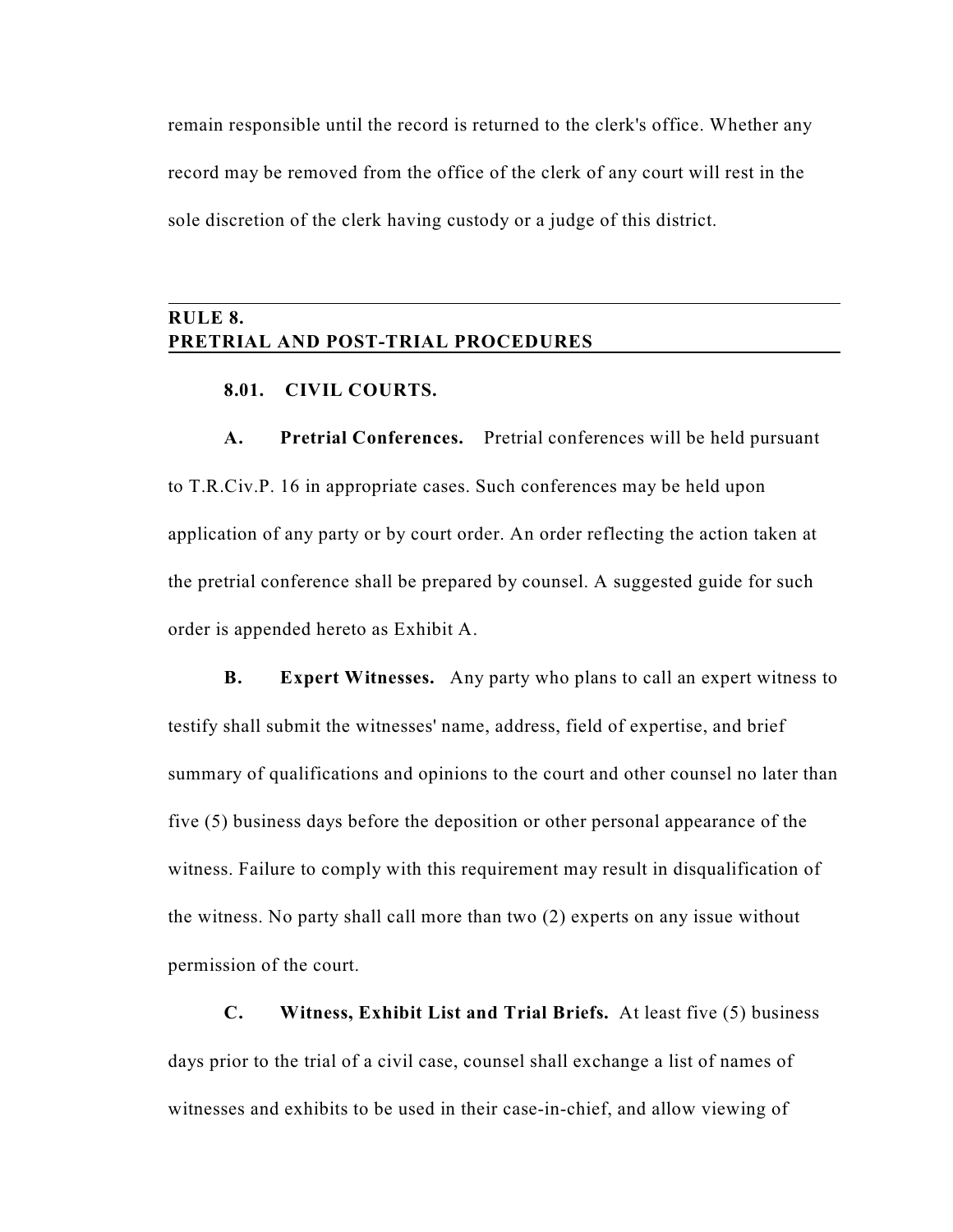proposed exhibits. Counsel shall endorse their names on the other's list(s) as verification of compliance. Failure to comply with this requirement may result in disqualification of a witness or quashing of an exhibit.

Unless the scheduling order provides otherwise, any party who intends to submit a trial brief, shall serve the trial brief on all opposing counsel and/or parties at least five (5) business days prior to trial of a civil case and shall file the original with the clerk. If opposing counsel or party intends to submit a reply brief said counsel or party shall file the reply brief at least two (2) business days prior to trial. For purposes of this section, "Service" means personal delivery or receipt via fax.

**D.** General Sessions Appeal in Circuit Court. Counsel in any general sessions appeal shall file with the court two (2) business days before trial a brief statement of facts, theories of recovery and defenses. Failure to file the statement may result in the dismissal of the appeal or other appropriate action by the court.

**E. Depositions.** Depositions for proof must be filed no later than twenty-four (24) hours before trial. Discovery depositions shall NOT be filed unless so directed by the court or unless they are to be relied upon in a hearing in which case the pertinent portions only shall be filed.

Persons who have their deposition taken may, by prior arrangement with the court reporter and clerk of court, examine and read their deposition rather than waiving same (*See T.R.Civ.P.* 30.05) only in the courthouse in the county where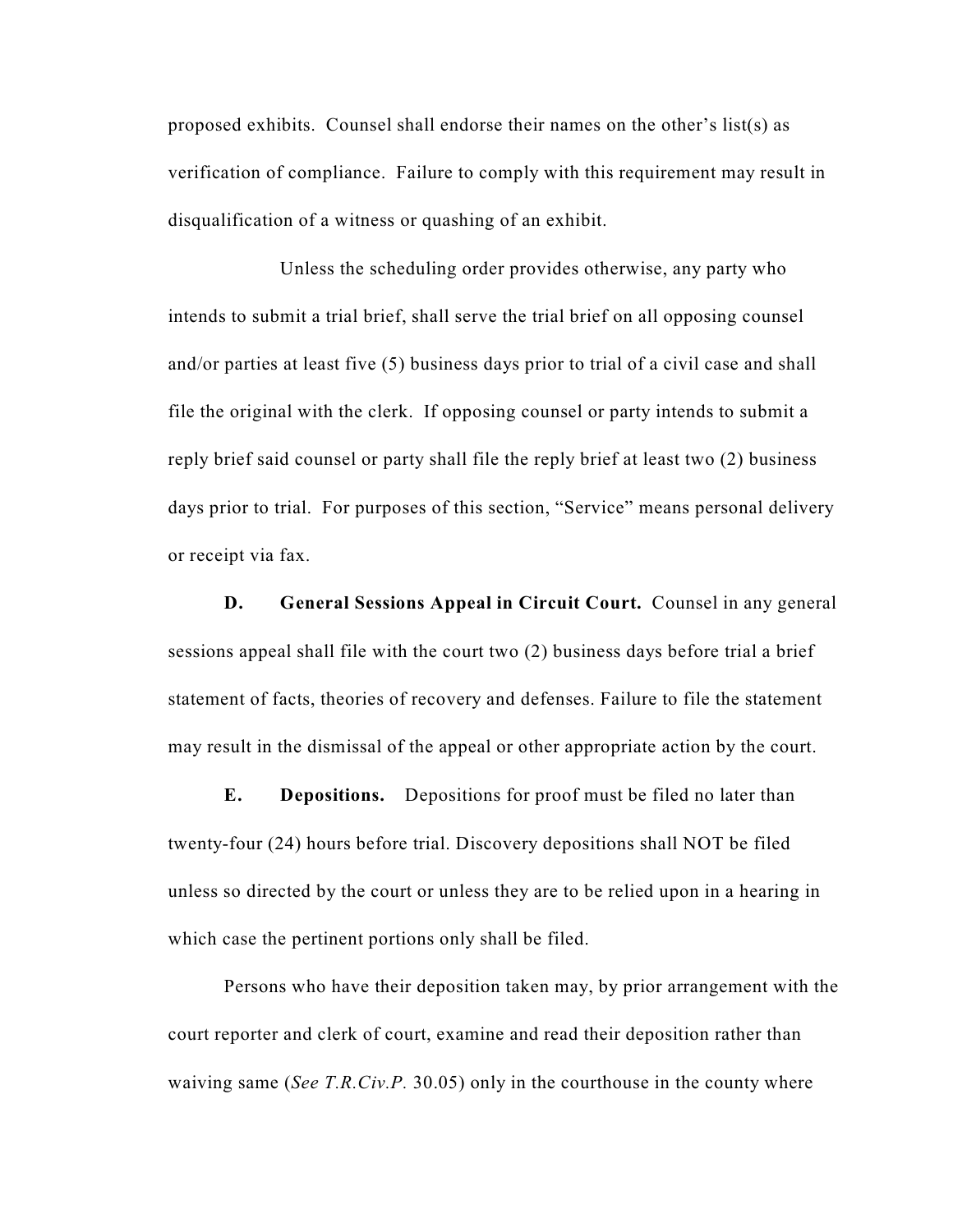the case is filed. The original deposition may not be copied by deponents, their counsel or anyone else on their behalf, nor may it be removed from the courthouse unless agreed to by the court reporter or the Court.

**F. Exhibits.** When either party has more than three (3) exhibits to be introduced at trial, the exhibits shall be numbered by the attorneys, clerk or court reporter, as appropriate, prior to trial.

**G. Voluntary Dismissals.** When a written notice of dismissal is filed pursuant to T.R.Civ.P. 41.01, the notice shall be accompanied by an Order consistent with Rule 6.01.B.

**H. Recusal.** When the judges of this district have recused themselves, the attorneys shall pursue a trial date before the newly designated judge.

#### **I. Written Discovery.**

**1.** A party invoking/utilizing T.R.Civ.P. 31, 33, 34 or 36 shall serve the written request on all opposing counsel or *pro se* party, but NOT file same with the clerk. Instead, a copy of the transmittal letter that accompanied the written discovery requests shall be filed with the clerk's office and made a part of the official record. Discovery responses shall be answered and served in accordance with the appropriate T.R.Civ.P. and shall NOT be filed with the clerk. In responding to a request under T.R.Civ.P. 31, 33, 34 or 36, the responding party shall set out the request verbatim and shall follow it with the response.

**2.** Unless otherwise stipulated or ordered by the court, a party may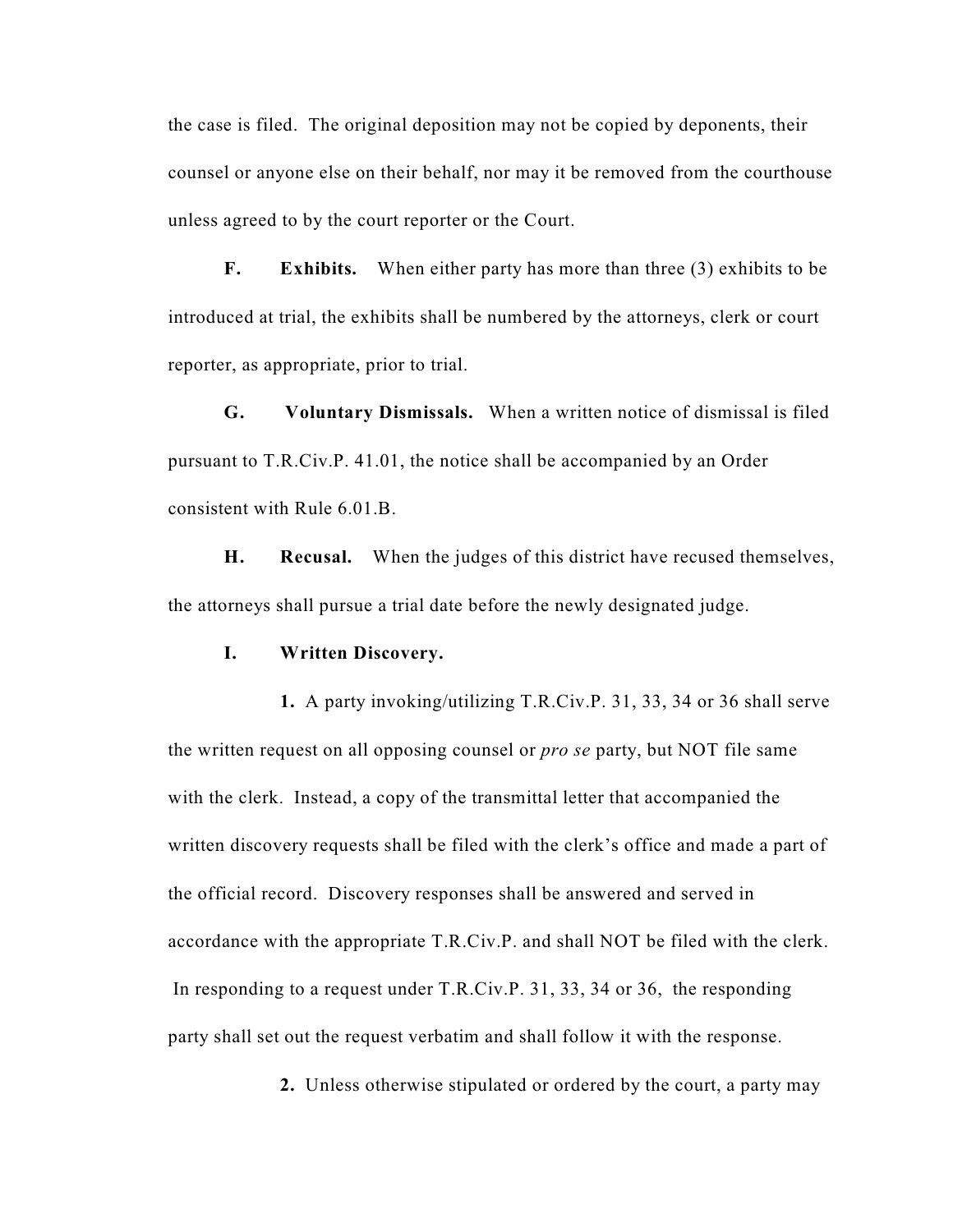serve on any other party no more than one set of thirty (30) written interrogatories, including all discrete subparts.

**3.** If a motion to compel answers to such discovery request is filed, then the judge hearing the motion shall be provided with a copy of the request and response/objection which are the subject of the motion to compel at least five (5) business days before the hearing.

### **J. Special Verdicts, Jury Interrogatories and Requested**

**Instructions.** In all jury cases where special verdicts or jury interrogatories are requested or required, or special request for instructions are to be made, the parties shall submit them to the trial judge at least five (5) business days prior to trial.

**K. Accountings and Construction Suits.** In any case involving a complicated and/or lengthy accounting or a construction case, the attorneys shall immediately notify the court and opposing counsel or party, so the judge may consider appointing a special master or other appropriate person to take the accounting and make a pretrial report, or order mediation.

**L. Post-Trial.** After final determination of any case, the parties shall have thirty (30) days to withdraw exhibits. The clerk may destroy or dispose of exhibits not withdrawn within that time period.

**M. Mediation or Arbitration.** Counsel shall submit an order reflecting any mediation or arbitration and include any continuance required of a trial setting. All documents reasonably requested by an opposing party which would enable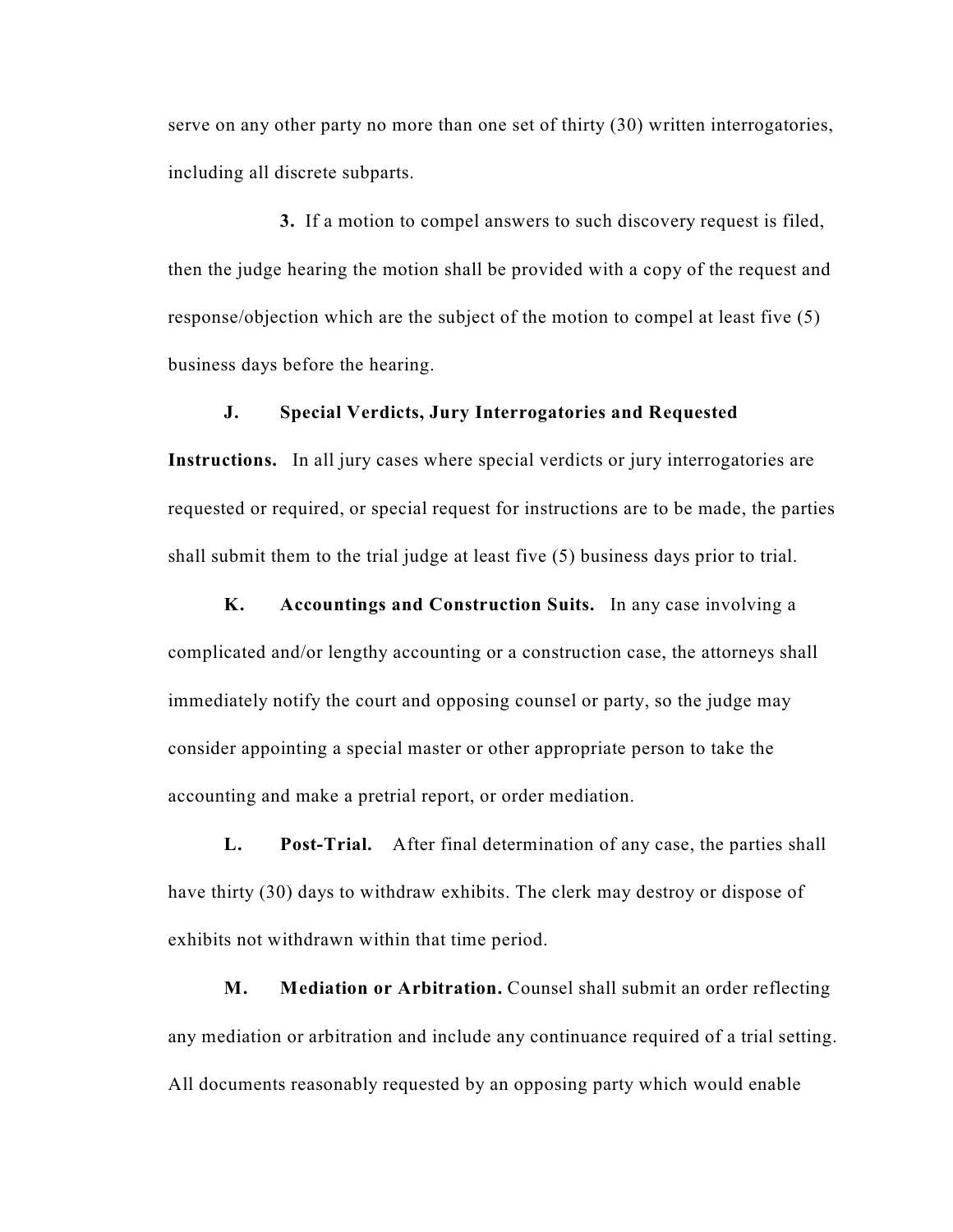such party to prepare for and participate in mediation must be exchanged at least thirty (30) days prior to the mediation date. (Such requests might include a treating physician's records, notes, verification of income, time lost at work, etc.)

### **8.02. CRIMINAL COURT.**

**A. Pretrial Conferences.** The judge presiding over criminal court may set pretrial conferences in any criminal case, in accordance with T.R.Cr.P. 17.1. If a pretrial conference is set in a criminal case, the judge presiding over the case will furnish counsel with appropriate instructions and notice as to time and place of the conference.

**B. Clothing for Incarcerated Defendants.** It is the responsibility of defense counsel to provide street clothes for an incarcerated defendant to the appropriate sheriff's department by 7:00 p.m. the evening before any jury trial is to begin if counsel does not want their client to appear in jail clothing.

**8.03. JURORS.** After the list of jurors is published, and while the term of court is in progress, an attorney, or any other person, shall not communicate with or cause another person to communicate with any juror regarding a trial on the docket. After the term of court is concluded and the jury is discharged, an attorney may talk to any juror if such juror desires to engage in such conversation, but shall refrain from asking questions or making comments calculated merely to harass or embarrass the juror or to influence future jury service.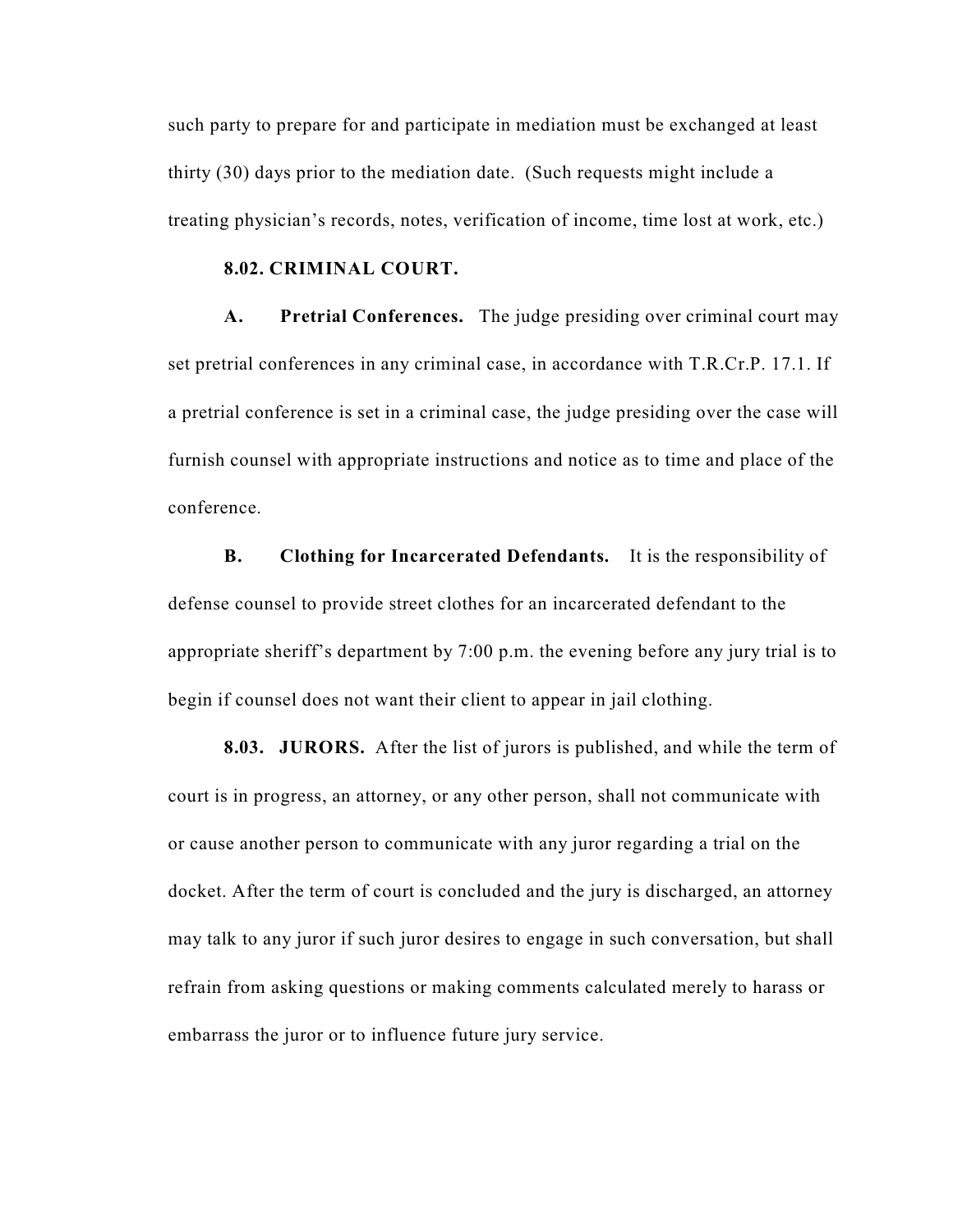# **RULE 9. DOMESTIC RELATIONS CASES**

### **9.01. CONTESTED DOMESTIC MATTERS.**

**A. Pay Stub - Federal Tax Return.** When spousal or child support is a contested issue, the parties must furnish the court pay stubs for the two (2) pay periods preceding the hearing; if self-employed, the party must furnish documentation showing gross and net income for two (2) months preceding the hearing. The parties must furnish the court copies of their federal income tax returns as filed for the preceding two (2) years. A current income and expense statement shall be filed if either party is claiming an extraordinary expense or an upward or downward deviation.

**B. Division of Assets/Debts - Alimony.** When spousal support or property division is a contested issue, the parties shall file:

**1.** Income and expense statements. *See* Exhibit B.

**2.** Statement of assets to include but not be limited to all real and personal property, tangible or intangible, titled jointly or individually, and including all property acquired before marriage, after marriage, and after date of separation. This statement shall also include a market value of such assets and amount of debt, if any, for which a security interest exists. The statement shall also include any pension benefits, cash value of insurance policies, claims for possible lawsuits, and other similar items. *See* Exhibit C.

**3.** Statement of debts to include current amount of debt (with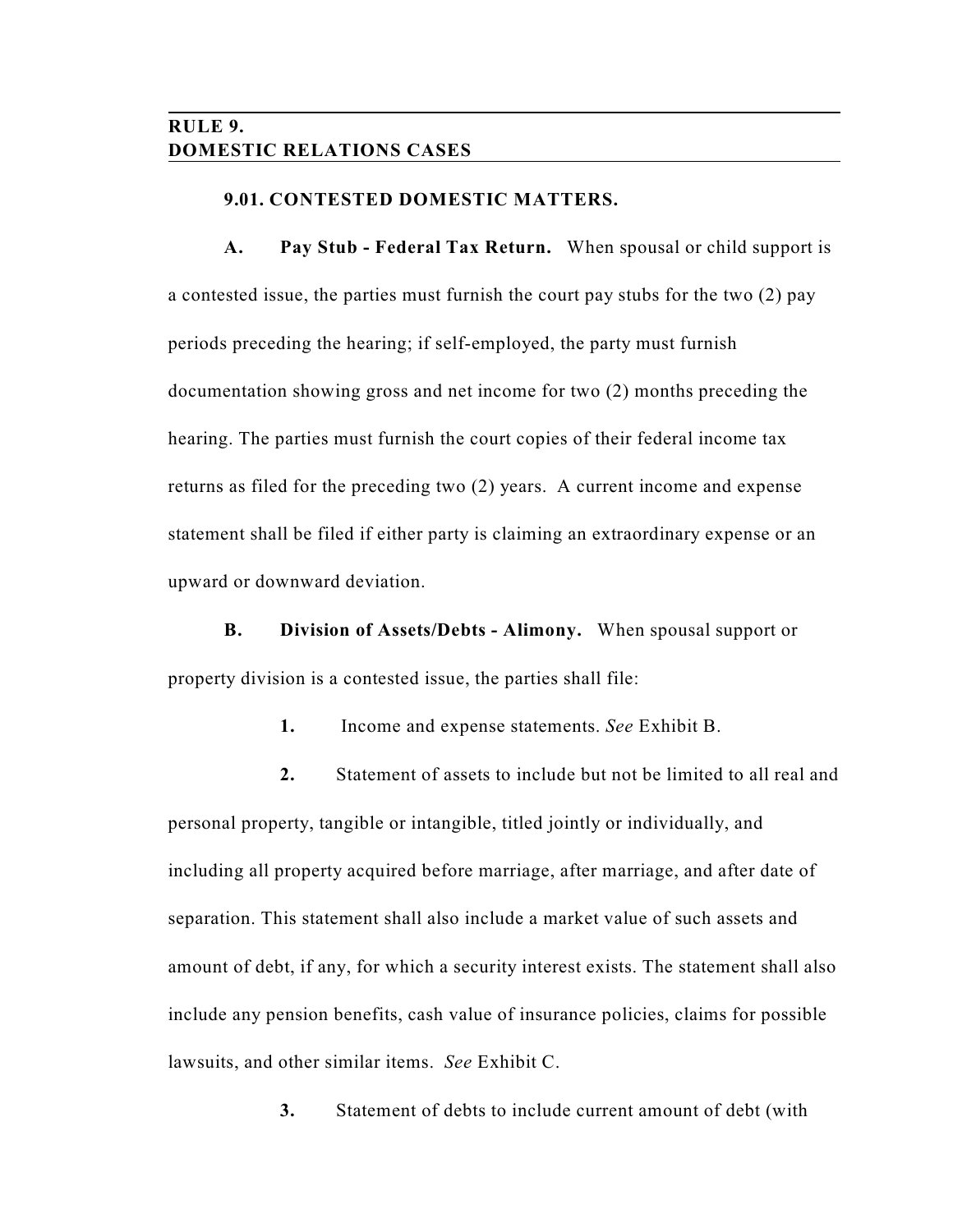date of balance due), method of payment (i.e., amount of monthly payments, etc.), and any asset securing this debt. *See* Exhibit C.

**4.** Statement of proposed equitable division of assets and debts and amount the party is claiming as appropriate support.

**C. Filing Date.** All statements required in 9.01.A. and B. shall be exchanged by the parties at least five (5) business days prior to the hearing. All statements required in 9.01.A. and B. shall be filed with the court by 10:00 a.m. the day preceding the hearing.

**D.** Setting for Trial. Contested cases must be placed on the contested domestic docket prior to 2:00 p.m. on the day preceding the hearing. In addition to the 9.01.A. and B. statements, in any case which is anticipated to exceed two hours trial time, the parties shall provide a statement that the parties have discussed the option of mediation and a brief explanation of why the matter has not been referred to mediation.

**E. Expert Witnesses.** When an expert is to testify in a domestic relations case, the expert shall file with the court a report outlining the expert's opinions, and the basis thereof, five (5) business days prior to the hearing. Such report shall likewise be provided to opposing counsel five (5) business days prior to the hearing.

**9.02. CHILDREN IN COURT.** Minor children are not permitted in the courtroom during contested domestic cases, and shall not be called as witnesses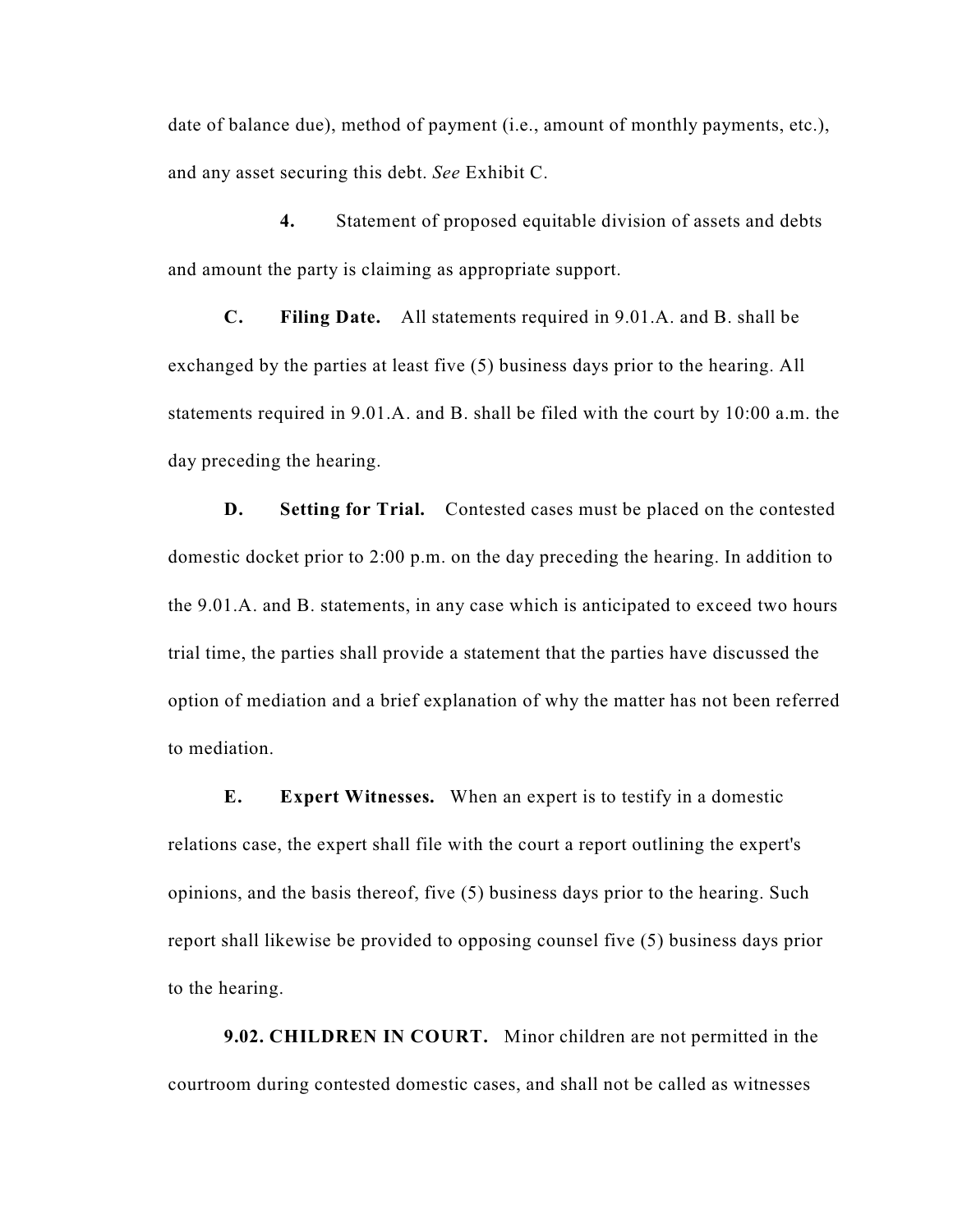without prior consultation with the Court.

**9.03. UNCONTESTED DOMESTIC MATTERS.** Uncontested domestic matters will be heard on any miscellaneous or contested domestic day prior to hearing contested matters. Attorneys are encouraged to specially set uncontested domestic matters for other days with the approval of the court.

**9.04. CHILD SUPPORT**. Any order establishing or modifying child support tendered to the court for approval should either state that the support agreed upon is in compliance with the child support guidelines, or if not in compliance, the reason(s) for any deviation from the guidelines. The order must also state that the attorneys have counseled with their clients concerning their rights and obligations under the guidelines and that any deviation is an informed and considered decision on the part of the parties.

**9.05. CHILD SUPPORT PAYMENT.** Unless good and sufficient reason is shown for doing otherwise, child support payments shall be paid to the appropriate person, agency, or as the court directs. The order shall provide a day certain for the commencement of any such support or other payment. If the court permits direct payments of child support, they shall be made by check, money order or cash payment reflected by a dated receipt showing the sum paid, signed by the recipient. This directive shall be included in any order for such direct payment of support.

### **9.06. TEMPORARY RESTRAINING ORDERS.** In domestic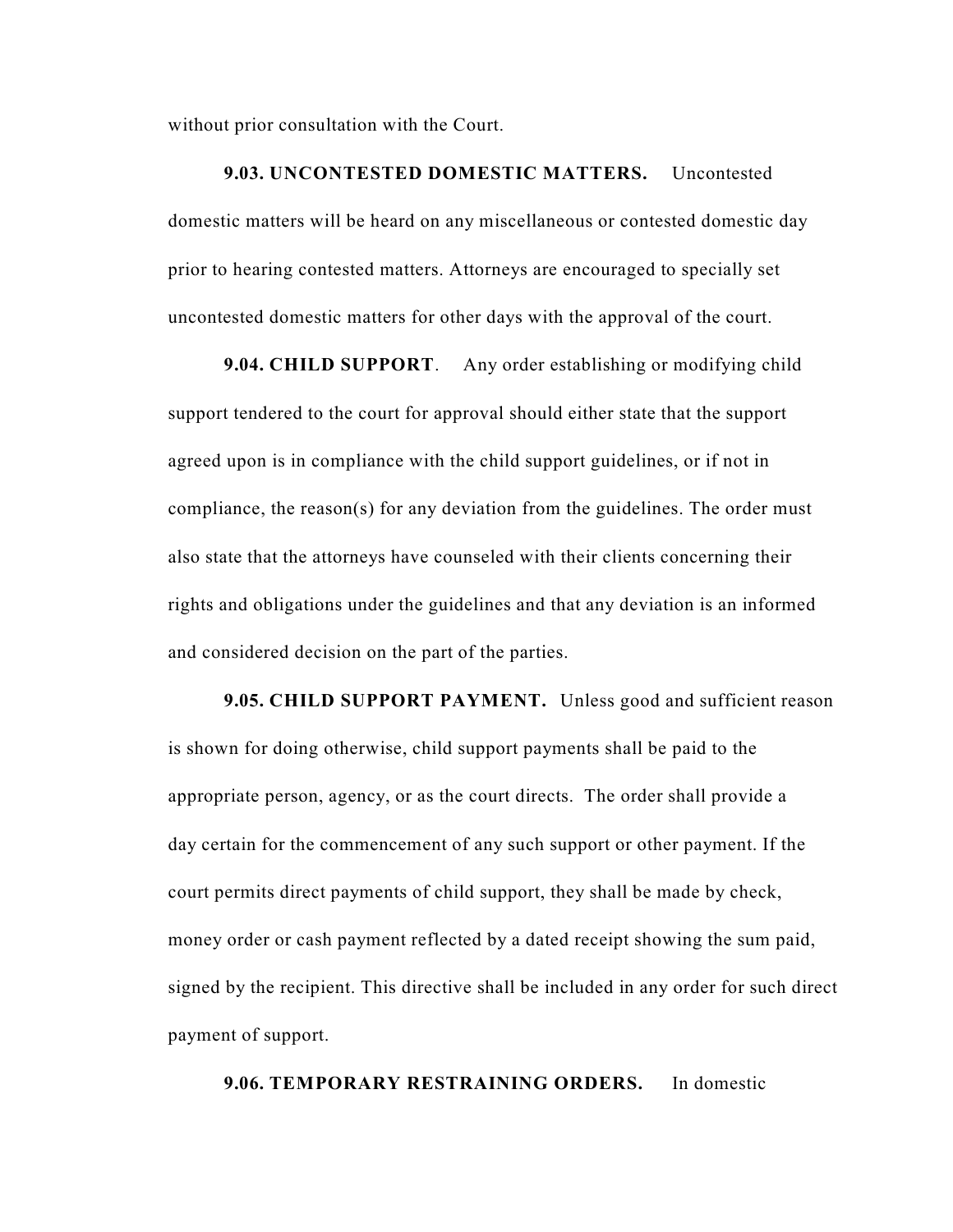relations cases, all applications for an ex parte restraining order which are based solely upon sworn pleadings or affidavits, must contain a detailed statement of facts which would clearly support the relief sought. Any *ex parte* order shall state: "The party herein restrained, upon request to the clerk, may have a hearing on this order on the next court day following service or as soon thereafter as possible."

#### **9.07. GUARDIAN** *AD LITEM***.** In appropriate cases, a guardian ad

litem shall be appointed to represent the interest of a minor child. Attorneys shall immediately call to the attention of the court the need for the appointment of a guardian ad litem. Any guardian so appointed who is either unable or unwilling to serve shall notify the court in writing as soon as practicable.

**9.08. CONFIDENTIAL REPORTS.** A confidential report prepared and filed pursuant to an order of the court may be read, upon request, by counsel in the presence of the judge or as otherwise directed by the judge. The party preparing the order directing preparation of such a confidential report shall be responsible for getting a copy of the order to the expert. Further, when the court orders a non-party, such as a social agency, etc., to make a report to the court, the order shall advise the non-party to included in the report the name of the court and the civil action number.

**9.09. PERSONAL JURISDICTION.** All final decrees of divorce shall state the jurisdiction of the court over the parties, whether it be personal service, constructive service and the type thereof, etc.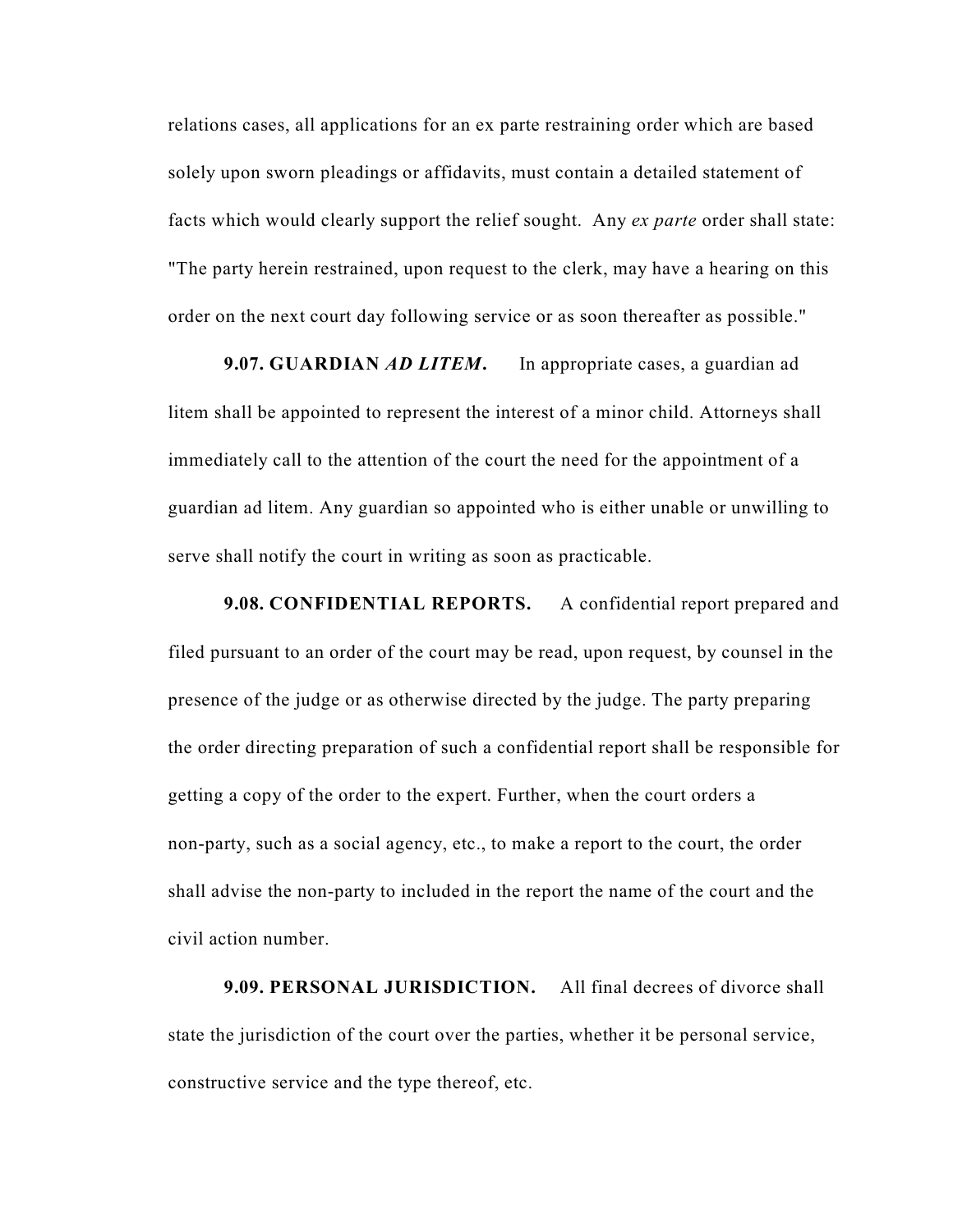**9.10. AGREED PARENTING PLAN CHANGE.** All agreed orders to change parenting plan must state with particularity the reason(s) for the change(s).

### **9.11. ORDERS REFERRING TO MARITAL DISSOLUTION**

**AGREEMENTS.** All orders which refer to a marital dissolution agreement must have such agreement attached in full when presented to the court for the judge's signature.

### **9.12. ORDERS INVOLVING CUSTODY OR SUPPORT OF MINOR.**

Any order involving custody or possession of a minor child shall include the rights specified in T.C.A.  $§36-6-101(a)(3)(A-I)$  or shall incorporate such rights by reference to a prior order. Any order involving the paternity of a child or child support must have the clerk's Exhibit A  $(T.C.A. §36-5-101(c)(2)(B)(i))$  attached or the information so required in the body of the order.

**9.13. RECONCILIATION.** Any order of reconciliation shall not exceed a period of six (6) months, unless extended by court order.

### **9.14. ADOPTION.**

**A. Consent.** All surrender forms must be completed to the extent permitted prior to presenting to the Court and all signature lines must be tabbed.

**B.** Children's Presence. The presence of any child thirteen (13) years or younger to be adopted shall be at the discretion of the parties and their attorney.

### **9.15 PARENTING PLAN**

**A. General Provisions.** This rule is adopted to promulgate procedures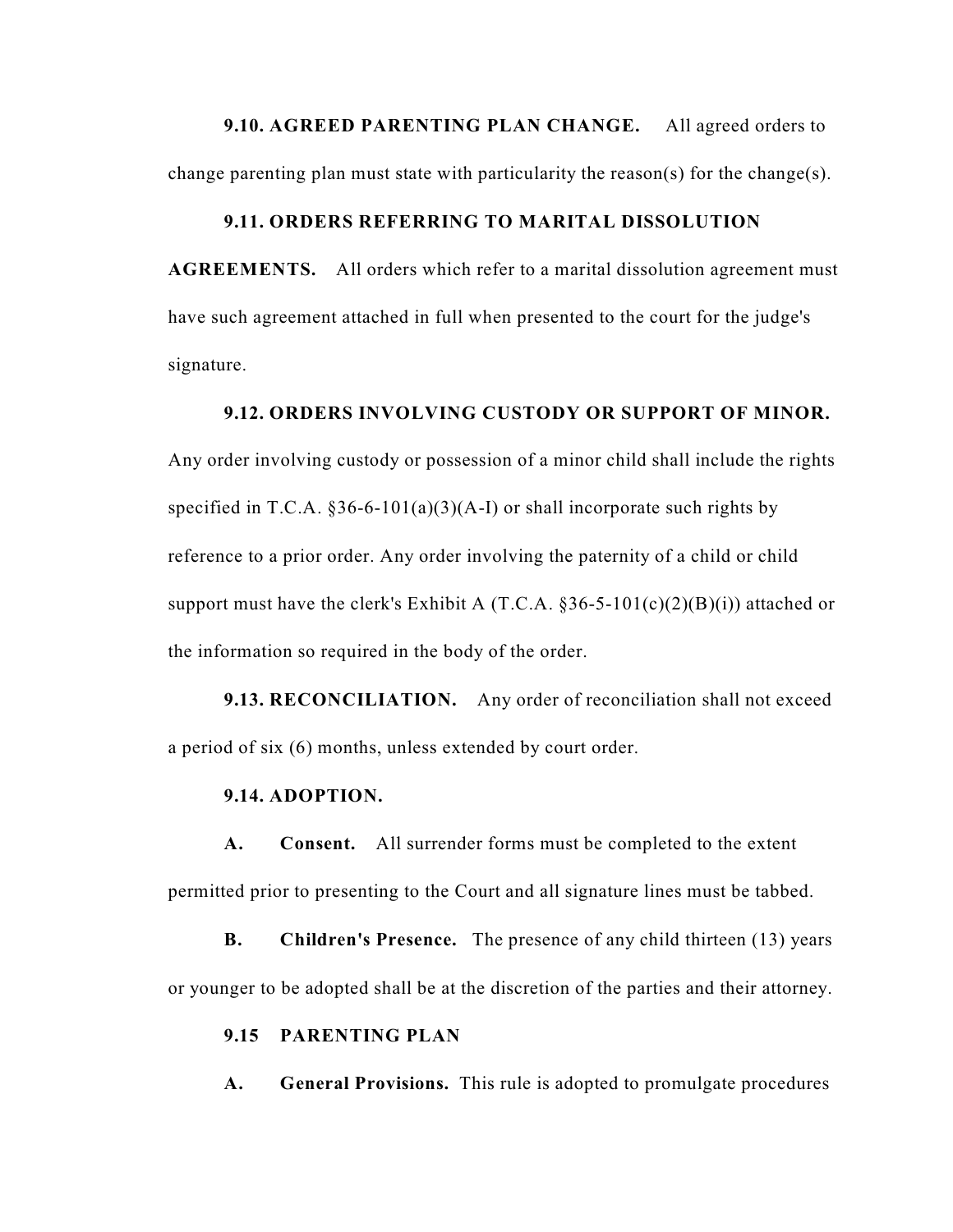to be followed in the courts of record in the First Judicial District of Tennessee so as to ensure that the intent of *T.C.A.* §36-6-401, *et seq.*, is carried out in domestic cases with children.

**B. General Order.** The "General Order Concerning Parenting Plan" for the First Judicial District is hereby adopted. It is available in all circuit court clerk's and clerk and masters' offices.

### **C. Duties of Clerks.**

#### **1. Attachment of Parenting Plan Package to Summons.**

When a complaint for divorce or petition for modification in a post-divorce case is filed with the clerk's office, and such complaint or petition addresses parenting responsibilities and/or the establishment of a child's residential schedule, the clerk shall assume that the parenting plan package has been attached to the summons. If the filing party is represented by an attorney, the package shall be attached to the summons by the filing attorney. If the filing party is not represented by an attorney, the clerk shall give the filing party a package and attach a package to the summons to the defendant / respondent.

**2. Package Contents.** The package shall contain the General Order, the Parents' Guide to the Education Seminar and Mediation, and the Parenting Plan form approved for use in this district.

**3. Temporary/Proposed/Permanent Parenting Plan Form.** A standard form will be made available by the clerks to attorneys and parents. (An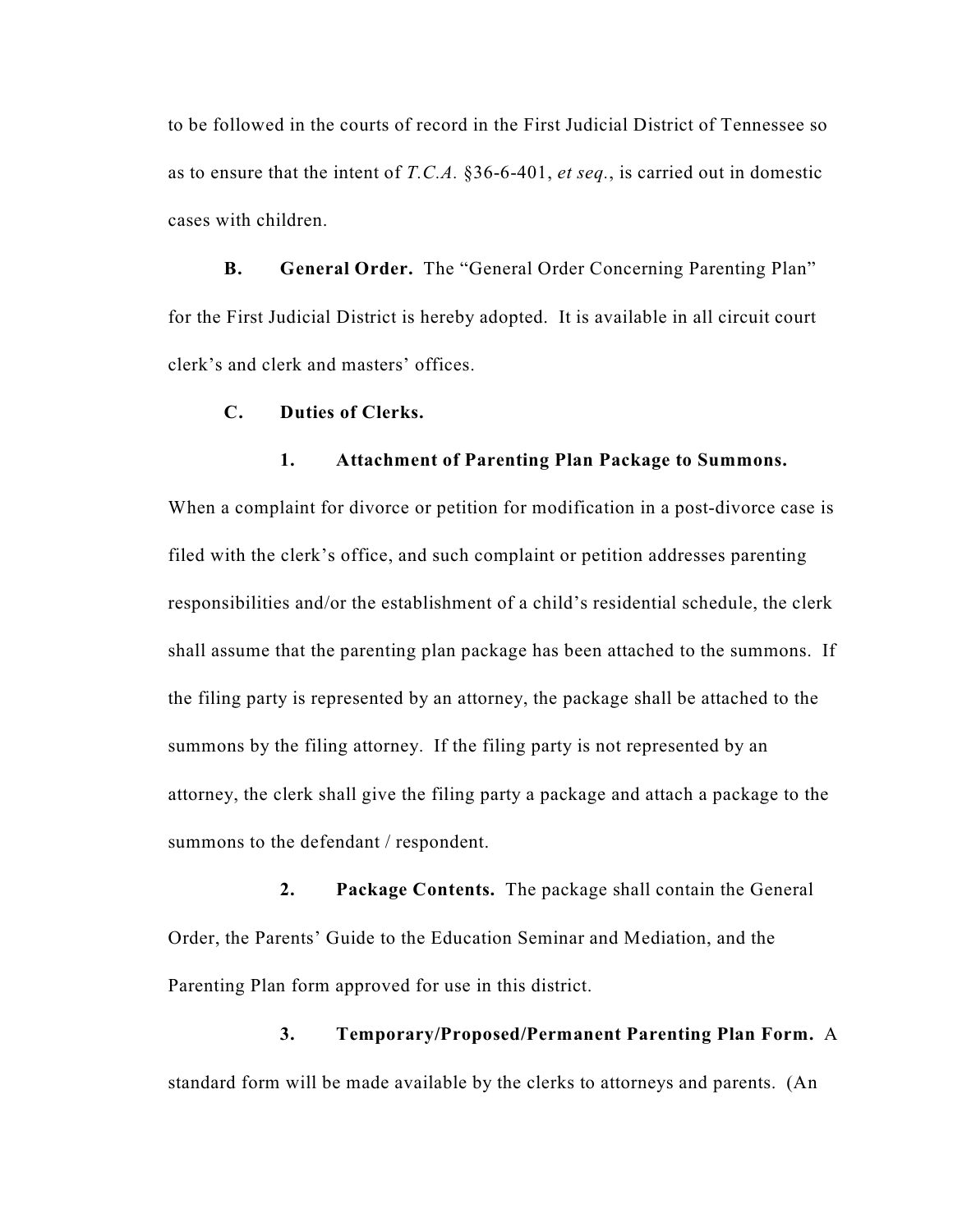affidavit in lieu of parenting plan will also be available upon request. Its use will be severely limited, e.g., in a case where another court has jurisdiction of the children.)

**4. Check List.** A check list will be attached by the clerk to each case file involving divorce proceedings with minor children. The check list will be completed by the clerk as items are furnished to parties, or filed by parties, attorneys, providers, or the court.

**5. Order to Mediate.** The clerk will submit to the judge for signature an Order to Mediate if the parties have not filed an agreed parenting plan within one hundred twenty (120) days of service of process and have not proceeded voluntarily to mediation.

**6. Standard Forms.** Clerks will have standard forms available for consistent use throughout the district. Such forms will include the parenting plan form, order to mediate, order to pro bono mediation, and order to mediate designating a mediator and such other forms as the chancellor and judges shall approve for use in this district.

**D. Duties of Attorneys.** Attorneys representing parents involved in divorce proceedings involving minor children shall:

**1.** Secure from the clerk's office or otherwise all approved forms utilized under this rule.

**2.** Furnish a copy of the Parenting Plan Package (C.2 of this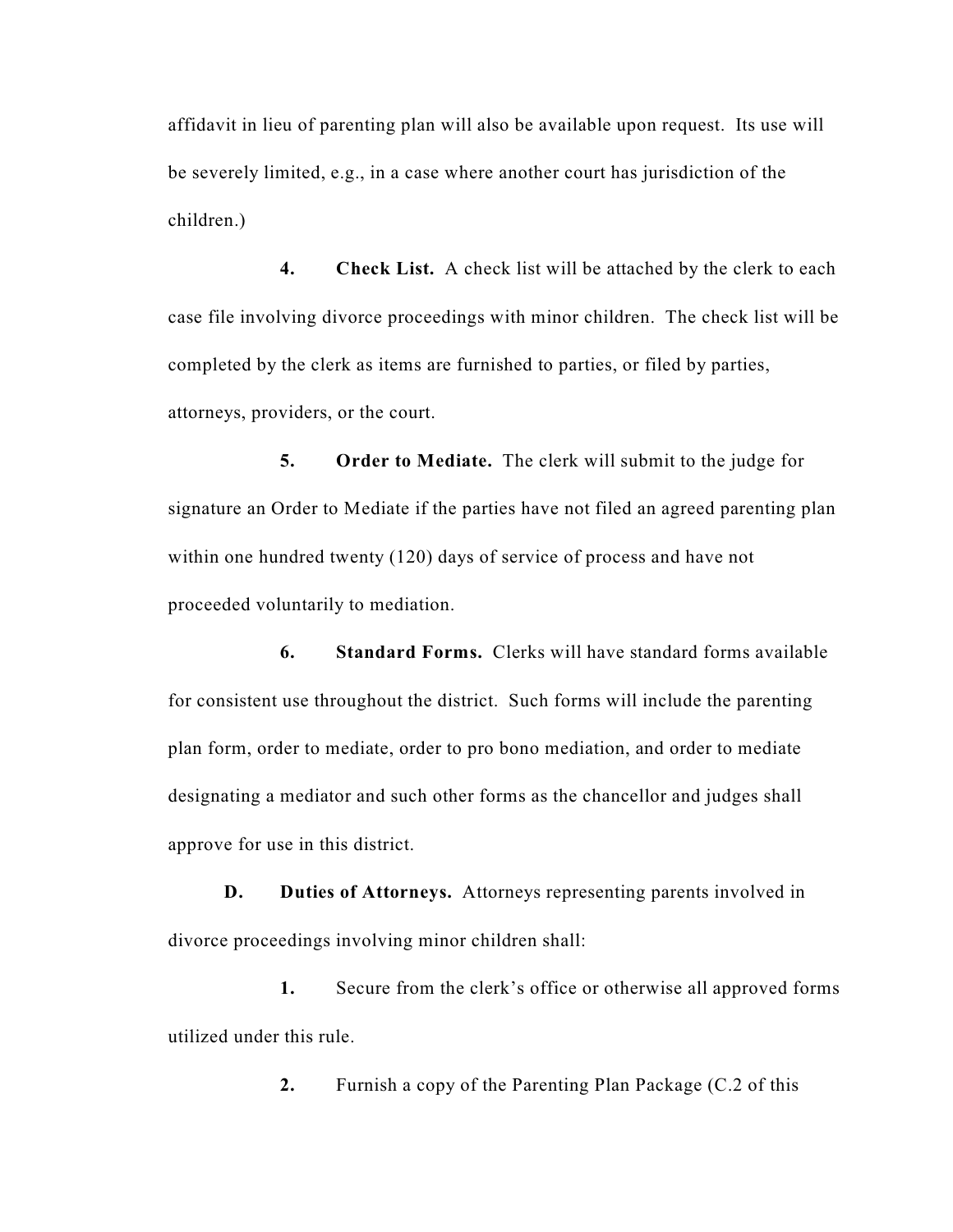rule) to their client and explain the contents to the client.

**3.** Attach a copy of the package to any summons filed on behalf of plaintiff / petitioner.

**4.** Monitor their client's timely attendance to a parent education seminar.

**5.** Assist client in selecting or reaching an agreement as to an appropriate mediator if a parenting plan has not been timely agreed upon by the parties.

**6.** File with the complaint or answer an agreed to or proposed parenting plan on the required form. If the court does not have jurisdiction over the children, the affidavit in lieu of parenting plan may be filed.

**7.** Follow the Attorney's Guide to Mediation.

**8.** The agreed or ordered parenting plan will be attached to the marital dissolution agreement or decree as an exhibit and will not be duplicated in the marital dissolution agreement or decree. The original plan executed by the parties should be presented to the court with the final decree rather than pre-filed in the court file. Such other exhibits shall be attached as required by law or local rule.

### **E. Duties of Providers.**

**1.** The list of approved providers is in the Parents' Guide to the Education Seminar and Mediation.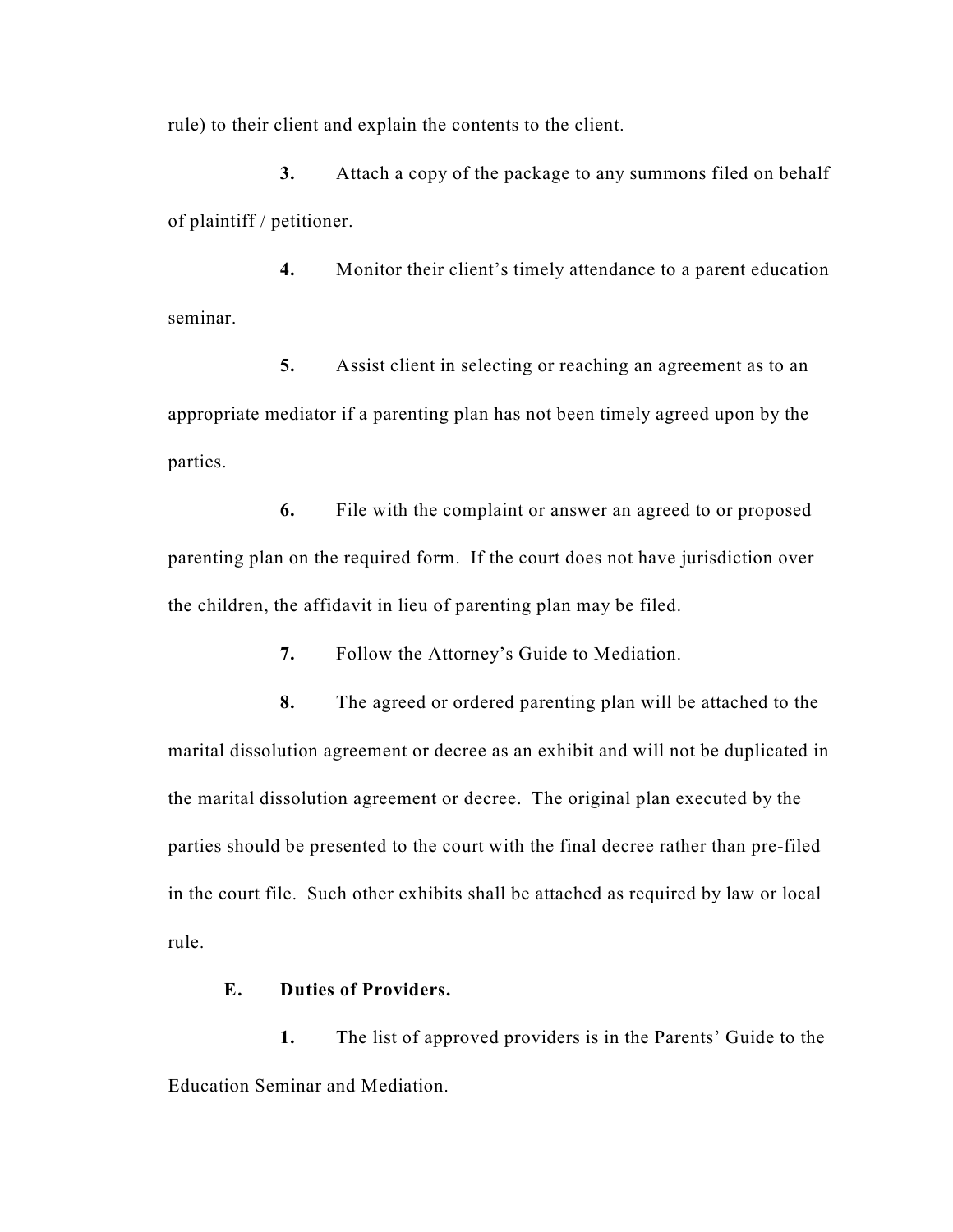**2.** The educational providers will make all arrangements for time, place, and fees for seminars to be conducted in no less than two-hour blocks. The seminar schedule for each provider will be provided to the clerk to be made available to parents and attorneys. Providers may give brochures or brief informational documents to the clerks, which will be available to parents and/or attorneys.

**3.** Educational providers will file with the appropriate clerk a copy of a Certificate of Attendance given to parents attending the classes. Certificates shall include the following: name, social security numbers; docket number; name of educational provider; date class was attended; and be signed by a representative of the provider.

**4.** The fee or costs of the parenting seminars shall be borne by the parties. Fees may be reduced or waived for indigent persons. The educational provider will be expected to accommodate an appropriate number of pro bono or reduced fee placements for indigent persons.

### **F. Mediators.**

**1.** At any time during the divorce proceedings, parents may choose to participate in a method of alternative dispute resolution and select their own mediator or arbitrator. The court may on its own motion or by motion of one or both parties appoint a mediator pursuant to Supreme Court Rule 31. If the parties are unable to reach an agreement on a permanent parenting plan within one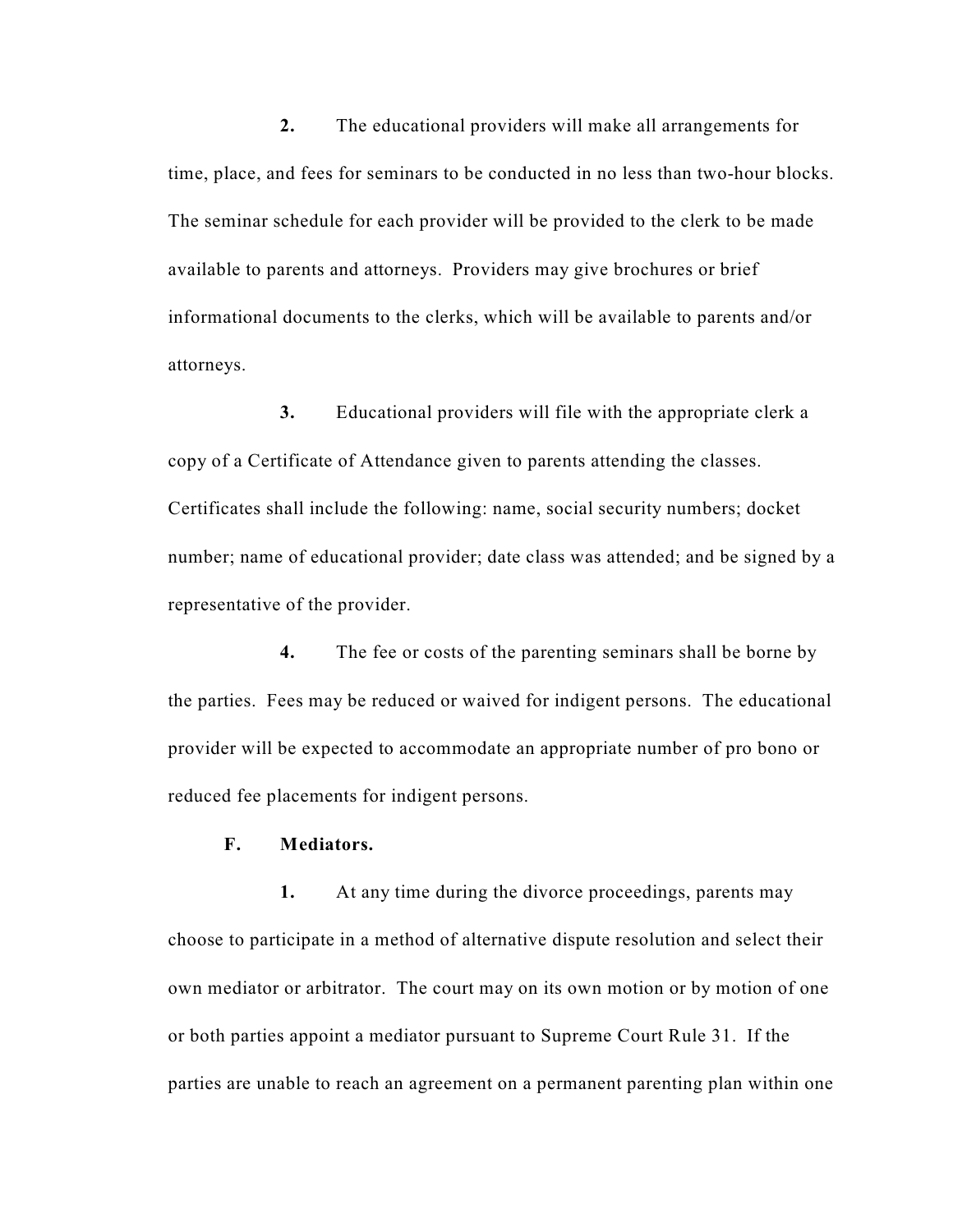hundred twenty (120) days after commencement of the action, either party may request an order for referral to mediation or alternative dispute resolution or request a waiver for just cause. The court may designate a Rule 31 mediator by court order. The mediators' fees may be taxed as court costs or the court may determine the case is appropriate for pro bono mediation. The mediator is responsible for reporting to the court pursuant to Supreme Court Rule 31.

**2. Mediation Fees and Agreement to Mediate.** The parents and mediator shall agree upon the fees with the mediator. An agreement to mediate shall be executed at the beginning of mediation by the parents and mediator *or* the court may, upon motion, determine that the case is appropriate for pro bono mediation and the fees will be waived or reduced.

**3. Invoicing Procedures.** If the court has ordered that mediator fees are to be taxed as court costs, the invoice must be submitted with the original final report to the clerk's office. It is the mediator's responsibility to notify the clerk's office that an invoice is included in the final report. The invoice shall include the name of the court and a docket number to ensure correct filing and payment.

**G. Setting Contested Cases.** If the parties have been through mediation and are still unable to agree on a permanent parenting plan, each shall file and serve a proposed plan forty-five (45) days before the trial date, utilizing the form approved in this district.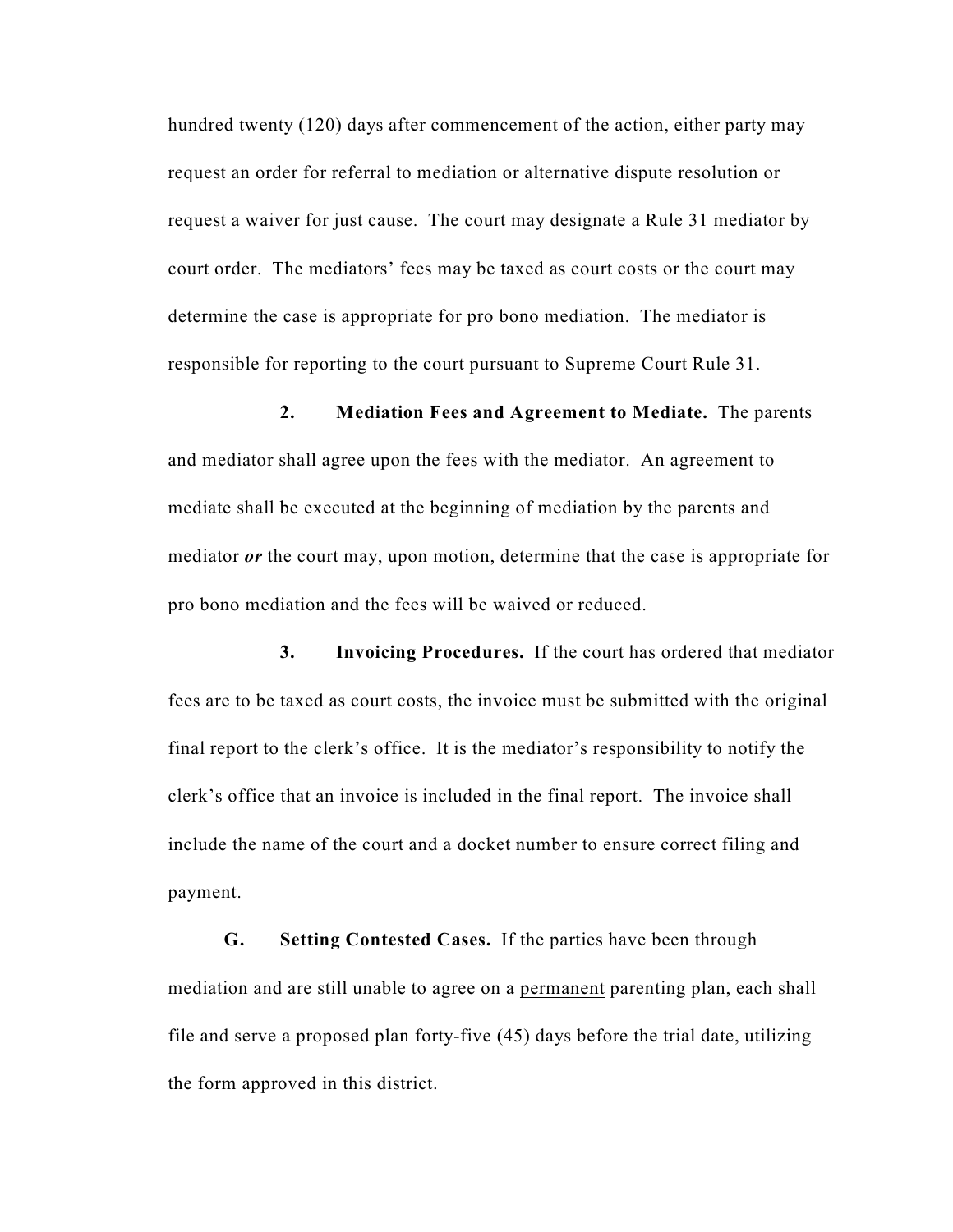If the parties have been unable to reach an agreement on a temporary parenting plan, either or both parties may request the court to order dispute resolution. If dispute resolution is not available or not appropriate, either party may request and the court may order an expedited hearing to establish a temporary parenting plan. Each party shall file and serve a proposed temporary parenting plan at least five (5) business days before the hearing date.

Pursuant to the statute, in entering a permanent parenting plan, the court shall not draw any presumptions from the provisions of a temporary parenting plan.

# **Rule 10. USE OF BROADCAST AND ELECTRONIC MEDIA**

*See* Sup. Ct. Rule 30.

# **RULE 11. GUIDELINE FOR PROFESSIONAL COURTESY AND CONDUCT.**

The Memphis Bar Association's Guideline for Professional Courtesy and Conduct is hereby adopted as a code of expected conduct in the First Judicial District, as set forth below:

### **PREAMBLE**

A lawyer's duty to each client is to represent that client zealously within the bounds of the law. In striving to fulfill that duty, a lawyer must ever be conscious of the broader duty owed to the legal system which is designed to resolve human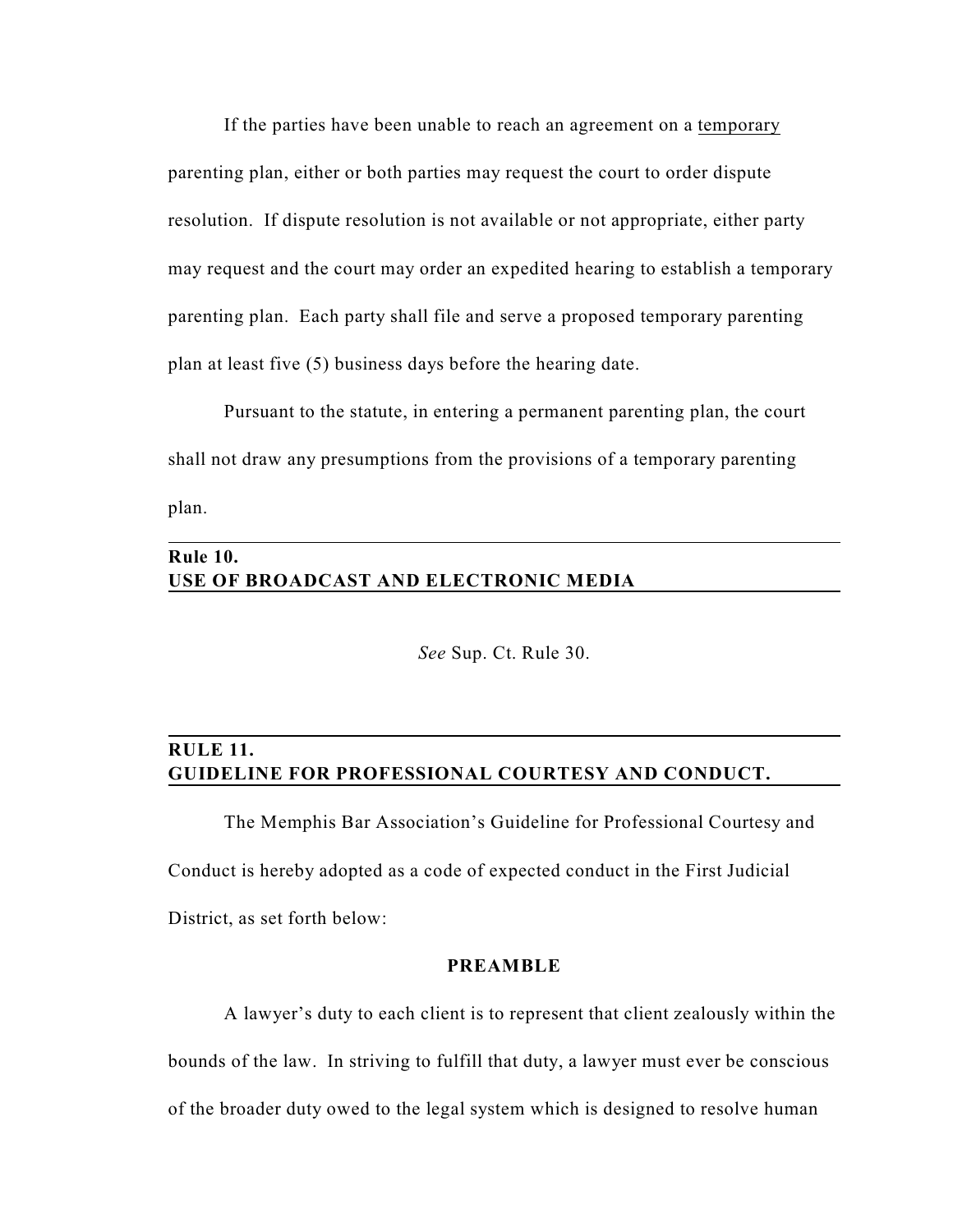and societal problems in a rational and logical manner.

A lawyer owes to the judiciary a duty of candor, honesty, diligence and utmost respect.

A lawyer owes to opposing counsel a duty of courtesy, fairness and cooperation.

A lawyer should strive to achieve higher standards of conduct than those called for by the [Rules of Professional Conduct] Code of Professional Responsibility.

A lawyer owes to the administration of justice a duty of personal dignity and professional integrity.

In the furtherance of these fundamental concepts, the following Guidelines for Professional Courtesy and Conduct are hereby adopted. These Guidelines are not intended nor should they be construed as establishing any minimum standards of professional care or competence. The sole purpose of adopting these Guidelines is to promote and foster the ideals of professional courtesy, conduct and cooperation set out above.

# **I. COURTESY, CIVILITY AND PROFESSIONALISM**

**1.** A lawyer should treat the opponent, the opposing party, the court and the members of the court staff with courtesy and civility, conducting business in a professional manner at all times.

**2.** A lawyer has no right, even when called upon by a client to do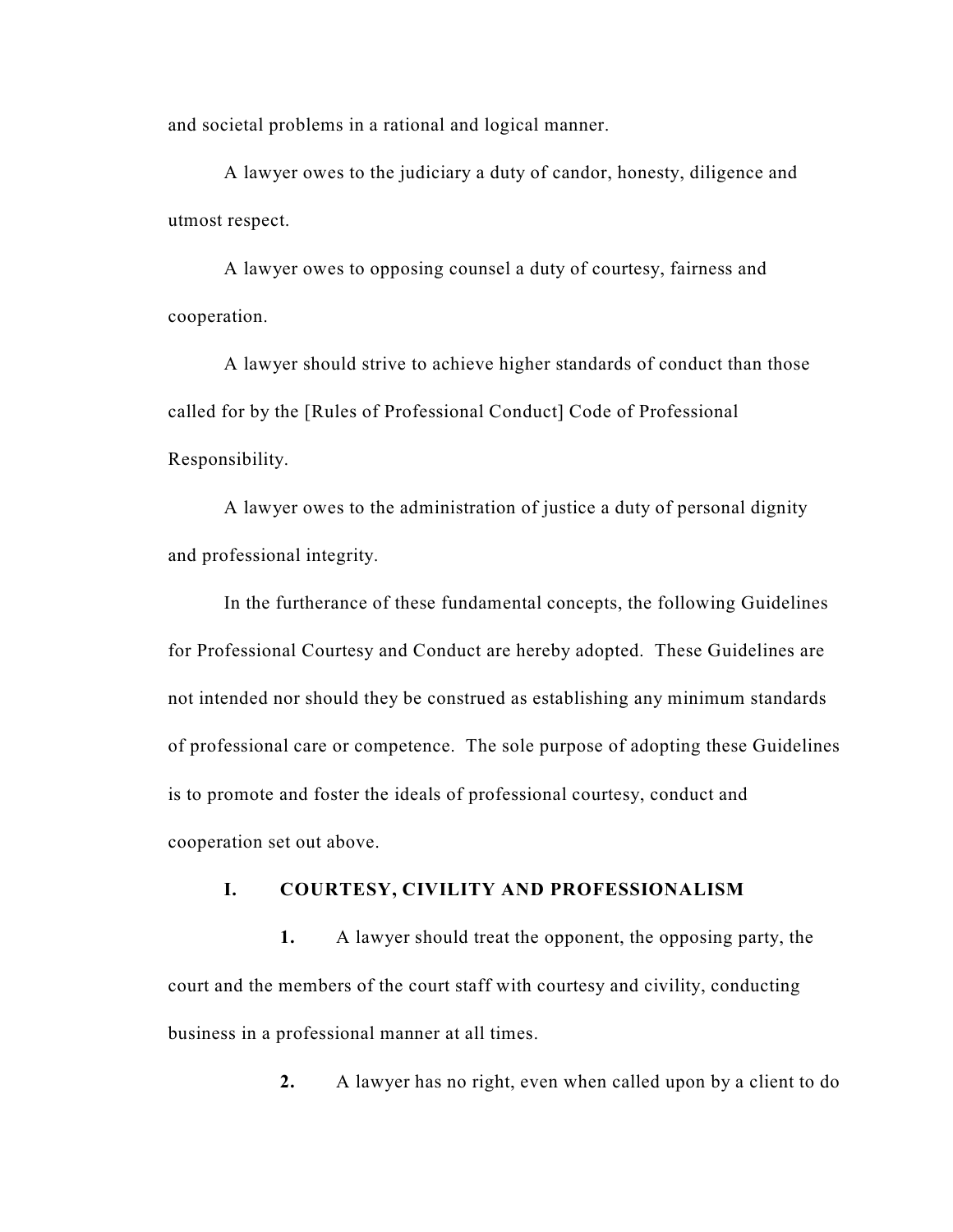so, to abuse or to indulge in offensive conduct towards the opposite party. A lawyer should always treat adverse witnesses and parties with fairness and due consideration.

**3.** While in adversary proceedings, clients are litigants, and while ill feelings may exist between them, such ill feeling(s) should not influence a lawyer's conduct, attitude, or demeanor towards opposing lawyers.

**4.** A lawyer should do all that is necessary to ensure that clients, the public, and other lawyers respect the judicial system. To this end, a lawyer should:

**a.** Never knowingly misstate fact or law, regardless of any pressure to do so.

**b.** Not engage in tactics that complicate or delay matters unnecessarily.

**c.** Avoid creating unrealistic expectations of a client or the public.

**d.** Avoid denigrating the legal profession, the court system or adversary counsel.

**5.** A lawyer should encourage methods and practices which simplify and make less expensive the rendering of legal services.

**6.** A lawyer should never institute or pursue a legal procedure solely for the lawyer's own profit where there is no reasonable expectation that it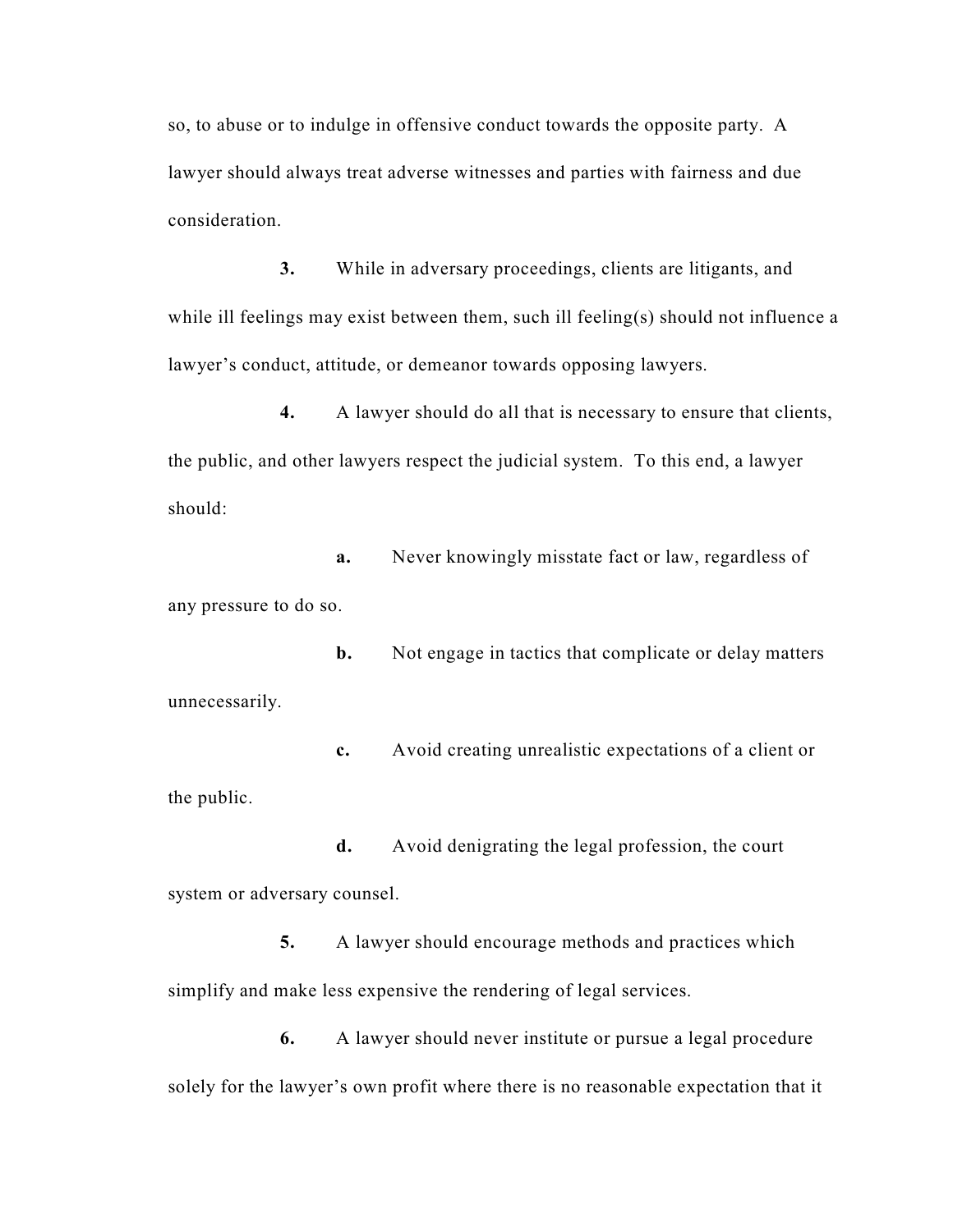will advance or contribute to the best interest of the client.

**7.** A lawyer should preserve and respect the law by observing all duties to the community and to the Profession. To this end, a lawyer should:

**a.** Contribute time and expertise to those unable to otherwise afford representation of their interests.

**b.** Participate in public service and public education activities through personal involvement and financial contributions, and encourage fellow lawyers to do the same.

**c.** Work to develop among lawyers a strong commitment to the ideals of integrity, honesty, competence, fairness, independence, courage, and dedication to the public interest.

**8.** A lawyer should recognize the importance of communication with both clients and adversaries. A lawyer should return all telephone calls and respond to all correspondence promptly.

**9.** A lawyer should never deceive the court or another lawyer.

**10.** A lawyer should honor promises or commitments made to another lawyer.

**11.** A lawyer should make every reasonable effort to cooperate with opposing counsel.

**12.** A lawyer should maintain a cordial and respectful relationship with opposing counsel.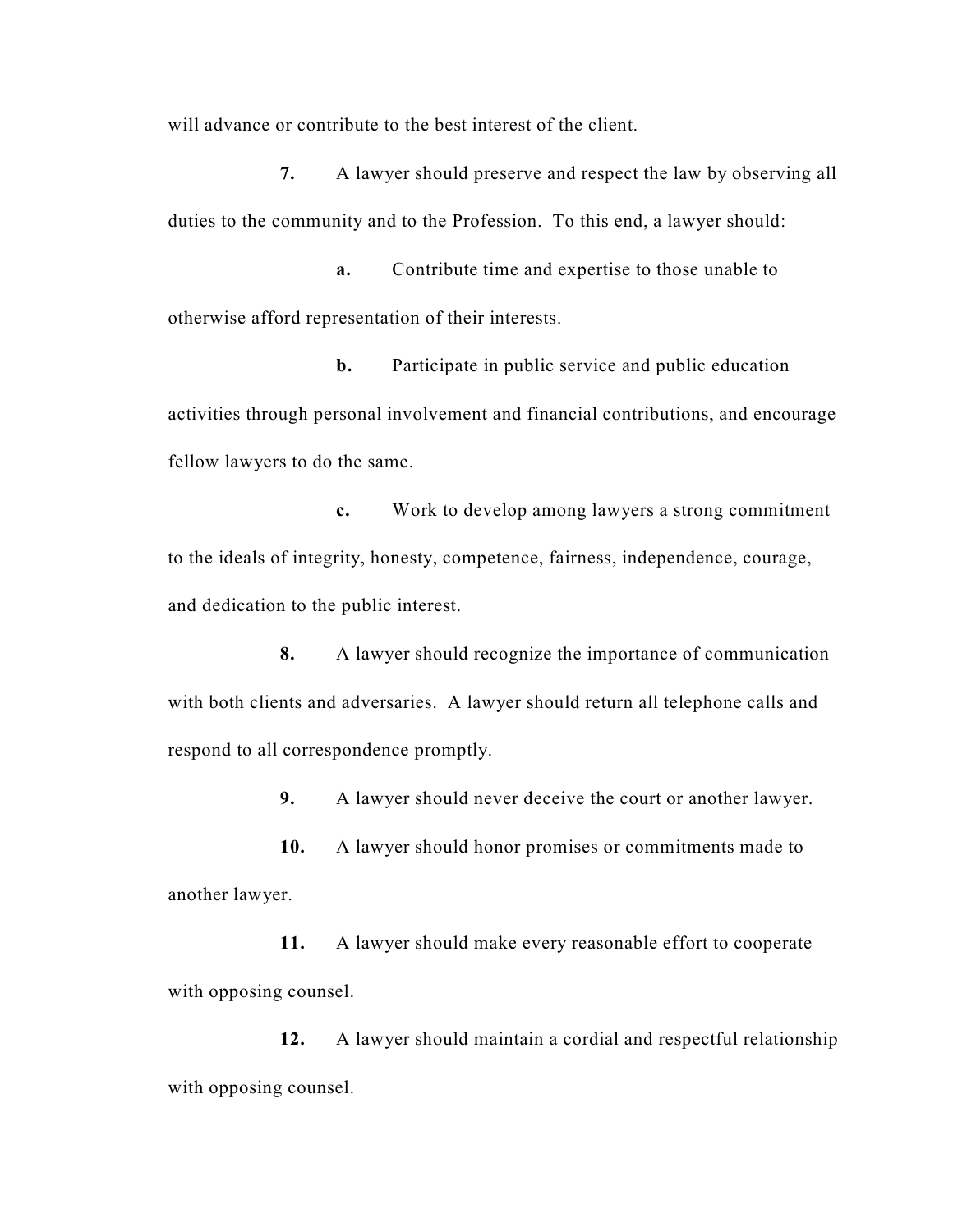**13.** A lawyer should seek sanctions against opposing counsel only when required for the protection of the client or of the legal system and not for mere tactical advantage.

**14.** A lawyer should not make unfounded accusations of unethical conduct about opposing counsel.

**15.** A lawyer should never intentionally embarrass another lawyer and should avoid personal criticism of another lawyer.

**16.** A lawyer should always be punctual.

# **II. PROFESSIONAL CONDUCT IN LITIGATION**

**1.** A lawyer should respect the schedule and commitments of opposing counsel, clients and the courts, thereby promoting the efficient administration of justice and public confidence in our profession. To this end, a lawyer should:

**a.** Consult opposing counsel, when practical, before scheduling hearings and depositions.

**b.** Avoid unnecessary continuances of trials, hearings or depositions.

**c.** Immediately notify opposing counsel and the court of scheduling conflicts.

**2.** A lawyer should consult opposing counsel in an effort to resolve matters by agreement before filing motions or requesting hearings.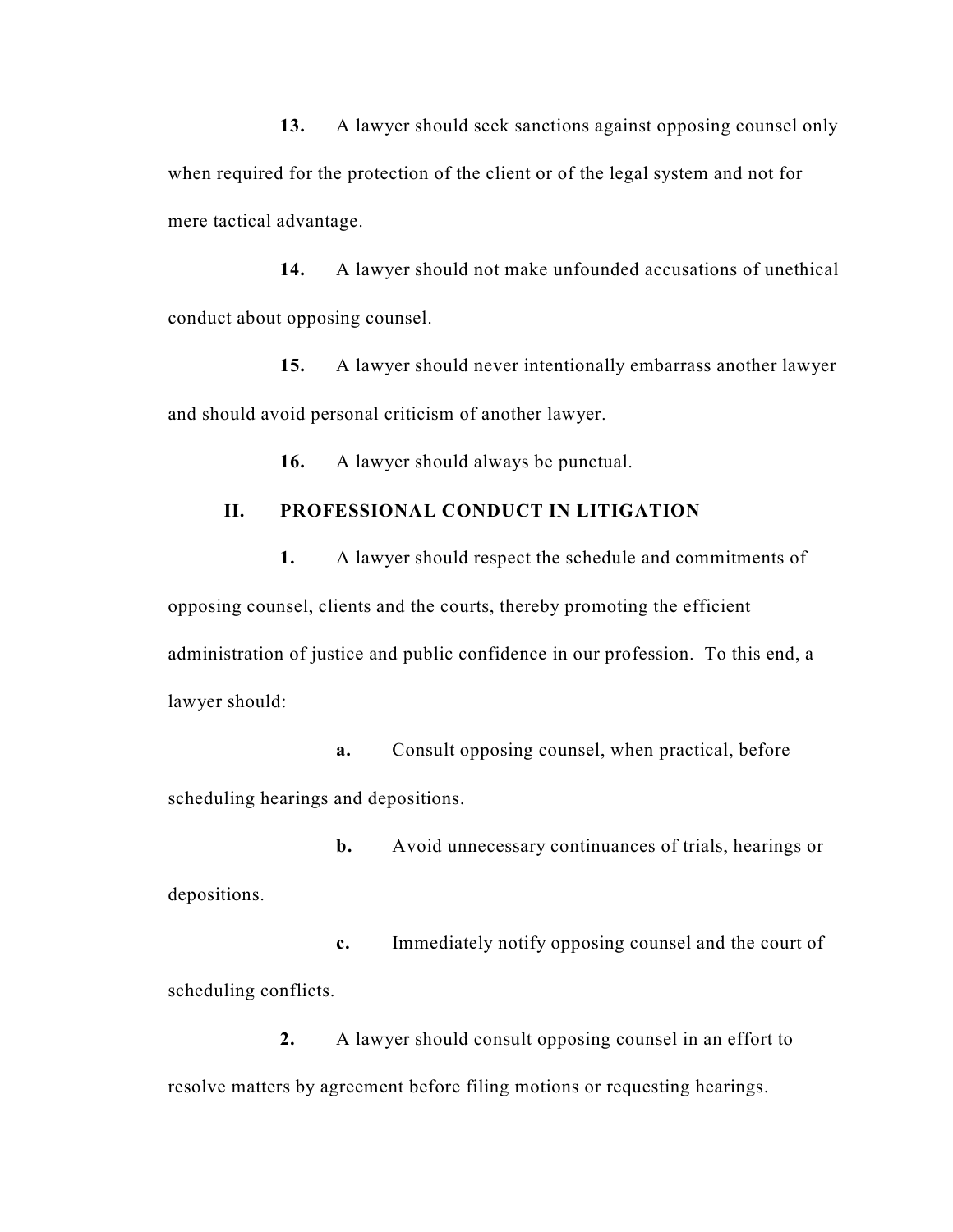**3.** A lawyer should refrain from engaging in unnecessary, excessive or abusive discovery. Requests for production of documents should not be excessive or designed solely to place a burden on the opposing party.

**4.** A lawyer should comply fully with reasonable discovery requests and should not countenance obstructive or evasive tactics. To this end, a lawyer should:

**a.** Exchange information voluntarily, when practical, without formal discovery requests.

**b.** Upon request produce all responsive documents, and produce them as they are kept in the ordinary course of business or organize and label them to correspond with the categories in the request.

**5.** A lawyer should stipulate to matters where they are undisputed or where no genuine basis for objection exists.

**6.** A lawyer should always contact opposing counsel in an effort to resolve litigation. Since most cases are ultimately settled, initiating such discussions at the outset is recognition of reality, not a sign of weakness.

**7.** A lawyer should make reasonable efforts to conduct all discovery by agreement.

**8.** A lawyer should not use any form of discovery, or the scheduling of discovery, as a means of harassing opposing counsel or an opposing party.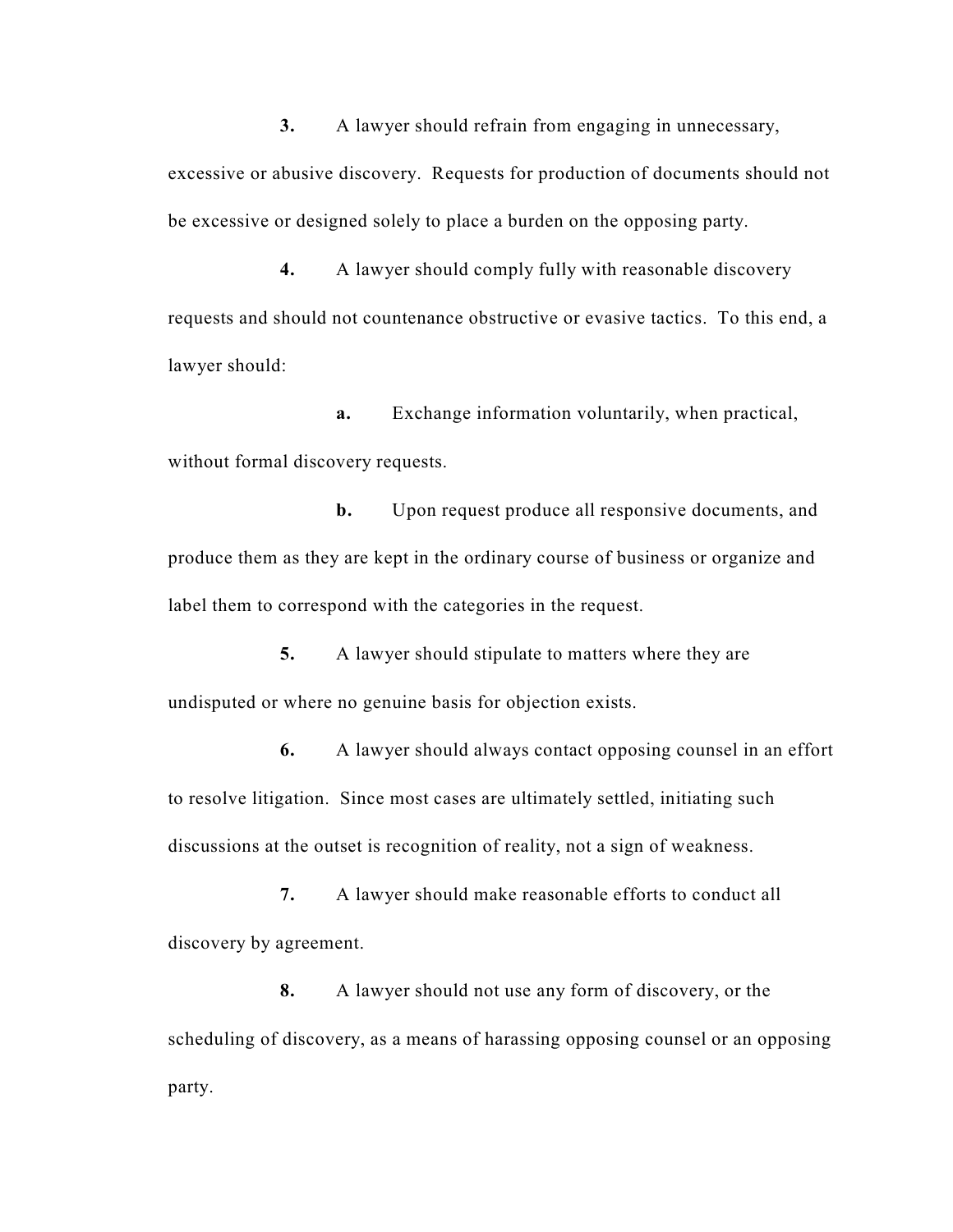**9.** A lawyer should, when practical, consult with opposing counsel before scheduling hearings and depositions in a good faith attempt to avoid scheduling conflicts.

**10.** A lawyer should avoid unnecessary delays. To this end, a lawyer should:

**a.** Give notice of cancellation of depositions and hearings to the court and opposing counsel at the earliest possible time.

**b.** Submit any proposed order promptly to opposing counsel and attempt to reconcile any differences before presenting it to the court.

**c.** Respond promptly to any proposed order submitted by opposing counsel.

**11.** A lawyer drafting a proposed order should reflect in it clearly and accurately the ruling of the court and nothing more.

**12.** A lawyer should serve copies of all briefs upon opposing counsel at the time that they are filed with the court.

**13.** A lawyer should not take a default judgment without first giving reasonable notice to opposing counsel or to the opposing party if not represented by counsel of his intention to do so, and should agree to set aside such a default judgment when reasonable cause exists and his client upon his recommendation consents.

**14.** A lawyer should grant reasonable extensions of time to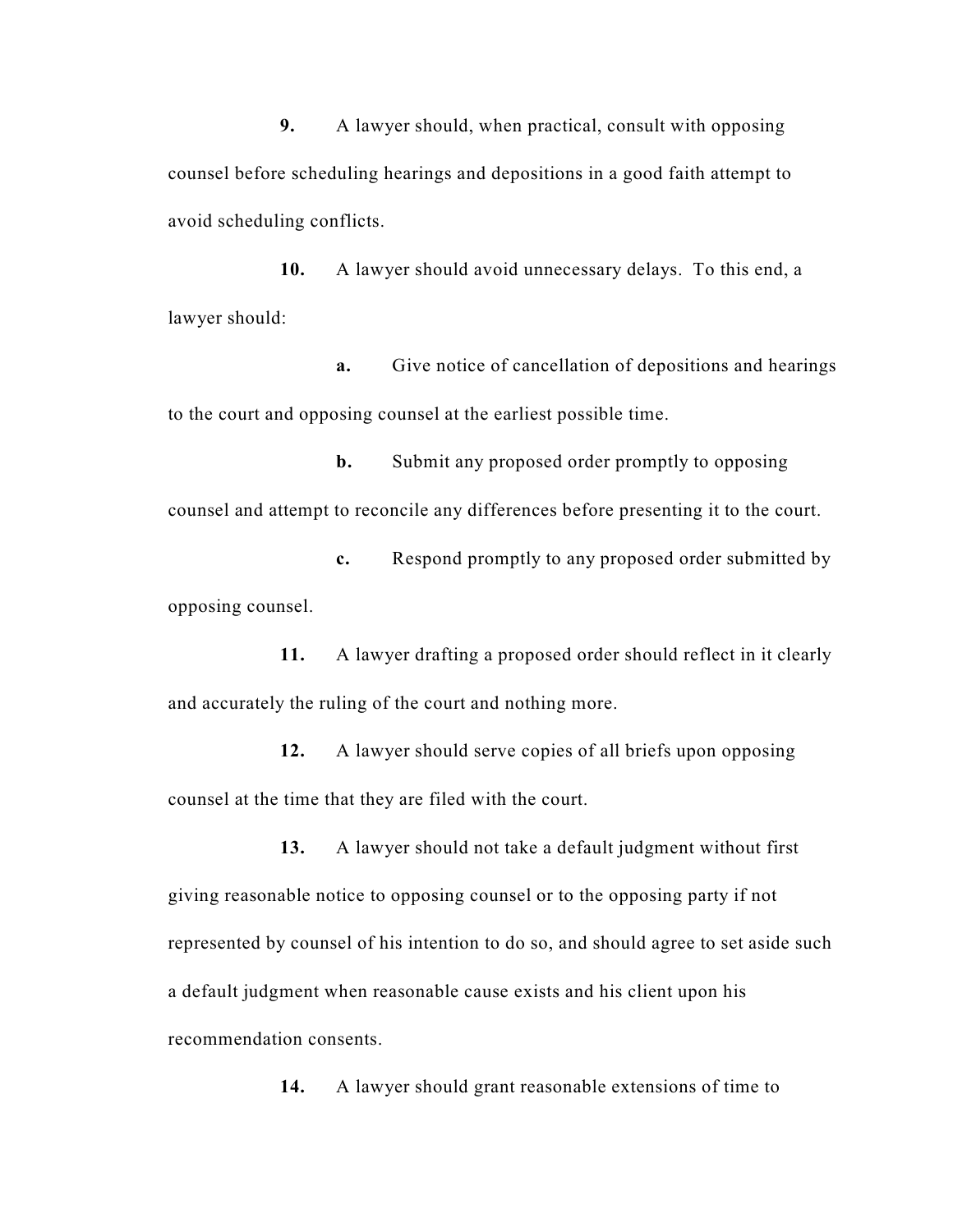opposing counsel where such extensions will not have a material adverse effect on the rights of the client.

**15.** A lawyer should not attempt to obtain an advantage by informal communication with the court.

# **III. PROFESSIONAL CONDUCT IN BUSINESS AND COMMERCIAL PRACTICE**

**1.** A lawyer should determine the sophistication, goals and demands of the client before representing the client in a transaction.

**2.** A lawyer should ascertain and respect the scope of the negotiating authority granted by the client.

**3.** A lawyer should be guided by the client's goal in completing a transaction. To this end, a lawyer should:

**a.** Utilize terms which are clear, concise and practical in drafting documents.

**b.** Not make an issue of matters or form when revising documents. Pride of authorship, when matters of substance are not involved, only contributes to delay and costs in a transaction.

**4.** A lawyer should not seek tactical advantage by delaying negotiations until the last minute. To promote efficiency and fairness a lawyer should, whenever possible, treat the negotiation of a transaction and the closing thereof as mutually exclusive activities.

**5.** A lawyer should not use the threat of legal proceedings or of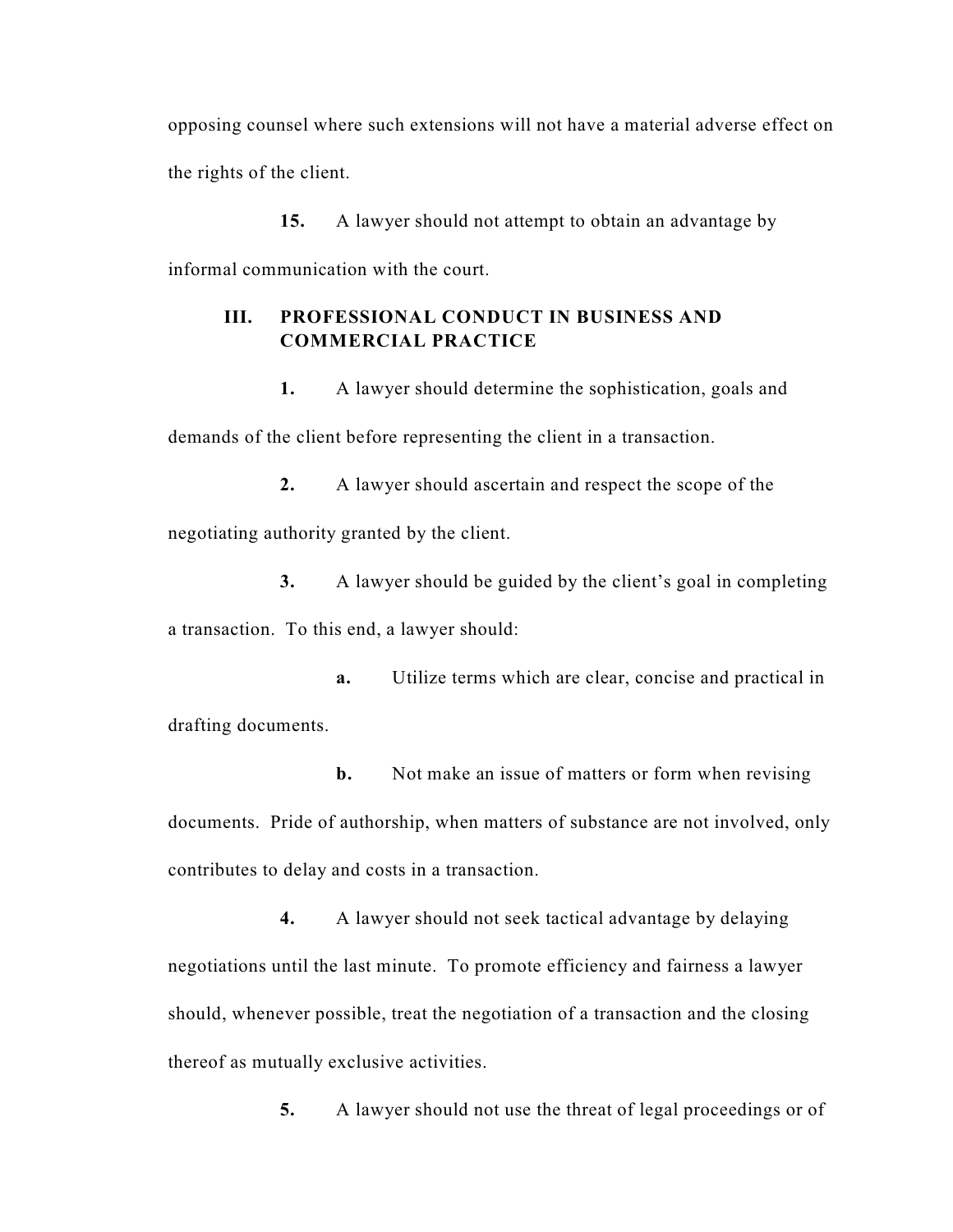the possible effect thereof as a means of obtaining an unjustified advantage for a client.

**6.** When a lawyer requires as part of a transaction an opinion letter from another lawyer, it should deal only with the matters requested, any reservations being clearly stated.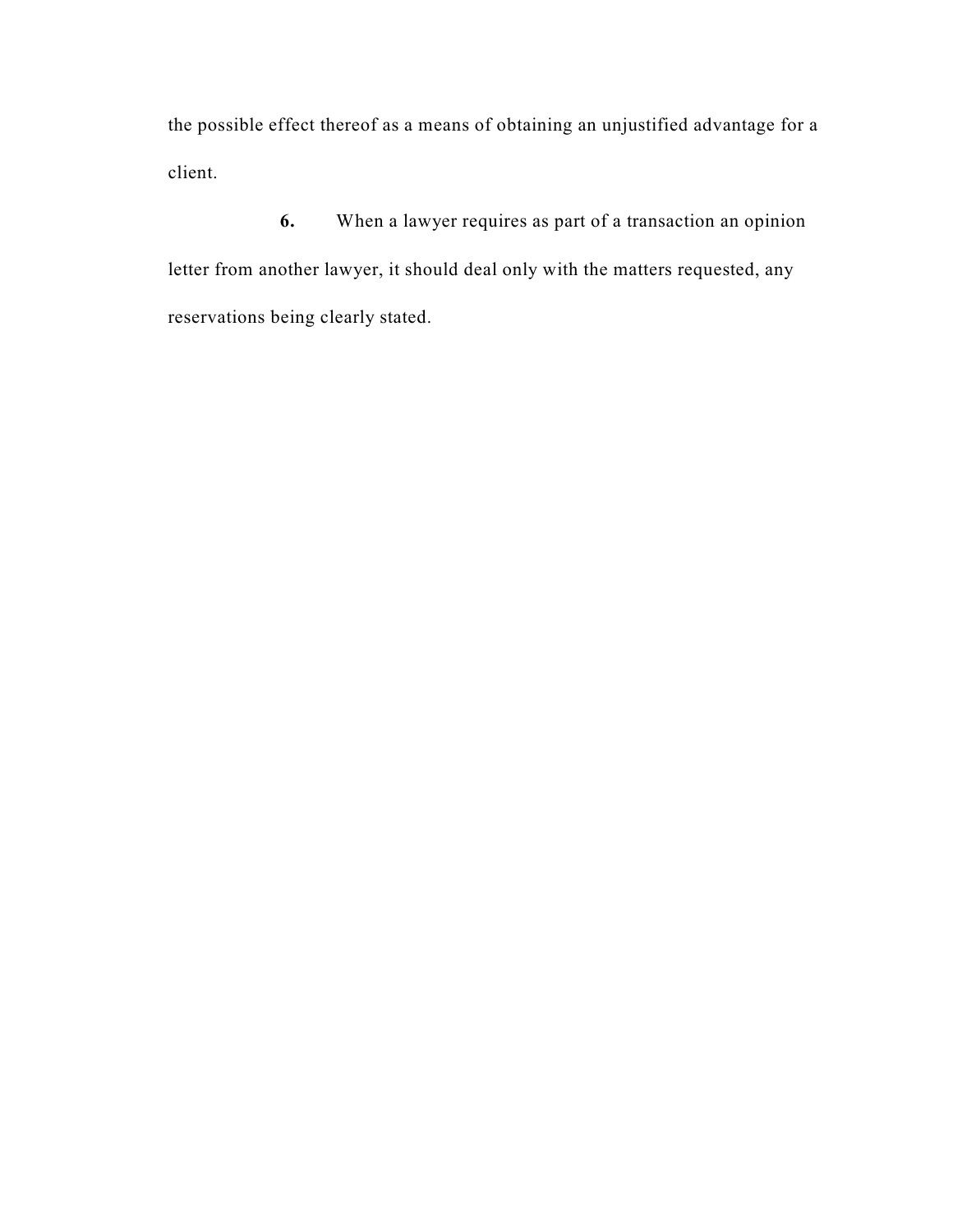ENTER this  $\frac{1}{2}$ 

THOMAS J. SEELEY, JR. Circuit Court Judge, Part I

\_\_\_\_\_\_\_\_\_\_\_\_\_\_\_\_\_\_\_\_\_\_\_\_\_\_\_\_\_\_\_\_

\_\_\_\_\_\_\_\_\_\_\_\_\_\_\_\_\_\_\_\_\_\_\_\_\_\_\_\_\_\_\_\_

\_\_\_\_\_\_\_\_\_\_\_\_\_\_\_\_\_\_\_\_\_\_\_\_\_\_\_\_\_\_\_\_

JEAN A. STANLEY Circuit Court Judge, Part II

G. RICHARD JOHNSON Chancellor

ROBERT E. CUPP Criminal Court Judge, Part I

LYNN W. BROWN Criminal Court Judge, Part II

\_\_\_\_\_\_\_\_\_\_\_\_\_\_\_\_\_\_\_\_\_\_\_\_\_\_\_\_\_\_\_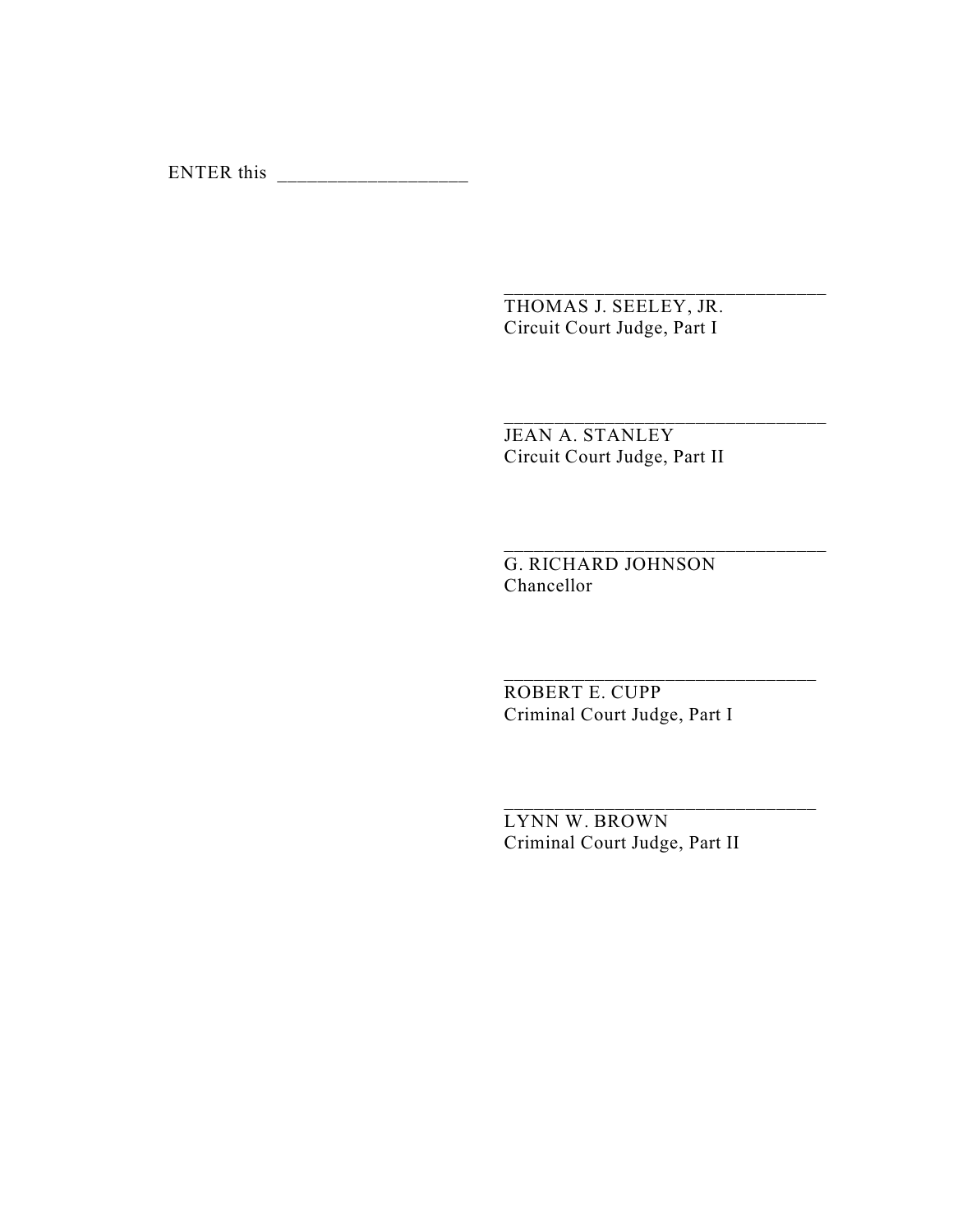**EXHIBIT A**

IN THE COURT FOR COUNTY AT RESERVIEW RESERVIEW RESERVIEW RESERVIEW RESERVIEW RESERVIEW RESERVIEW RESERVIEW RESERVIEW RESERVIEW RESERVIEW **or IN THE LAW COURT AT JOHNSON CITY, TENNESSEE Plaintiff**

**Defendant**

v. **Civil Action No. JURY DEMAND**

#### **SCHEDULING ORDER**

This matter came to be heard on \_\_\_\_\_\_\_\_\_\_\_\_\_, 20\_\_\_\_, upon the **Motion for Scheduling Order. After considering the motion, the statements of counsel at the hearing, and the entire record, the Court finds that a scheduling order should be entered under the terms set forth below. It is, therefore, ORDERED that:**

**1. The defendants shall file all motions to amend their Answers (to allege that a named party, or non-party, was at fault or otherwise contributed to cause the injuries and damages alleged by the plaintiffs) on or before , 20 .**

**2. The parties shall serve all interrogatories and requests for** production of documentation on or before *\_\_\_\_\_\_\_\_\_\_\_\_\_\_\_\_\_\_\_***, 20** \_\_\_\_\_.

**3. The parties shall serve all requests for admission on or before**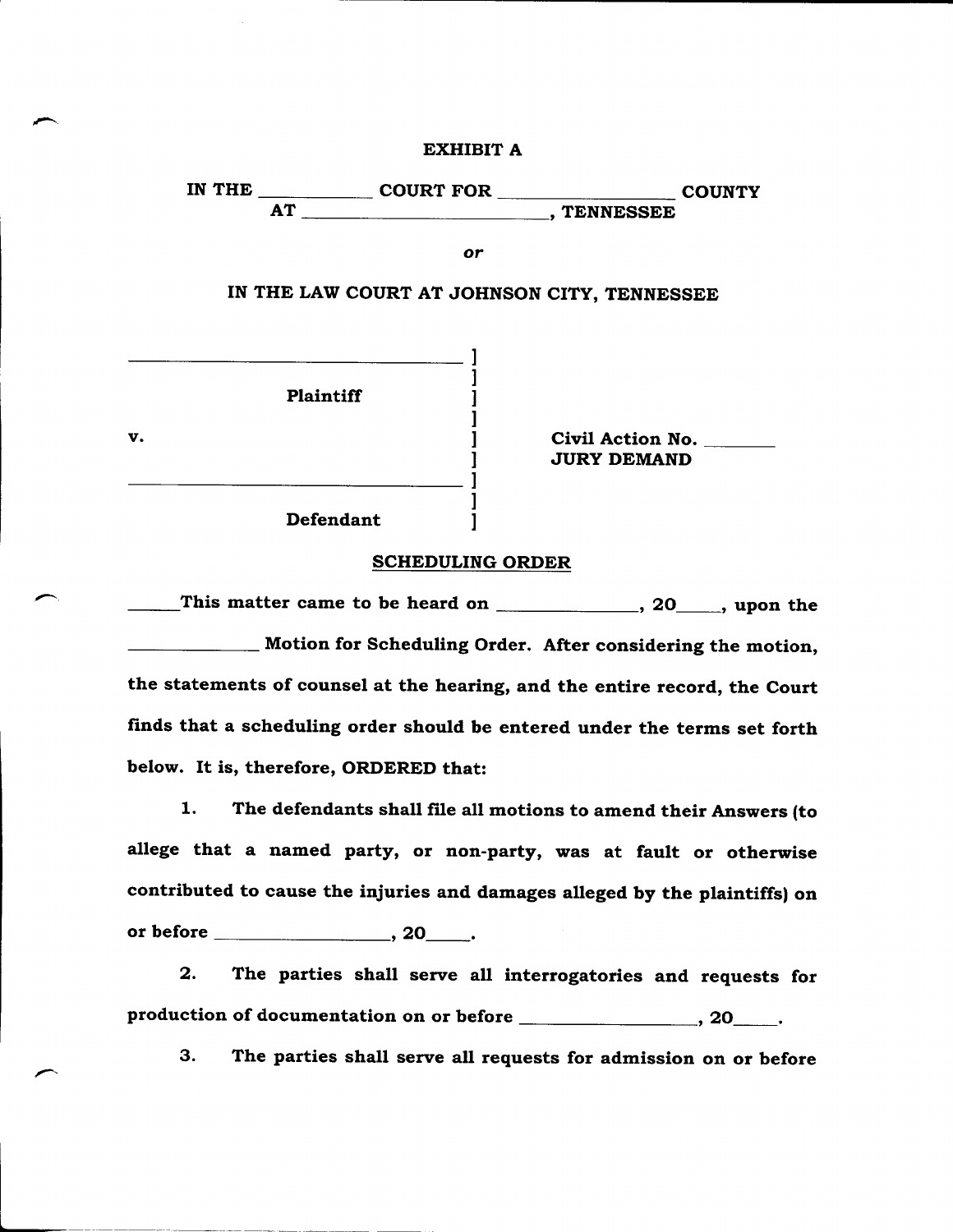**4. The parties shall take discovery depositions of any remaining fact witnesses on or before , 20 .**

**5. Disclosure of experts under** *Tennessee Rules of Civil Procedure 26* **shall be made by the plaintiffs on or before , 20 ,** and by the defendants on or before **contained**, 20 ...

- **a. The plaintiffs' identified expert witness shall be deposed on or before , 20 .**
- **b. The defendants' identified expert witness shall be deposed** on or before <u>equal to the set of  $\sim$  20  $\sim$ .</u>

**The plaintiffs shall declare any rebuttal experts on or before**

**, 20 , and make those rebuttal experts available for**

deposition on or before \_\_\_\_\_\_\_\_\_\_\_\_\_\_\_\_\_\_\_\_\_\_\_, 20\_\_\_\_\_\_.

**6. The plaintiffs shall file all motions to amend their complaint on or before , 2O .**

**7. Depositions for proof at trial shall be completed on or before , 20 .**

**8. The parties shall file any dispositive motions on or before , 20 .**

**9. The parties shall file any other motions (excluding motions in limine) on or before , 2O .**

**10. The deadline for hearing motions shall be on or before , 20** ...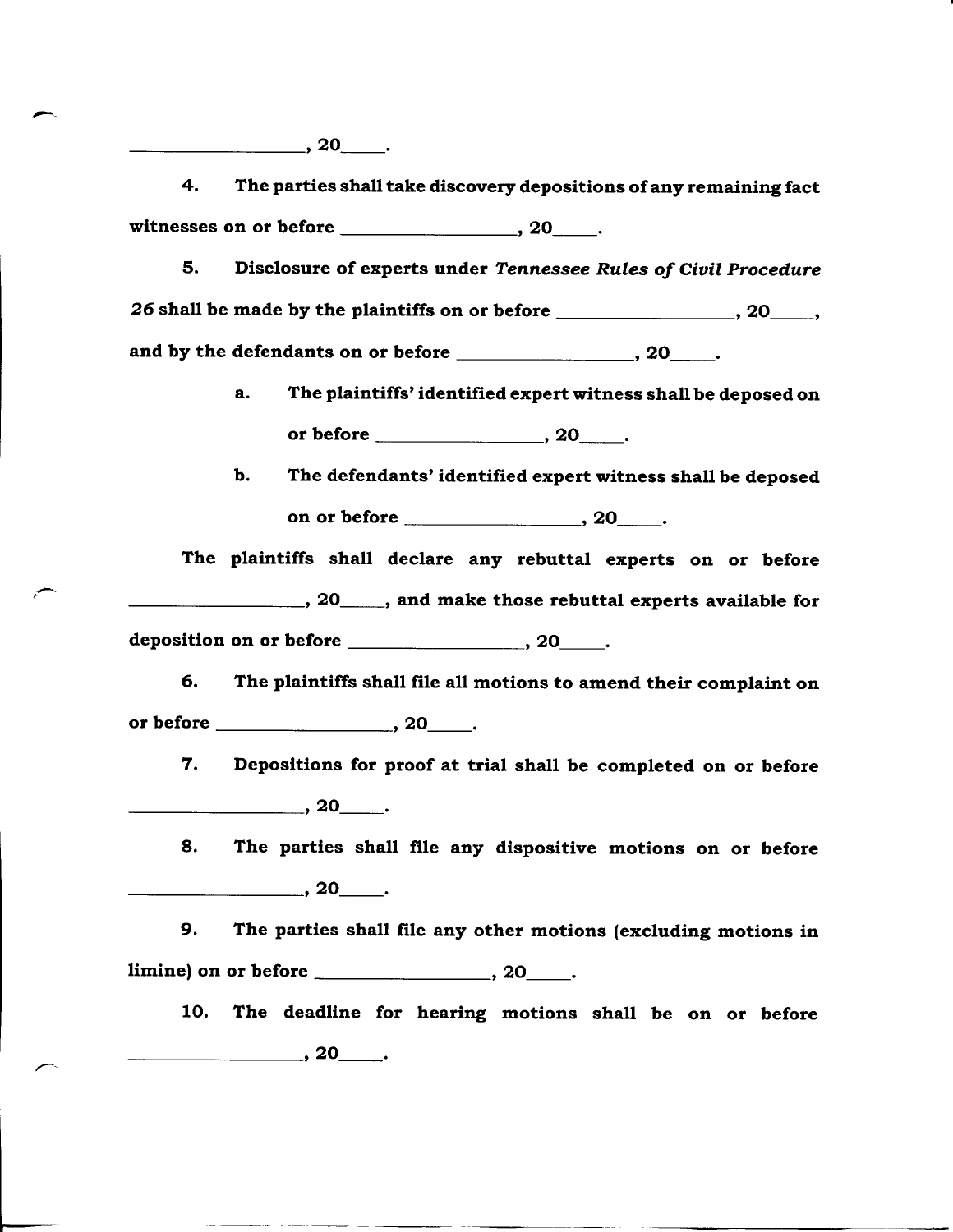**11. The parties shall file any stipulations on or before , 20** ...

**12. The parties shall file any motions in limine on or before 120 heating constant Constant Constant Constant Constant Constant Constant Constant Constant Constant Constant Constant Constant Constant Constant Constant Constant Constant Constant Constant Constant Constant Constant on or before that the contract of the contract of the contract of the contract of the contract of the contract o** 

**13. The plaintiffs shall file a Statement of Damages on , 20 .**

**14. The parties shall exchange witness lists and identify exhibits on , 20** ...

**15. The parties shall file proposed jury instructions on or before 120 120 h 20 h The issues for the Court's resolution are:**

**16. The parties shall file a proposed jury verdict form on or before , 20 .**

17. The trial shall begin on \_\_\_\_\_\_\_\_\_\_\_\_\_\_\_\_\_\_\_\_\_\_, 20\_\_\_\_\_, at 9:00 a.m.

18. It is anticipated that the trial will take \_\_\_\_\_\_\_ days.

**[Clerk] [Clerk and Master] enter and mail a copy of this Order to all counsel/parties.**

#### **JUDGE/CHANCELLOR**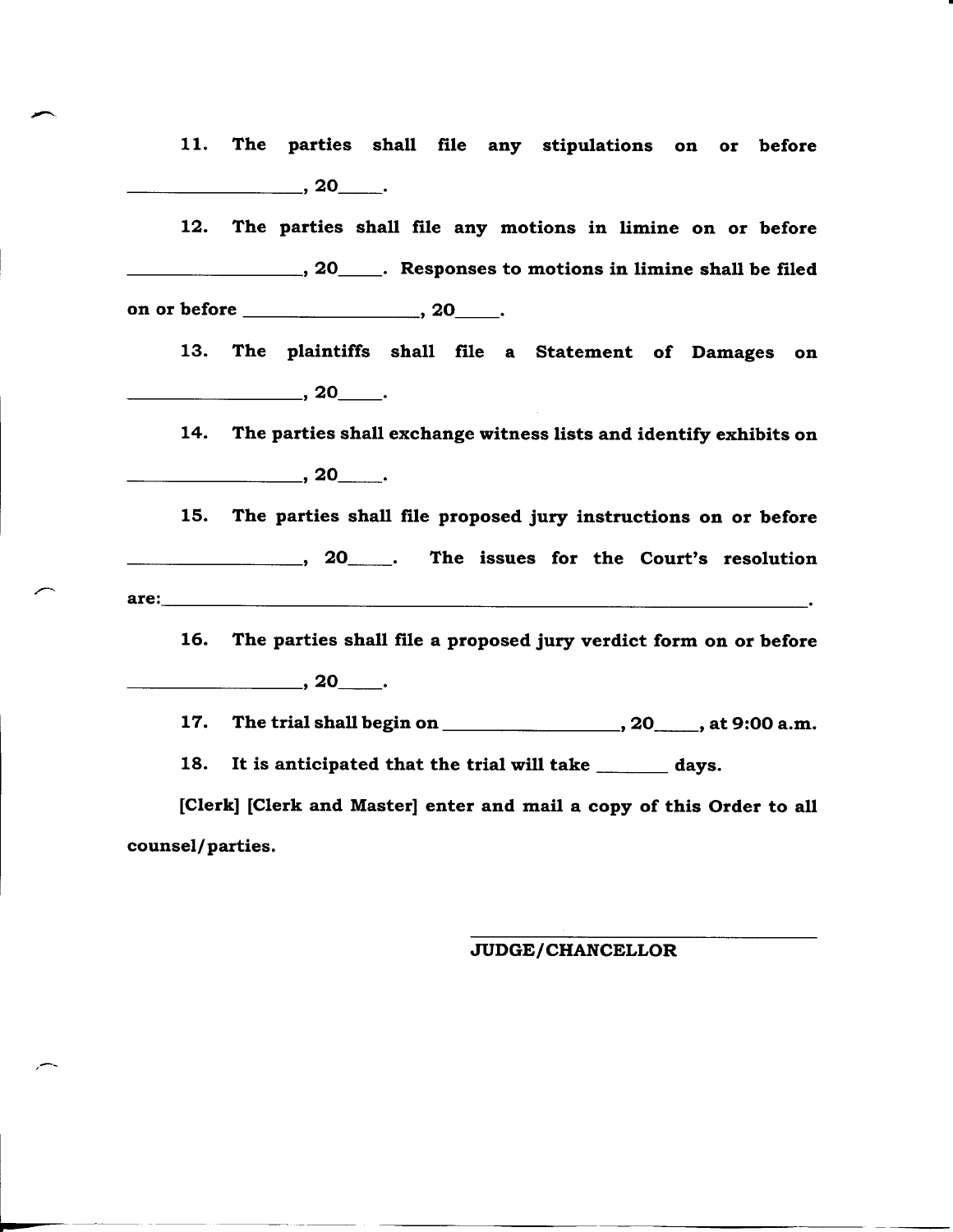| <b>COURT FOR</b> | <b>COUNTY</b> |
|------------------|---------------|
| <b>TENNESSEE</b> |               |
|                  |               |
| or               |               |
|                  |               |

# **IN THE LAW COURT AT JOHNSON CITY, TENNESSEE**

|    | Plaintiff |  |
|----|-----------|--|
| v. |           |  |
|    |           |  |
|    |           |  |
|    | Defendant |  |

**v. Civil Action No.**

# **RULE 9 STATEMENT OF INCOME AND EXPENSES**

# **INCOME AND EXPENSE STATEMENT OF**

## **AVERAGE MONTHLY EXPENSES**

# **HOUSING EXPENSES:**

| Rent/Mortgage/Condo fees (second residence)                                                         |
|-----------------------------------------------------------------------------------------------------|
|                                                                                                     |
| Periodic replacement (fixtures, appliances, furnishings).                                           |
|                                                                                                     |
|                                                                                                     |
|                                                                                                     |
|                                                                                                     |
|                                                                                                     |
| UTILITIES:                                                                                          |
|                                                                                                     |
|                                                                                                     |
|                                                                                                     |
| Telephone(s). $\dots \dots \dots \dots \dots \dots \dots \dots \dots \dots \dots \dots \dots \dots$ |
|                                                                                                     |
|                                                                                                     |
| <b>HOUSEHOLD EXPENSES:</b>                                                                          |

# Groceries \$

| Cleaning supplies (soap, paper towels, toilet paper, etc.). |  |  |
|-------------------------------------------------------------|--|--|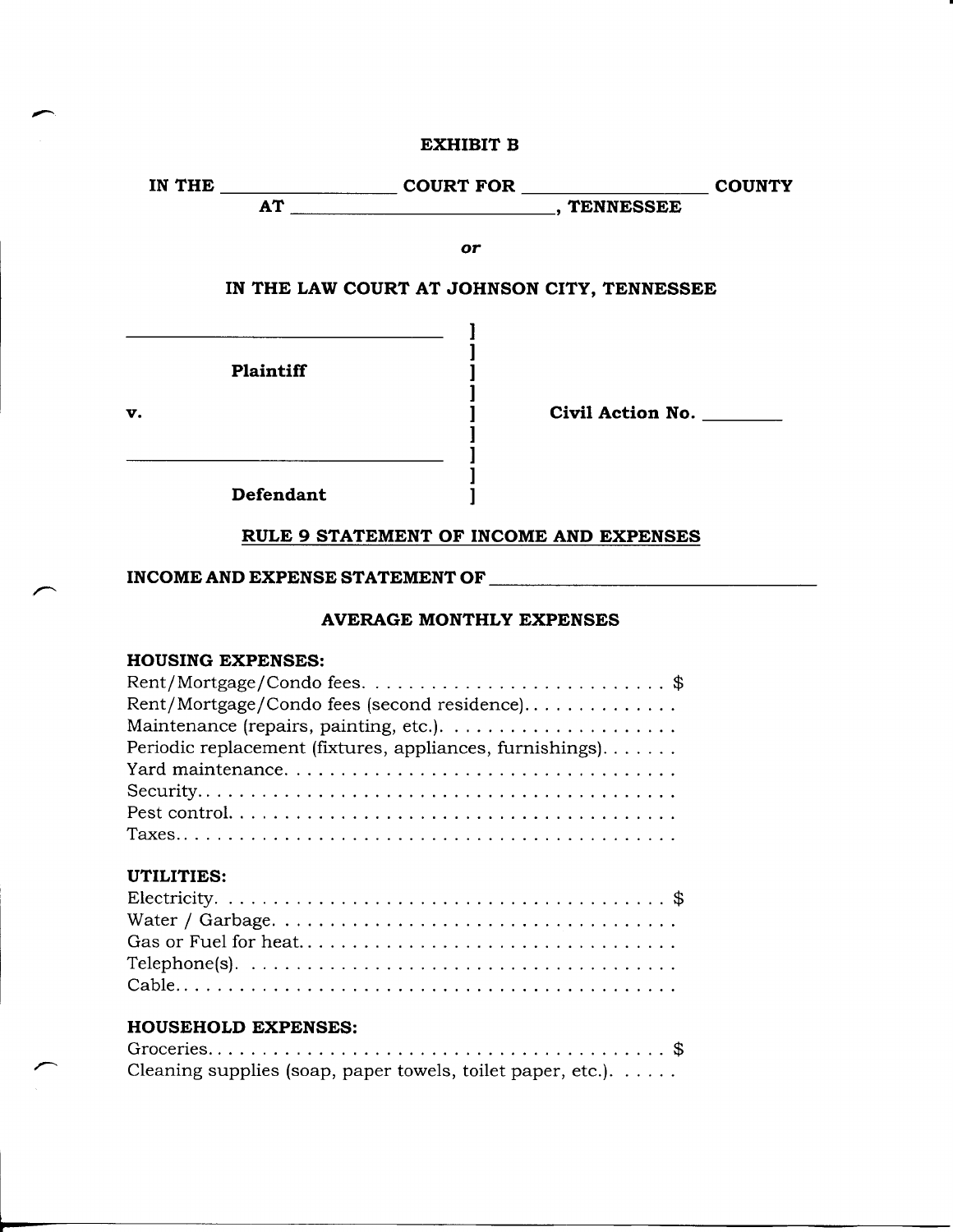| Dry cleaning. $\dots \dots \dots \dots \dots \dots \dots \dots \dots \dots \dots \dots \dots$ |  |
|-----------------------------------------------------------------------------------------------|--|
|                                                                                               |  |
|                                                                                               |  |

# **INSURANCE:**

# **MEDICAL EXPENSES:**

# **AUTOMOTIVE EXPENSES:**

# **CHILDREN'S EXPENSES:**

| Uniforms, costumes, special shoes, etc                           |
|------------------------------------------------------------------|
| Baby supplies (diapers, wipes, lotions, powders, etc.).          |
| Baby / Child's furnishings, toys, non-disposable needs.          |
| School supplies (pens, pencils, paper, etc.)                     |
| School fees (labs, trips, etc.)                                  |
| School activities (sports, band, cheerleading, choir, clubs, etc |
|                                                                  |
| Musical lessons and instruments                                  |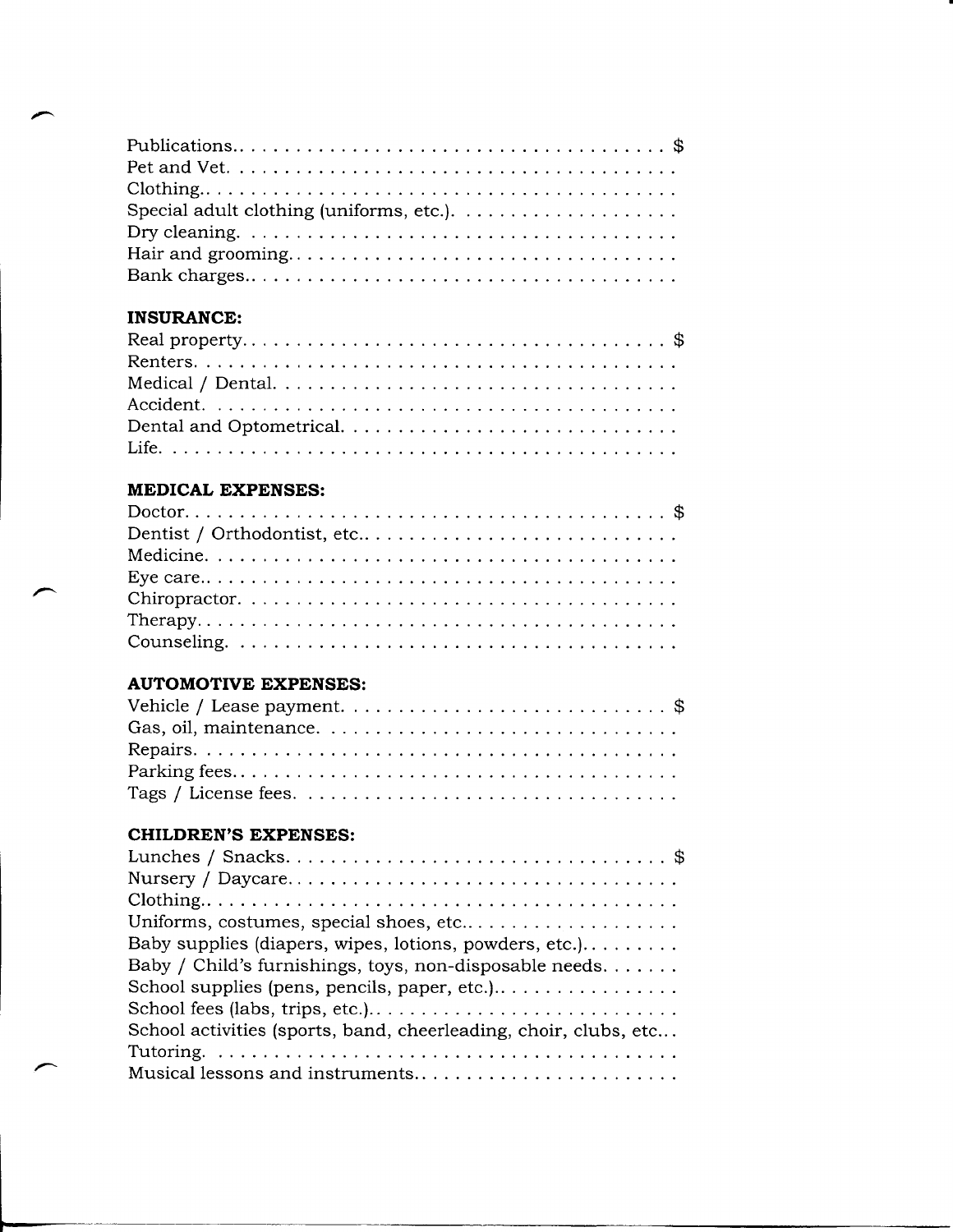| Non-school sports (judo, gymnastics, swimming, etc.). $\dots$ . $\$<br>Admission to sporting or other events, activities<br>Toys and educational or learning devices (non-gift). $\dots \dots$<br>Personal and hygiene needs |
|------------------------------------------------------------------------------------------------------------------------------------------------------------------------------------------------------------------------------|
| PROFESSIONAL EXPENSES:                                                                                                                                                                                                       |
| Professional organization dues\$                                                                                                                                                                                             |
|                                                                                                                                                                                                                              |
|                                                                                                                                                                                                                              |
| CHURCH AND CHARITABLE CONTRIBUTIONS:                                                                                                                                                                                         |
|                                                                                                                                                                                                                              |
| Organizations (March of Dimes, Heart Fund, Shriners, etc.)                                                                                                                                                                   |
| <b>MISCELLANEOUS:</b>                                                                                                                                                                                                        |
| Movies, hobbies, entertainment\$                                                                                                                                                                                             |
|                                                                                                                                                                                                                              |
|                                                                                                                                                                                                                              |
| PREMARITAL FAMILY OBLIGATIONS:                                                                                                                                                                                               |
|                                                                                                                                                                                                                              |
|                                                                                                                                                                                                                              |
| <b>INDEBTEDNESS (CHARGE ACCOUNTS):</b>                                                                                                                                                                                       |
|                                                                                                                                                                                                                              |
|                                                                                                                                                                                                                              |
|                                                                                                                                                                                                                              |
|                                                                                                                                                                                                                              |
|                                                                                                                                                                                                                              |
|                                                                                                                                                                                                                              |
|                                                                                                                                                                                                                              |
|                                                                                                                                                                                                                              |
|                                                                                                                                                                                                                              |
|                                                                                                                                                                                                                              |

# TOTAL MONTHLY EXPENSES:  $\frac{1}{2}$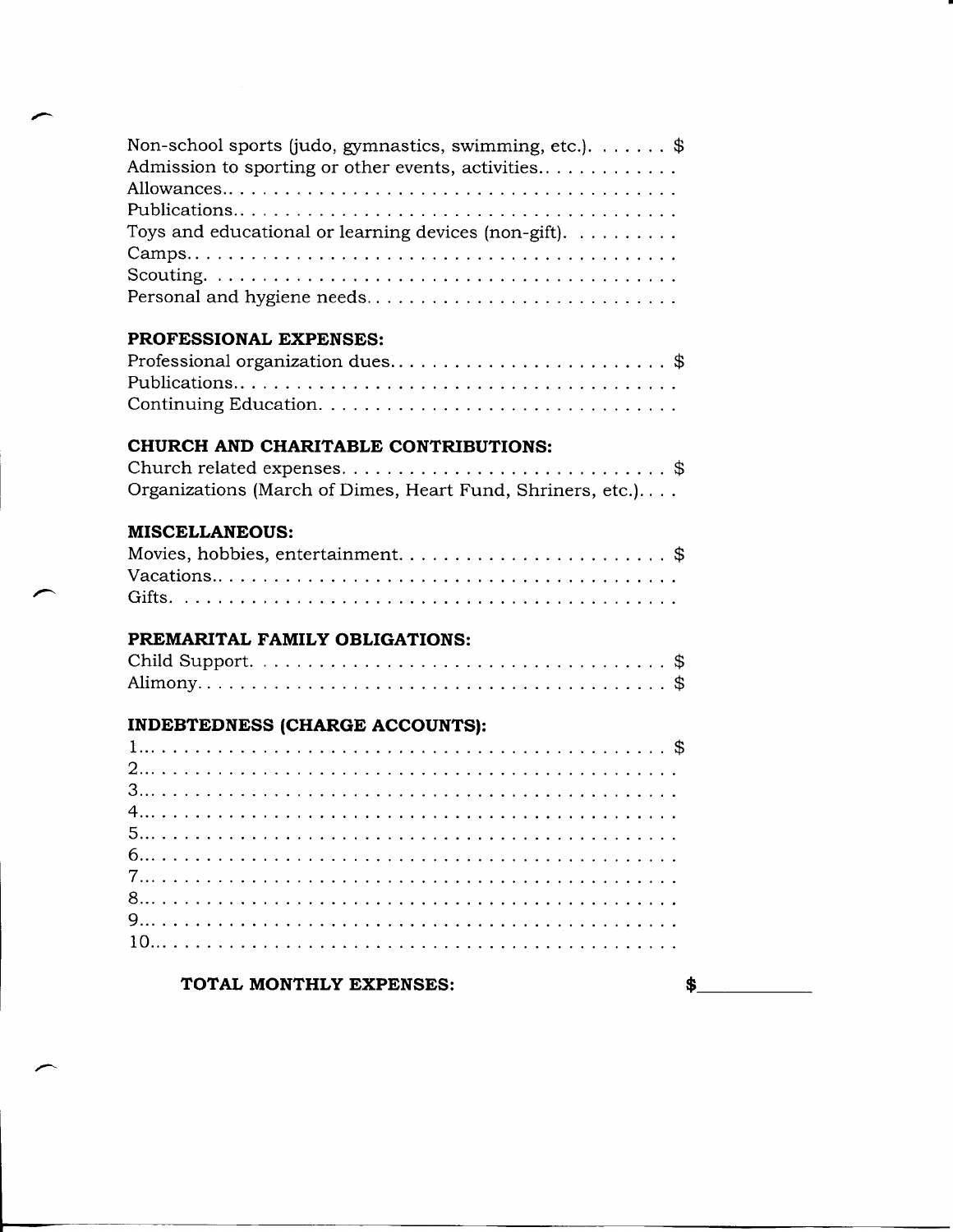# **INCOME**

| Interests / Dividends / Investments          |    |  |  |  |  |  |  |  |  |  |
|----------------------------------------------|----|--|--|--|--|--|--|--|--|--|
| Social Security Benefits / Retirement Income |    |  |  |  |  |  |  |  |  |  |
|                                              |    |  |  |  |  |  |  |  |  |  |
| Alimony and/or Child Support                 |    |  |  |  |  |  |  |  |  |  |
|                                              |    |  |  |  |  |  |  |  |  |  |
| TOTAL INCOME:                                |    |  |  |  |  |  |  |  |  |  |
|                                              |    |  |  |  |  |  |  |  |  |  |
| <b>SUMMARY</b>                               |    |  |  |  |  |  |  |  |  |  |
| NET INCOME PER MONTH                         | \$ |  |  |  |  |  |  |  |  |  |
| NET EXPENSES PER MONTH                       | \$ |  |  |  |  |  |  |  |  |  |
|                                              |    |  |  |  |  |  |  |  |  |  |
| <b>NET INCOME (OR LOSS)</b>                  | \$ |  |  |  |  |  |  |  |  |  |

**NOTARIZED SIGNATURE**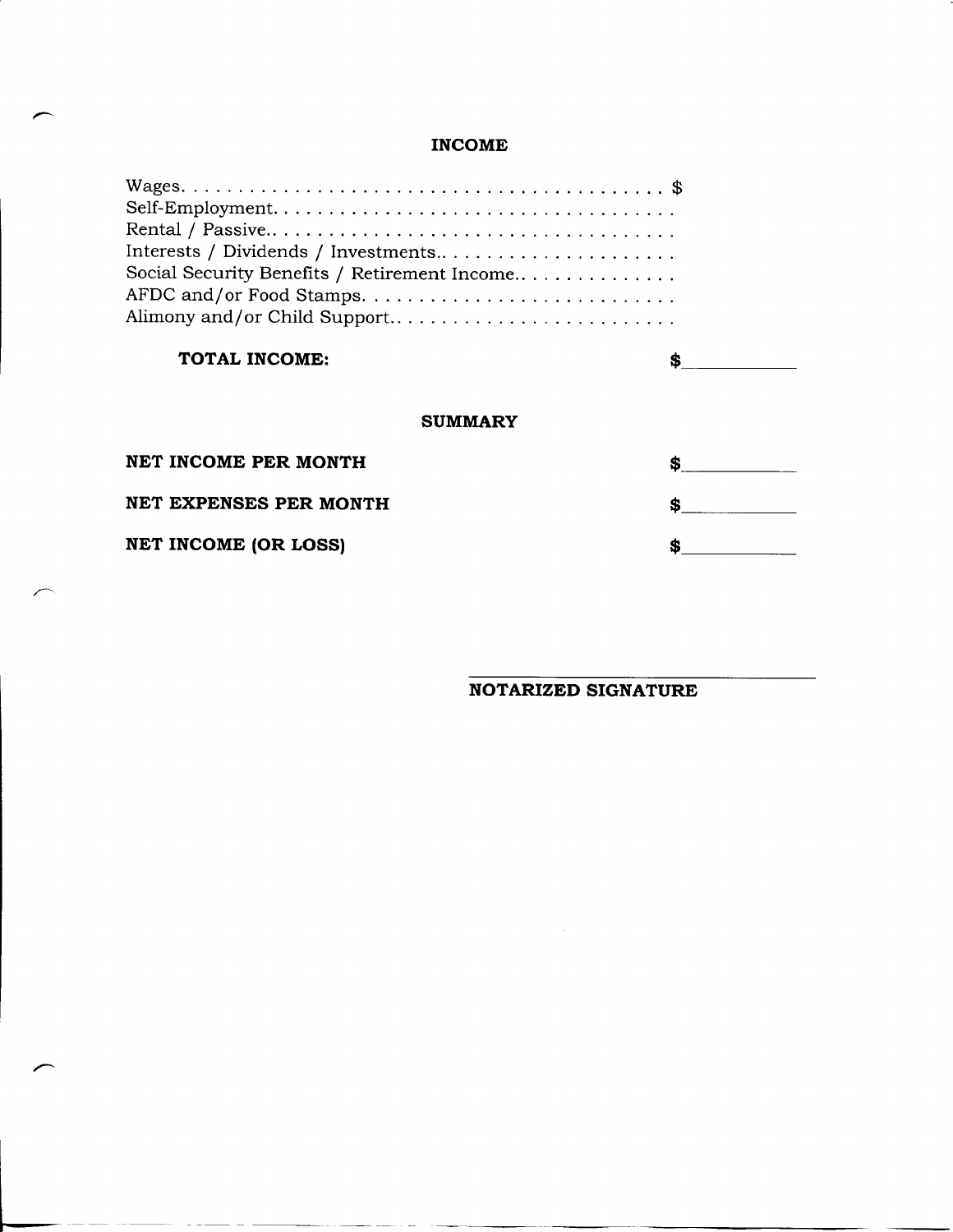#### EXHIBIT C



# RULE 9 STATEMENT OF ALL PROPERTY

| Assets                     |  | $\star$<br>Acquired<br>B D A |  |  | $***$<br><b>Funds Used</b><br>W | в | Value | Debt | Payment | <b>Proposed Division</b><br><b>Marital Equity</b><br>Husband<br>Wife |  |
|----------------------------|--|------------------------------|--|--|---------------------------------|---|-------|------|---------|----------------------------------------------------------------------|--|
| ***Real Property:          |  |                              |  |  |                                 |   |       |      |         |                                                                      |  |
|                            |  |                              |  |  |                                 |   |       |      |         |                                                                      |  |
|                            |  |                              |  |  |                                 |   |       |      |         |                                                                      |  |
|                            |  |                              |  |  |                                 |   |       |      |         |                                                                      |  |
|                            |  |                              |  |  |                                 |   |       |      |         |                                                                      |  |
| Retirement Benefits:       |  |                              |  |  |                                 |   |       |      |         |                                                                      |  |
|                            |  |                              |  |  |                                 |   |       |      |         |                                                                      |  |
|                            |  |                              |  |  |                                 |   |       |      |         |                                                                      |  |
|                            |  |                              |  |  |                                 |   |       |      |         |                                                                      |  |
|                            |  |                              |  |  |                                 |   |       |      |         |                                                                      |  |
| Annuities/Life/Stock/Bonds |  |                              |  |  |                                 |   |       |      |         |                                                                      |  |
|                            |  |                              |  |  |                                 |   |       |      |         |                                                                      |  |
|                            |  |                              |  |  |                                 |   |       |      |         |                                                                      |  |
|                            |  |                              |  |  |                                 |   |       |      |         |                                                                      |  |
|                            |  |                              |  |  |                                 |   |       |      |         |                                                                      |  |